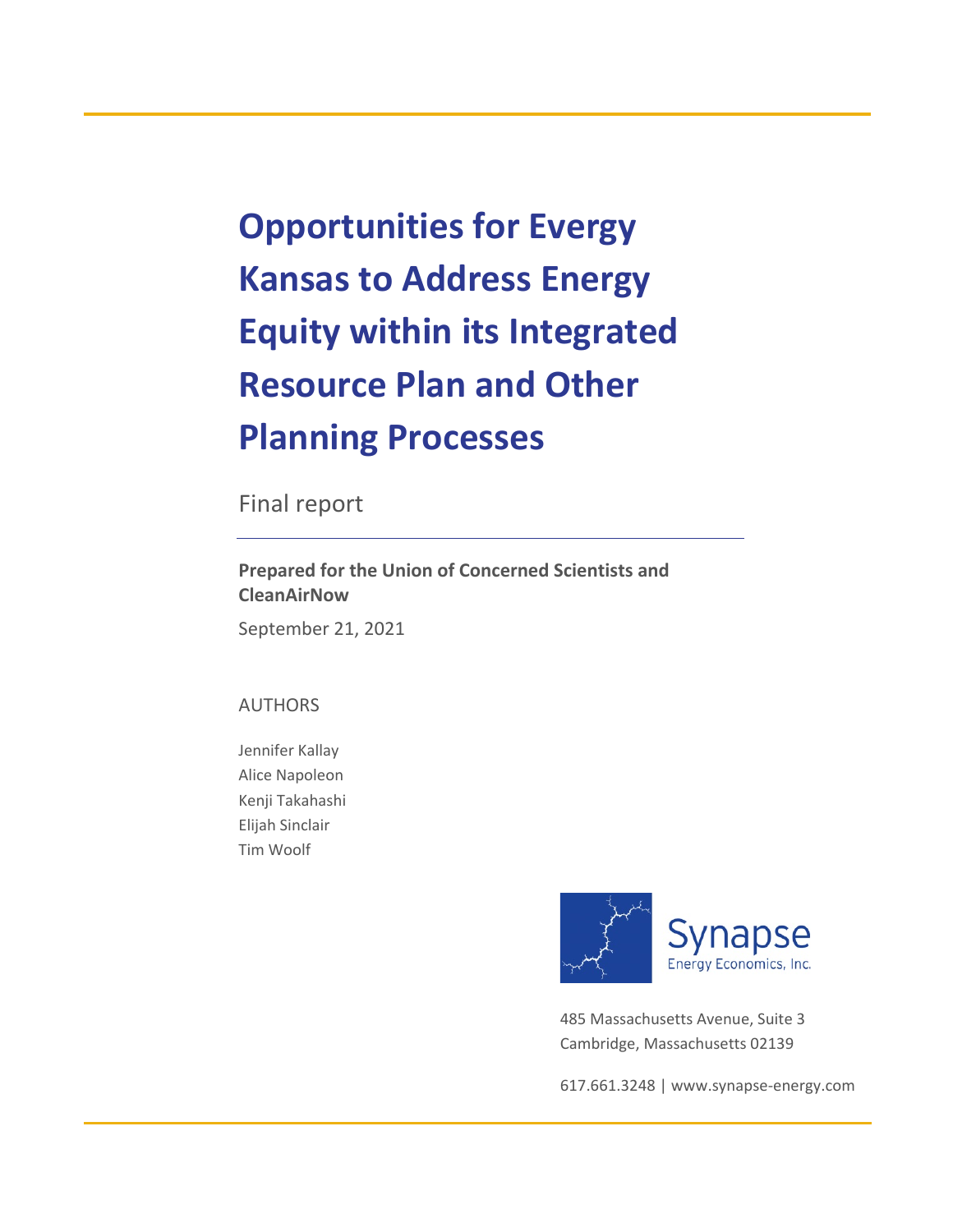# **CONTENTS**

| 1. |                                                                              |                                                                    |  |  |  |  |  |  |
|----|------------------------------------------------------------------------------|--------------------------------------------------------------------|--|--|--|--|--|--|
|    | 1.1.                                                                         |                                                                    |  |  |  |  |  |  |
|    | 1.2.                                                                         |                                                                    |  |  |  |  |  |  |
|    | 1.3.                                                                         |                                                                    |  |  |  |  |  |  |
|    |                                                                              |                                                                    |  |  |  |  |  |  |
| 2. |                                                                              |                                                                    |  |  |  |  |  |  |
| 3. | <b>INCORPORATING EQUITY CONSIDERATIONS INTO UTILITY PLANNING PROCESSES11</b> |                                                                    |  |  |  |  |  |  |
|    |                                                                              |                                                                    |  |  |  |  |  |  |
|    | 3.2.                                                                         |                                                                    |  |  |  |  |  |  |
|    | 3.3.                                                                         |                                                                    |  |  |  |  |  |  |
|    | 3.4.                                                                         | Programs Specifically Designed to Reach Overburdened Customers  26 |  |  |  |  |  |  |
|    | 3.5.                                                                         |                                                                    |  |  |  |  |  |  |
| 4. |                                                                              | 32                                                                 |  |  |  |  |  |  |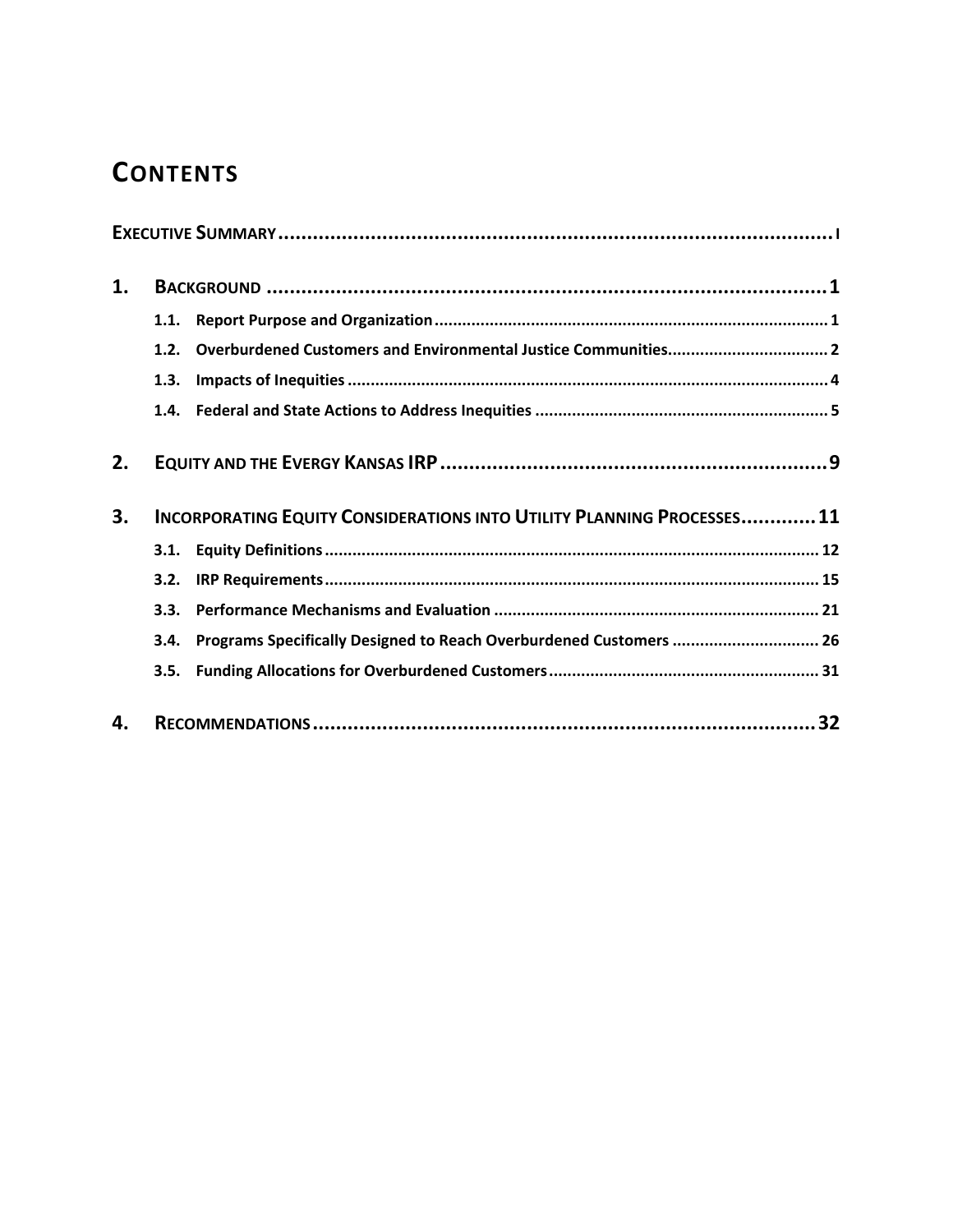# **EXECUTIVE SUMMARY**

Explicitly addressing energy equity in energy planning processes and practices is a new and emerging topic for utilities and their regulators. Energy equity involves a just distribution of costs and benefits of the energy system. It ensures the accessibility of affordable and clean energy across customers in a utility service territory. Energy equity also involves the ability of customers to participate in, provide input on, and influence decision-making processes that impact them.

There are already a wide range of practices in use in jurisdictions across the country that can be applied in Kansas. This report characterizes the current landscape of energy equity practices, identifies leading states, describes their policies and practices, and provides resources with more detailed information on the policies and practices. We identify the 16 state governments that have enacted environmental justice regulations or policies including: Arkansas, California, Colorado, Delaware, Florida, Maine, Maryland, Massachusetts, New Jersey, New Mexico, New York, Oregon, Pennsylvania, Rhode Island, Virginia, and Washington. We also find and describe approaches to improve energy equity used by utilities in 23 states including: California, Colorado, Connecticut, Hawaii, Idaho, Illinois, Indiana, Maine, Massachusetts, Michigan, Minnesota, Missouri, Montana, New Hampshire, New York, Nevada, Ohio, Oklahoma, Oregon, Rhode Island, Tennessee, Washington, and West Virginia.

With this information in hand, Evergy and the Kansas Corporation Commission (KCC or Commission) should work together to improve the consideration of equity in their electricity-related policies, practices, and decision-making, with a focus on opportunities in the utility's 2021 integrated resource plan (IRP). Evergy's Kansas IRP filing does not mention equity as a goal, does not identify strategies to improve equity, does not include a resource planning scenario with higher investments in strategies that improve equity, does not select scenarios with consideration of equity-related metrics among other metrics, and does not include differential treatment for overburdened customers and environmental justice communities. As the stakeholders involved in the process were limited to the approved intervenors, it is not evident that overburdened customers and environmental justice communities participated in the development of the IRP. An intervenor is a party who has perspectives essential to a determination and whose standing has been granted by a Commission for all or a portion of the proceedings.

States that lead the country in addressing equity: (1) identify and prioritize the goal of equity; (2) define the meaning of equity; (3) cease inequitable practices and establish protections to ensure the inequities do not continue; (4) direct investments to remedy inequities and address gaps in services; (5) proactively identify and engage community members and partners who can drive equitable outcomes; (6) streamline and coordinate efforts to maximize the impact of limited available time and resources and provide clarity, consistency, and transparency; and (7) establish ways to evaluate progress on equity.

With these objectives in mind, we recommend the following initial steps for the KCC and Evergy: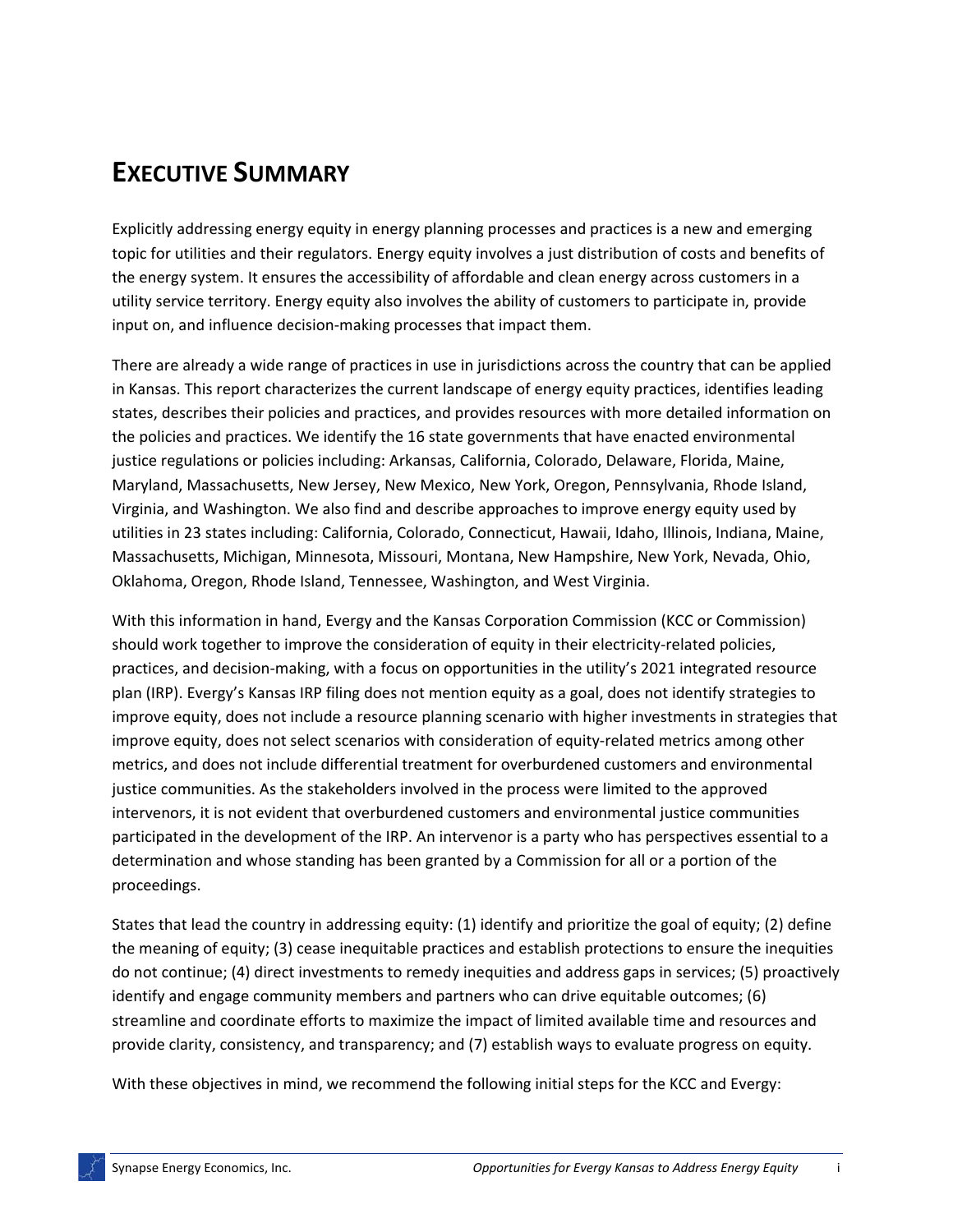- 1. Evergy should work with local organizations such as CleanAirNow, community members, and regulators to define the terms *overburdened customer*, *environmental justice community*, and *equity,* and map these definitions. Evergy, the KCC, and other community members should review the relevant approaches and select a definition and criteria appropriate for application to the entire state. Evergy should then evaluate its existing plants and programs relative to this definition. Also, utilities commonly maintain a *do not disconnect* list, which is a list of customers with life-sustaining assistive technologies and medical devices that operate on electricity or batteries; there may be devices not currently included and customers left off the list. Evergy should review and update its *do not disconnect* list with community input.
- 2. There are many opportunities related to the IRP requirements. To start, the KCC should immediately hold an equity-focused work study session that is open to the public and publicly noticed, invite representatives of overburdened customers and environmental justice communities to this session, and document all comments received during this session for application to this proceeding and others. The KCC should also identify dates by which Evergy needs to respond to comments and a final filing date by which Evergy needs to provide its final IRP to the KCC, and then direct Evergy to respond to and incorporate the comments into its IRP.

Next, we recommend Evergy: (1) add a scenario to its IRP with higher distributed energy resource (DER) program investment focused on serving overburdened customers and environmental justice communities; (2) for locations in or near environmental justice communities, avoid siting fossil fuel resources and prioritize fossil fuel plant retirements and site redevelopment with clean energy solutions; and (3) support just and equal transitions from large centrally located power plants to more distributed, clean energy resources through proactive strategies such as workforce development and employment for those who live and work in environmental justice communities. To support the higher DER program investment scenario in its IRP, we suggest Evergy develop a suite of programs to bring cost-effective and rate-based distributed solar, storage, and efficiency measures (such as weatherization, heat pumps and appliances, and electric vehicles) to overburdened communities that do not typically have access to these types of resources.

Finally, the KCC should also update its IRP requirements to expand content in key areas and incorporate emerging best practices such as: (1) explicitly including equity as a goal; (2) laying out an open and public process that allows for frequent and diverse community participation with reasonable timing, time commitments, and schedules; (3) directing Evergy to respond to and incorporate the feedback received from community members during the public engagement efforts and from written comments; (4) including an independent facilitator to coordinate community participation and ensure documentation and consideration of community input; and (5) requiring inclusion of an equity chapter and expanded implementation plan in the IRP.

3. The KCC should require identification of equity metrics, documentation of differential strategies and solutions for overburdened customers and environmental justice communities, and application of scoring/ranking of investments in strategies and solutions for overburdened customers and environmental justice communities. A new equity chapter and expanded implementation plan in Evergy's IRP should incorporate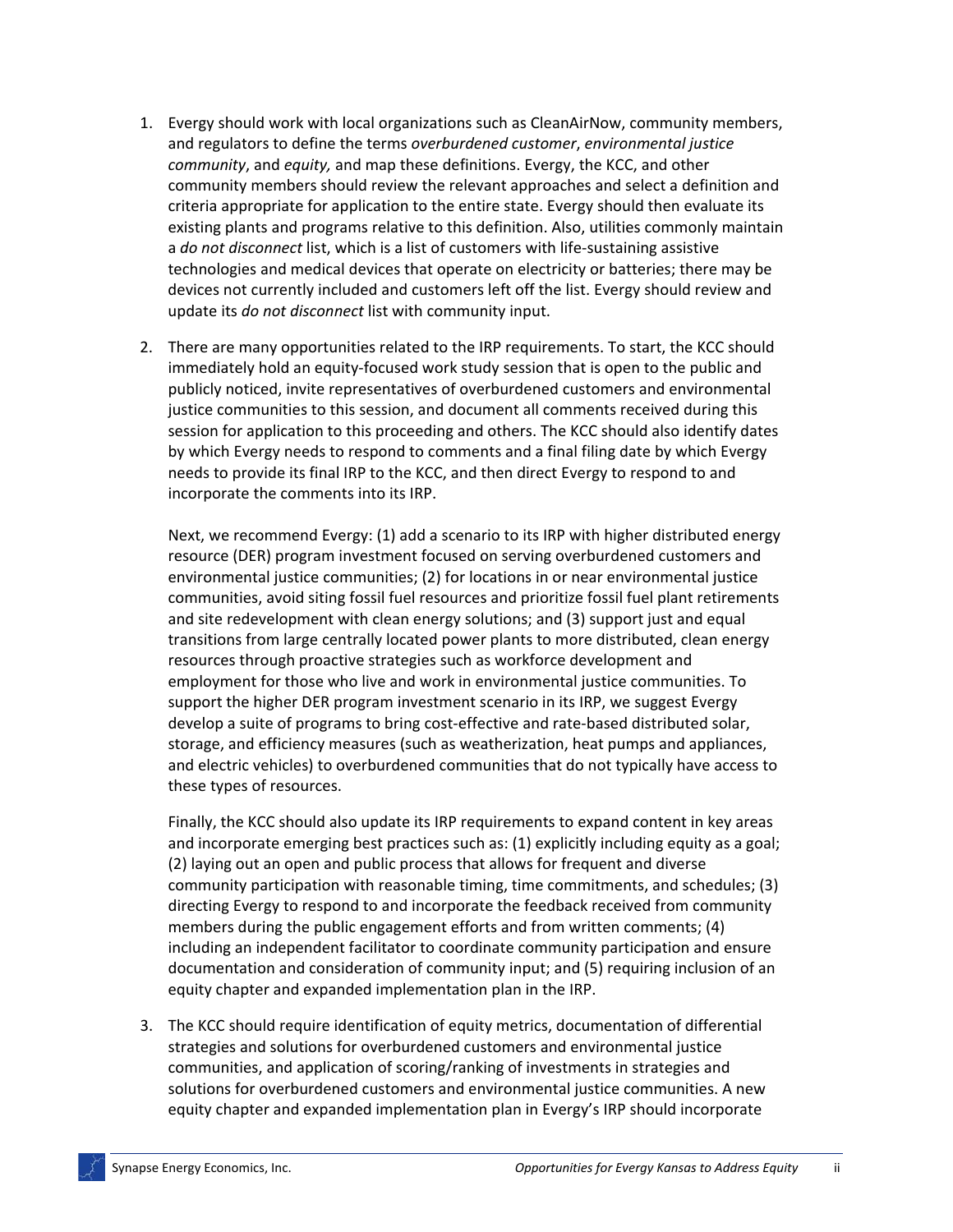the equity metrics and results of the scoring/ranking of strategies and solutions. The Commission should also work with community members to set targets and actions to achieve the targets in areas where performance is lacking.

- 4. We recommend the KCC, if allowed by law, implement an energy assistance program in place of or in addition to the Low-Income Energy Assistance Program to provide better support to the broader group of overburdened customers and tie support to the ability to pay. We also recommend that Evergy partner with trusted local organizations advancing solutions for overburdened customers in environmental justice communities (including CleanAirNow) to help enroll these customers in the program.
- 5. Evergy should add services to supplement the weatherization offered under the Weatherization Assistance Program and Income Eligible Weatherization programs to address the energy-related economic and health inequities suffered by environmental justice communities. For example, the KCC can require Evergy to implement comprehensive energy efficiency, solar, storage, and electric vehicle programs that are designed to address the specific barriers faced by overburdened customers. These programs should be part of Evergy's strategy for addressing system constraints and needs. All these programs should have funding allocations to ensure investments are consistently provided at appropriate levels.
- 6. While the Cold Weather Rule provides short-term protection against disconnection, we recommend it not be limited to more specific time periods. Instead, it should be revised to increase protections against shutoffs for overburdened customers or prohibit service disconnections for non-payment for the entire summer and winter seasons.

In states making progress on equity, leadership and coordination is paramount to success. Kansas is no different; the state would benefit from better coordination of equity-related efforts in transportation, energy, and other social services across the state. Leaders can also facilitate statewide definitions of overburdened customers and environmental justice communities, along with maps of these populations, to ensure greater consistency and enable more collaboration. And finally, leaders can reduce financial barriers to participation in decision-making processes. For example, an executive order or legislation granting intervenor funding to community members or a community advisory board comprised of those living in environmental justice communities would enable greater participation by overburdened customers. Acting together, leaders and decision-makers in Kansas can use these recommendations to make quicker and more meaningful change.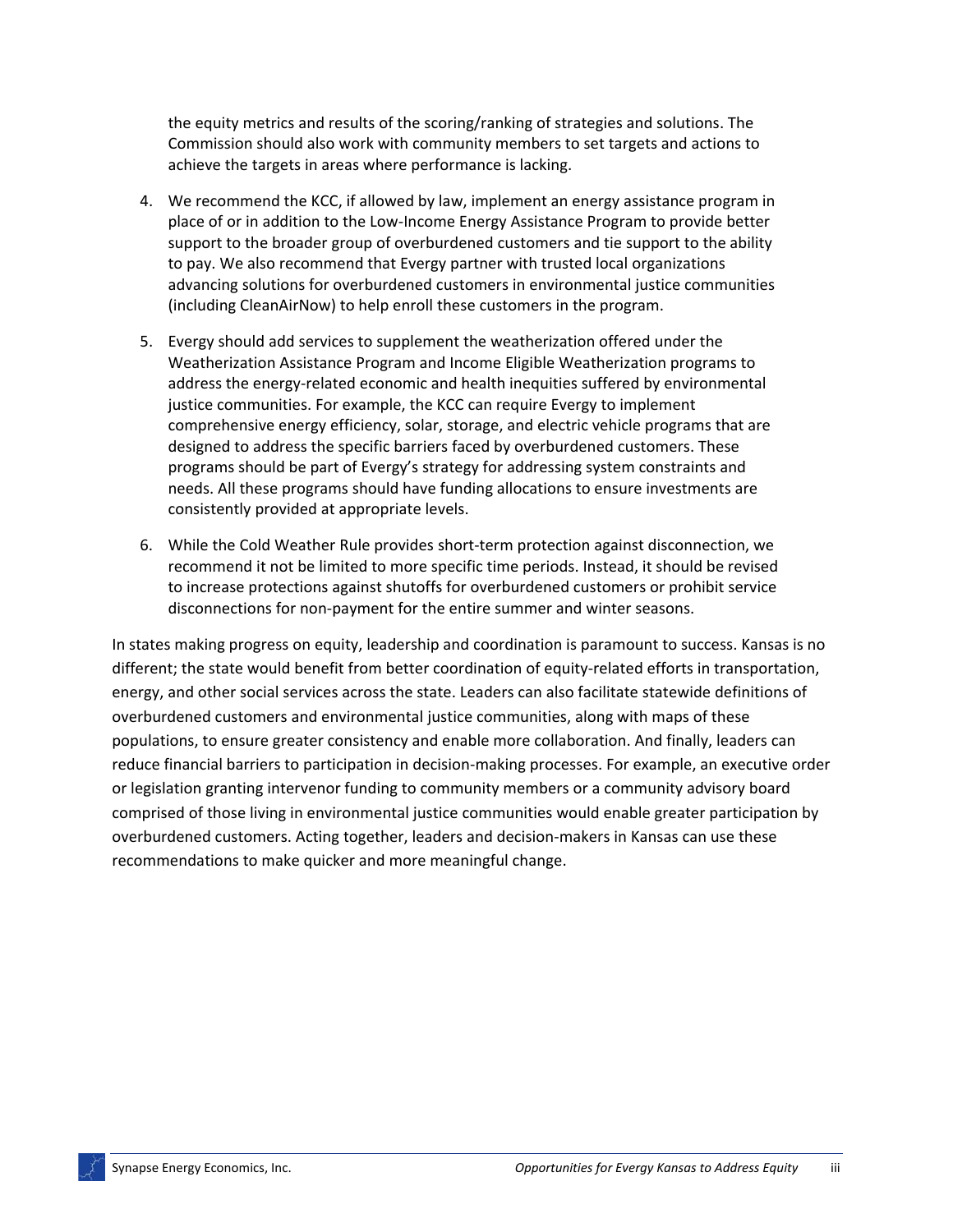# **1. BACKGROUND**

# **1.1. Report Purpose and Organization**

The purpose of this report is to guide Evergy Kansas and the Kansas Corporation Commission in improving equity in their electricity-related policies, practices, programs, and decision-making, with a focus on opportunities related to the utility's recently filed IRP. Within the energy system, equity involves a just distribution of costs and benefits of investments in the electric grid and other energy infrastructure and the accessibility of affordable and clean energy across customers in a utility service territory. Energy equity also involves the ability of customers to participate in, provide input on, and influence decision-making processes that impact them.

Energy equity is an emerging topic and explicitly addressing energy equity in energy planning processes and practices is relatively new for utilities and their regulators. The practices employed by leading utilities and states to date highlight the following deficiencies regarding energy equity in Evergy's Kansas IRP filing: the IRP filing does not mention equity as a goal, it does not identify strategies to improve equity, it does not include a resource planning scenario with higher investments in strategies that improve equity, it does not select scenarios with consideration of equity-related metrics among other metrics, and it does not include differential treatment for environmental justice communities and overburdened customers.

Review of the filing materials highlight opportunities to improve Evergy's stakeholder process. The Evergy 2021 Integrated Resource Plan Overview states that the Preferred Plan was "developed through an extensive stakeholder process to meet the diverse needs of our customers and communities."<sup>[1](#page-5-0)</sup> This process is further described as follows:

> Beginning in early April 2020, we involved stakeholders in each step of developing this Plan – refining assumptions and planning uncertainties, gathering inputs, conducting analysis, and reviewing results. We did this through six stakeholder meetings in both Kansas and Missouri, which involved all parties participating in the IRP docket. Beyond the regulatory process, we gathered customer sentiment through ongoing customer research to ensure we understood our customers' priorities, which continue to align with our efforts to provide safe, reliable, affordable power while responsibly transitioning toward sustainable options.<sup>[2](#page-5-1)</sup>

It is important to note that stakeholders invited into this process appear to be limited to the formal intervenors in the proceeding. In other words, the meetings were not open to the public. As the

<span id="page-5-0"></span><sup>1</sup> Evergy. *2021 Integrated Resource Plan Overview*. April 2021. [https://www.evergy.com/-/media/documents/smart](https://www.evergy.com/-/media/documents/smart-energy/evergy-2021-irp-overview.pdf?la=en)[energy/evergy-2021-irp-overview.pdf?la=en.](https://www.evergy.com/-/media/documents/smart-energy/evergy-2021-irp-overview.pdf?la=en) Page 3.

<span id="page-5-1"></span><sup>2</sup> Id. Page 14.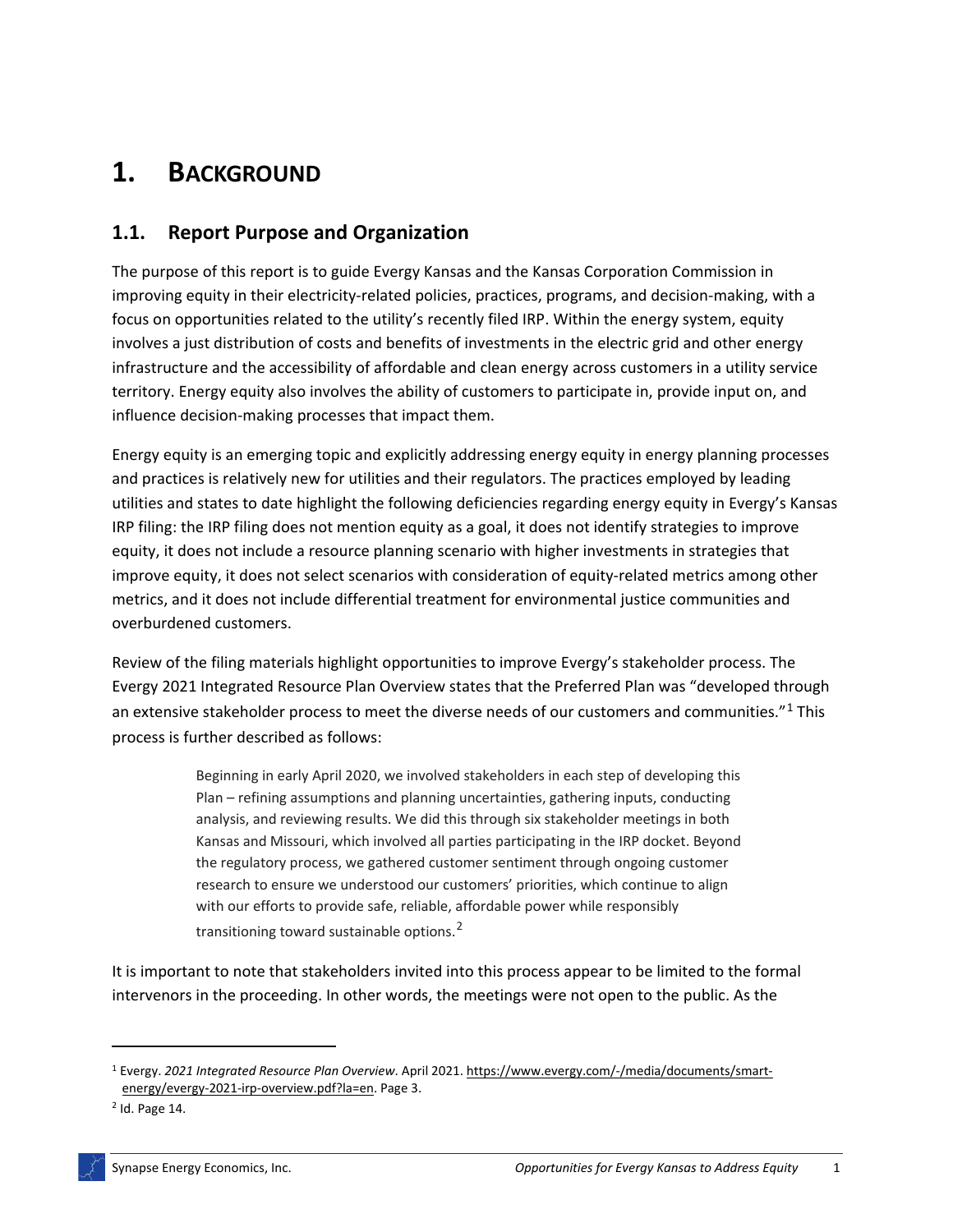stakeholders involved in the process were limited to the approved intervenors, it is not evident that overburdened customers and environmental justice communities participated in the development of the IRP.

There are a wide range of policies and practices in use to improve equity in jurisdictions across the country that can be applied in Kansas. This report seeks to characterize the current landscape of policies and practices, identify jurisdictions leading the way, provide resources with more information on how to improve equity, and leverage this information to recommend some initial steps for Evergy in Kansas.

This report contains three main sections:

- This first section, *Background*, defines the terms *overburdened customer* and *environmental justice community*, describes the reasons for inequity, explains the impacts of inequity, and summarizes federal and state actions to address inequities.
- The second section, *Overview of the Evergy Kansas IRP*, provides a high-level overview of Evergy's Kansas IRP, including goals, process, timing, and content.
- The third section, *Incorporating Equity Considerations into Utility Planning Processes*, describes five types of opportunities to incorporate equity considerations into utility planning processes. The section also contains recommended next steps for each opportunity type.
- The third section, *Recommendations*, synthesizes the recommendations from each opportunity into a concrete and succinct list of initial actions that can be implemented by Evergy Kansas to improve equity in its IRP, as well as in other planning processes to come.

The recommendations in this report provide a useful starting point in a rapidly evolving environment. However, accomplishing these actions should not be viewed as an end point. Monitoring and evaluation of performance will provide valuable insight into additional next steps and inform a longer-term approach.

# **1.2. Overburdened Customers and Environmental Justice Communities**

Until recently, investments proposed by utilities in integrated planning proceedings such as IRPs were presented for regulatory review in an aggregated and generalized way across the jurisdiction. These plans offered little to no detail on how utilities were considering the wide range of geographies and customer types across their service territories. While many utilities and regulators identified fairness or equity as one of several priorities or goals, typically alongside reliability and cost efficiency, they applied these terms differently than recommended by this report: they charge most customers the same rates and most customers receive the same service offerings.

However, all residential customers, or even low-income customers, are not the same. Customers: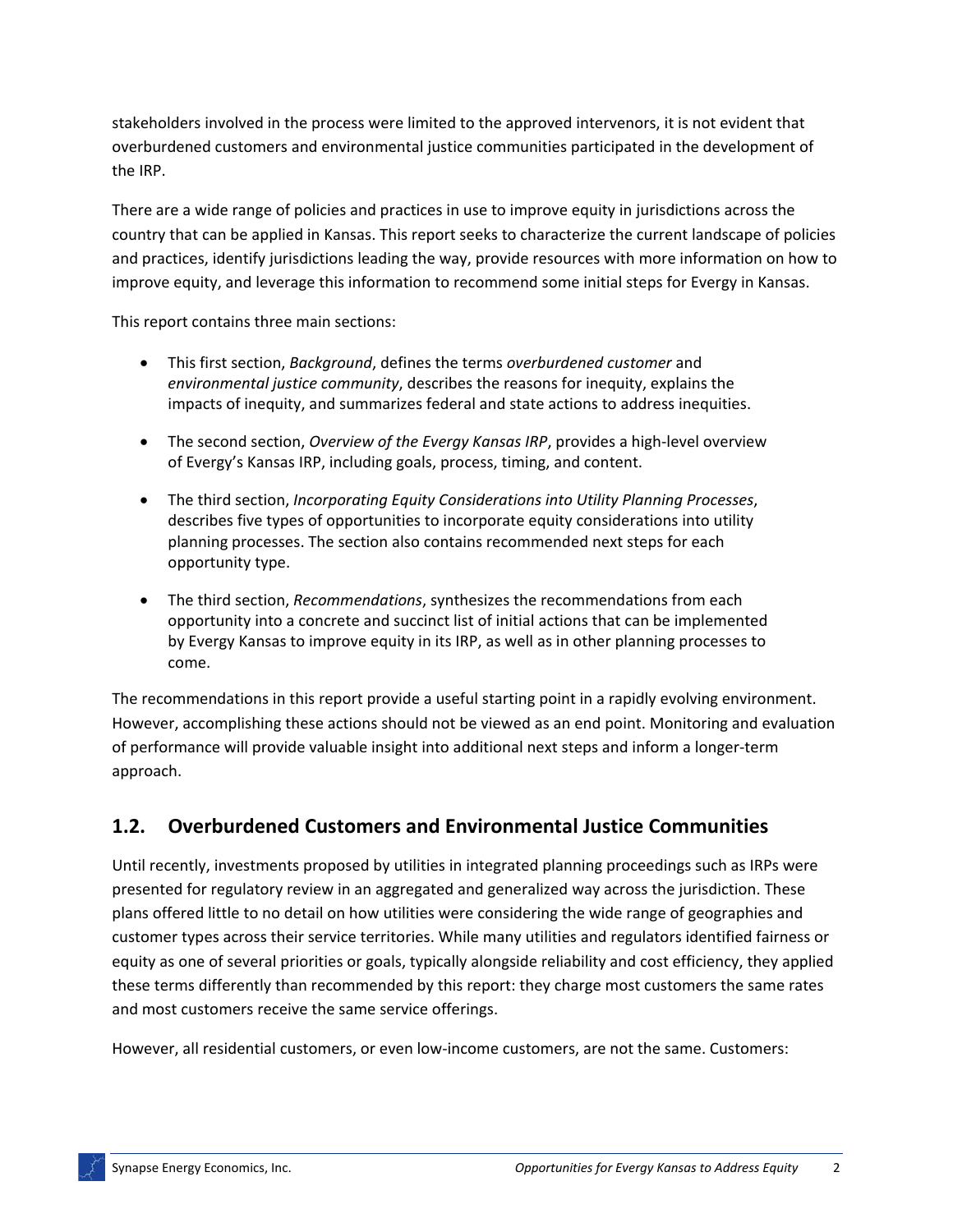- face different levels of discrimination and institutional racism, which result in or exacerbate problems such as inability to access energy-efficient, safe, and healthy housing;
- experience different risks when it comes to shutoffs, service disconnections, and service terminations;
- encounter different types of energy infrastructure sited near where they live and work, with different health and environmental impacts due to this infrastructure;
- have different levels of trust in government and institutions; and
- confront different challenges related to employment.

Overburdened customers and environmental justice communities bear disproportionately higher costs and health and environmental impacts of the energy system. Overburdened customers and environmental justice communities can include:

- low- and moderate-income customers;
- people of minority cultures and ethnicities;
- people of color;
- individuals whose primary spoken and/or written language is not English;
- more vulnerable customers such as seniors, veterans, individuals with disabilities, children, and individuals with certain medical conditions (including those that depend on life-sustaining medical devices that run on electricity or batteries);
- individuals living in unsafe and inefficient housing;
- individuals living in geographic areas facing frequent, high-consequence weather events;
- customers residing in multi-family building types; and
- renters.

Overburdened customers and environmental justice communities also have fewer opportunities, such as less ability to access affordable and clean energy resources. These customers have less time and fewer resources to engage in decision-making that could improve their condition. And these customers and communities tend to be most likely to experience the worsening impacts of climate change, less able to move out of harm's way, and less able to recover quickly.<sup>[3](#page-7-0)</sup>

In the past, utilities often used low-income customers as a proxy for overburdened customers. At best, federal, state, and utility practices focused on addressing equity within discounted rates, energy assistance, and energy efficiency programs with a focus on low-income customers. Utilities also maintain lists of customers with life-sustaining assistive technologies and medical devices such as breathing machines, power wheelchairs, and scooters that need electricity or batteries to operate. But the definition of *overburdened customer* is broader than *low-income customer* and can also include race, age, health, mobility, location, and living conditions, among other demographic and sociographic factors. While low-income customers are important, utilities should address more overburdened

<span id="page-7-0"></span><sup>&</sup>lt;sup>3</sup> [Yancey-Bragg,](https://www.usatoday.com/staff/2646700001/ndea-yancey-bragg/) N'dea an[d Rick Jervis.](https://www.usatoday.com/staff/2646542001/rick-jervis/) February 2021. "Texas' winter storm could make life worse for Black and Latino families hit hard by power outages." *USA Today*. https://www.usatoday.com/story/news/nation/2021/02/20/texas-ice-stormblackouts-minorities-hardest-hit-recovery/4507638001/.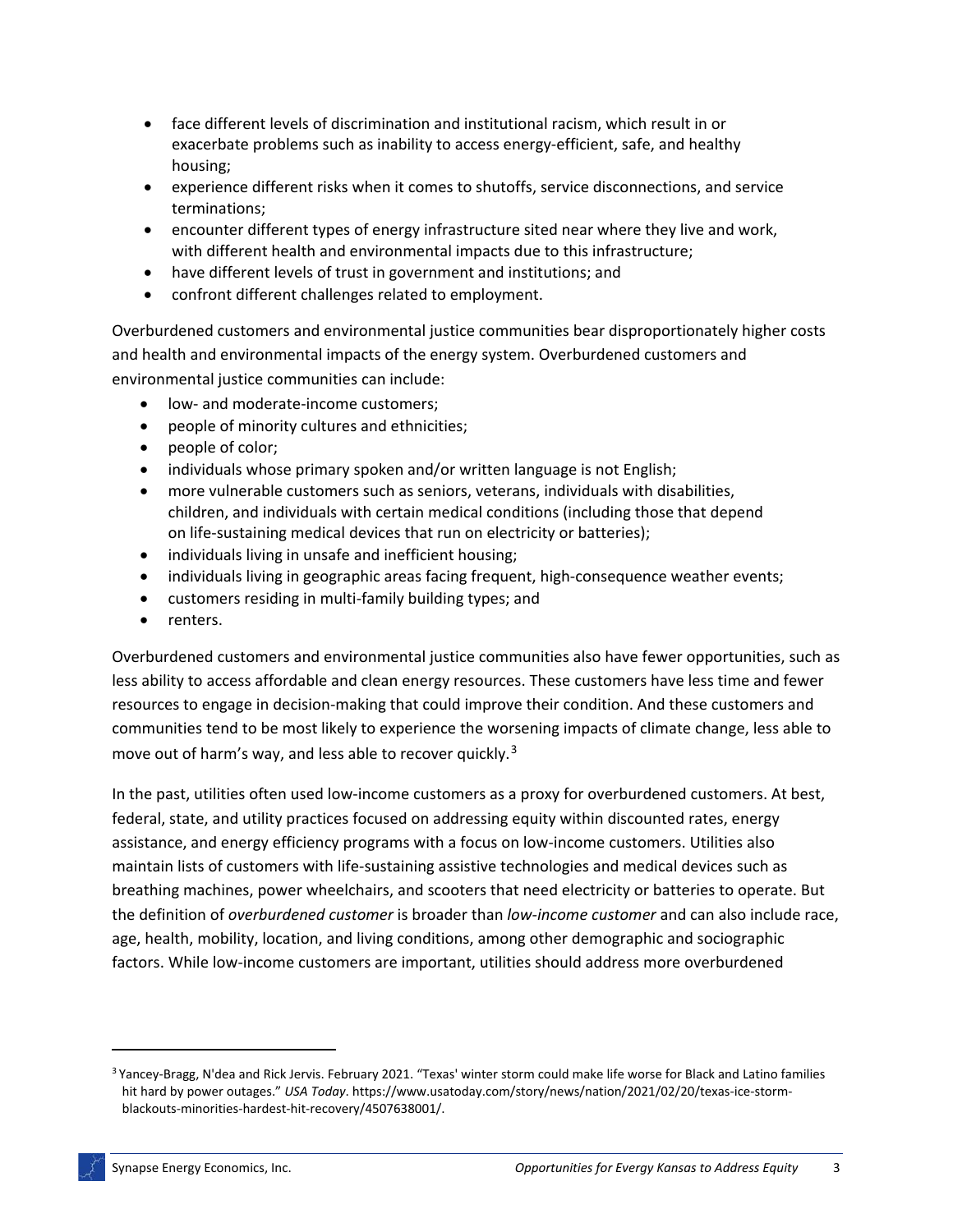customers. Utilities can be explicit and intentional about targeting investments such that they benefit those who have endured the highest cumulative energy system impacts.

# **1.3. Impacts of Inequities**

Overburdened customers often pay a greater percentage of their income for electricity service (referred to as energy burden); bear higher health impacts from the air, soil, and water pollution associated with providing electricity; and face greater environmental health hazards from electric utility reliance on fossil fuels. The sections below provide more detail on each inequity.

Energy Burden. Overburdened customers often spend a larger portion of their income on energy bills, which is commonly referred to as energy burden. The inefficient, run-down housing conditions common in many environmental justice communities cause higher energy use which—when coupled with lower incomes—contributes to higher energy burden. $4$  High energy burden is an economic, social, and public health concern: those with high energy burdens report having to choose between necessities such as healthcare, food, and home heating or cooling.<sup>[5](#page-8-1)</sup>

Households in predominantly minority communities have much higher energy burdens (as much as 27 percent higher) than households with comparable income levels in predominantly white, non-Hispanic neighborhoods.<sup>[6](#page-8-2)</sup> Nationwide, roughly 50 percent of African American families report having received a disconnection notice, sacrificing necessities to pay energy bills, or keeping the home at an unhealthy or unsafe temperature (collectively, energy insecurity events<sup>[7](#page-8-3)</sup>) as compared to less than 30 percent of white households.<sup>[8](#page-8-4)</sup>

In the West North Central part of the United States, including Kansas, rural white households spend 3.9 percent of income on energy in the home, compared to 5.4 percent for rural non-white households. The upper quartile of energy burden for rural non-white households in this region is 12.1 percent, which is well over one threshold commonly cited for energy affordability (6 percent of income).<sup>[9](#page-8-5)</sup> Energy burdens

<span id="page-8-0"></span><sup>4</sup> Hernandez, D. "Understanding 'energy insecurity' and why it matters to health." Published online 2016 Aug 21. doi: 10.1016/j.socscimed.2016.08.029.

<span id="page-8-1"></span><sup>5</sup> Drehobl, A., L. Ross. 2016. *Lifting the High Energy Burden in America's Largest Cities: How Energy Efficiency Can Improve Low Income and Underserved Communities*. ACEEE. https://aceee.org/.

<span id="page-8-2"></span><sup>6</sup> Kontokosta, C., V. Reina, and B. Bonczak. 2019. "Energy Cost Burdens for Low-Income and Minority Households." *Journal of the American Planning Association*, DOI: 10.1080/01944363.2019.1647446.

<span id="page-8-3"></span> $^7$  Energy insecurity is the inability to adequately meet basic household energy needs (Hernandez, D., 2016).

<span id="page-8-4"></span><sup>8</sup> U.S. Energy Information Administration. 2018. "One in three U.S. households faces a challenge in meeting energy needs." *Today in Energy*, September.

<span id="page-8-5"></span><sup>9</sup> Ross, L. A. Drehobl, and B. Stickles. 2018. *The High Cost of Energy in Rural America: Household Energy Burdens and Opportunities for Energy Efficiency.* ACEEE. https://aceee.org/.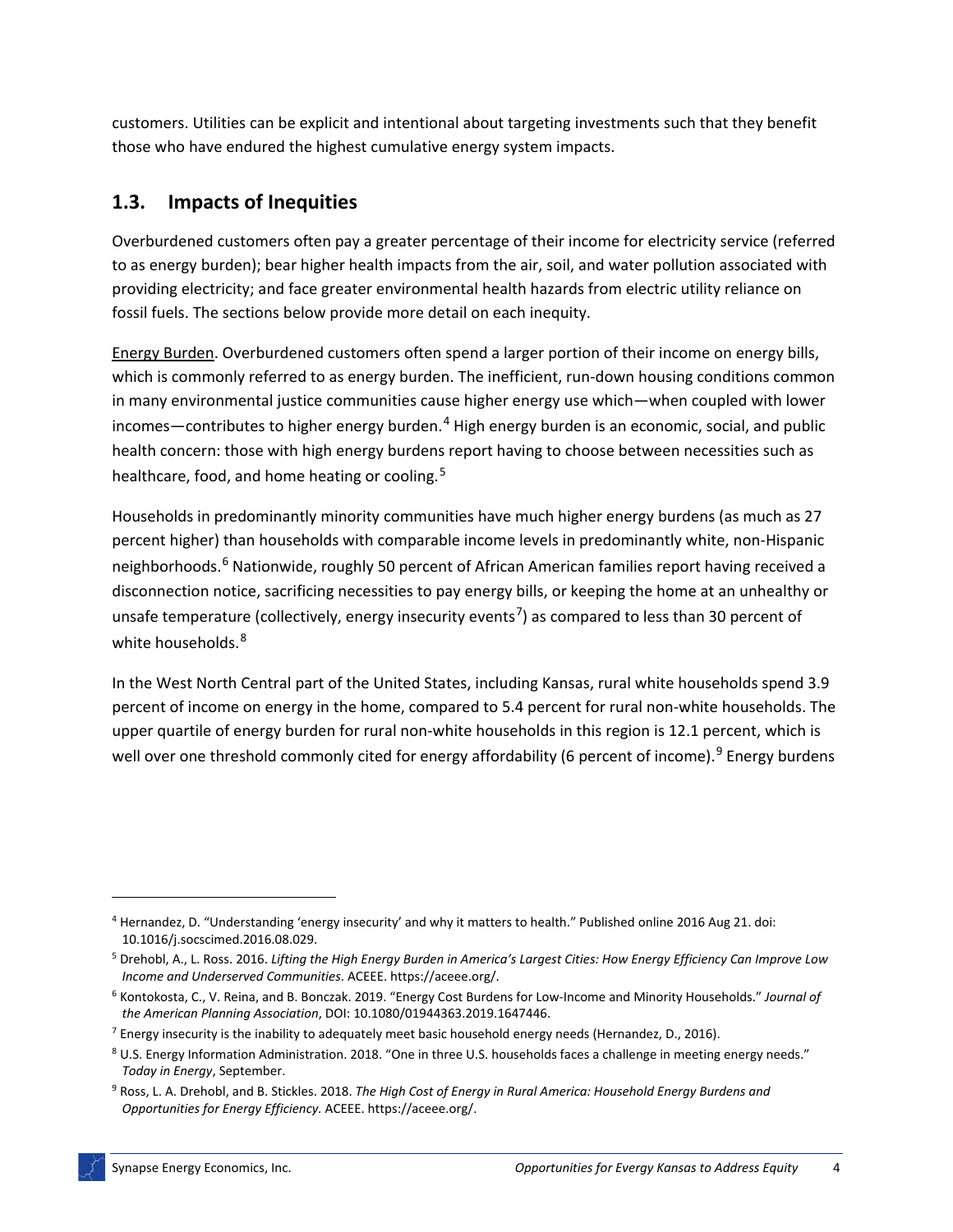are also very high for urban, non-white households. African American households in the Kansas City metropolitan area have a median energy burden of 7.9 percent.<sup>[10](#page-9-0)</sup>

Health Impacts. Exposure to air, soil, and water pollution from electric generation and ground transportation (especially from heavy freight diesel-powered vehicles) carries significant health impacts, including increased morbidity and mortality. Fine particulate air pollution exposure presents a major health risk and varies among different demographic groups, including along race and ethnicity lines.<sup>[11](#page-9-1)</sup> African Americans experience more deaths associated with health impacts from coal, natural gas, and other fossil fuel electric generation in the United States than other racial and ethnic groups.<sup>[12](#page-9-2)</sup>

Health may also be affected by energy affordability and insecurity. Populations with lower socioeconomic status are more vulnerable to mortality during extreme heat events.<sup>[13](#page-9-3)</sup> As noted above, low-income and African American populations are more likely to report keeping their homes at unhealthy or unsafe temperatures.

Environmental Impacts. Climate change is causing and will likely continue to cause negative health impacts, which are particularly concerning for populations and communities that have reduced mobility and capacity to cope with climate variability. These populations include low-income households, some communities of color, immigrant groups, Indigenous peoples, children and pregnant women, the elderly, and persons with disabilities or chronic medical conditions.<sup>[14](#page-9-4)</sup> The high energy burdens and energyrelated environmental and public health burdens characteristic of environmental justice communities mean that they face increased risk from climate-related impacts; they typically do not have the economic means to move out of harm's way during an extreme weather event or relocate to areas with less climate risk. In addition, climate change is expected to lead to more intense heat waves, leaving lower income communities more vulnerable to heat-stress related health impacts.

## **1.4. Federal and State Actions to Address Inequities**

Energy justice is an increasingly important part of legislative and regulatory proceedings at both the federal and state levels. The topics of discussion and policy often include reducing emissions, lessening energy burden, and providing employment.

<span id="page-9-0"></span><sup>10</sup> Drehobl, A., L. Ross. 2016. *Lifting the High Energy Burden in America's Largest Cities: How Energy Efficiency Can Improve Low Income and Underserved Communities.* ACEEE. https://aceee.org/.

<span id="page-9-1"></span><sup>&</sup>lt;sup>11</sup> Thind, M., C. Tessum, I. Azevedo, and J. Marshall. 2019. "Fine Particulate Air Pollution from Electricity Generation in the US: Health Impacts by Race, Income, and Geography." *Environ. Sci. Technol*. 2019, 53, 23, 14010-14019. November 20, 2019. https://doi.org/10.1021/acs.est.9b02527.

<span id="page-9-2"></span> $12$  Ibid.

<span id="page-9-3"></span><sup>&</sup>lt;sup>13</sup> Curriero, F., K. Heiner, J. Samet, S. Zeger, L. Strug, J. Patz. "Temperature and Mortality in 11 Cities of the Eastern United States." *American Journal of Epidemiology*, Volume 155, Issue 1, 1 January 2002, Pages 80–87, https://doi.org/10.1093/aje/155.1.80.

<span id="page-9-4"></span><sup>14</sup> U.S. Global Change Research Program. *Climate and Health Assessment: Populations of Concern*. [https://health2016.globalchange.gov/populations-concern,](https://health2016.globalchange.gov/populations-concern) accessed August 5, 2021.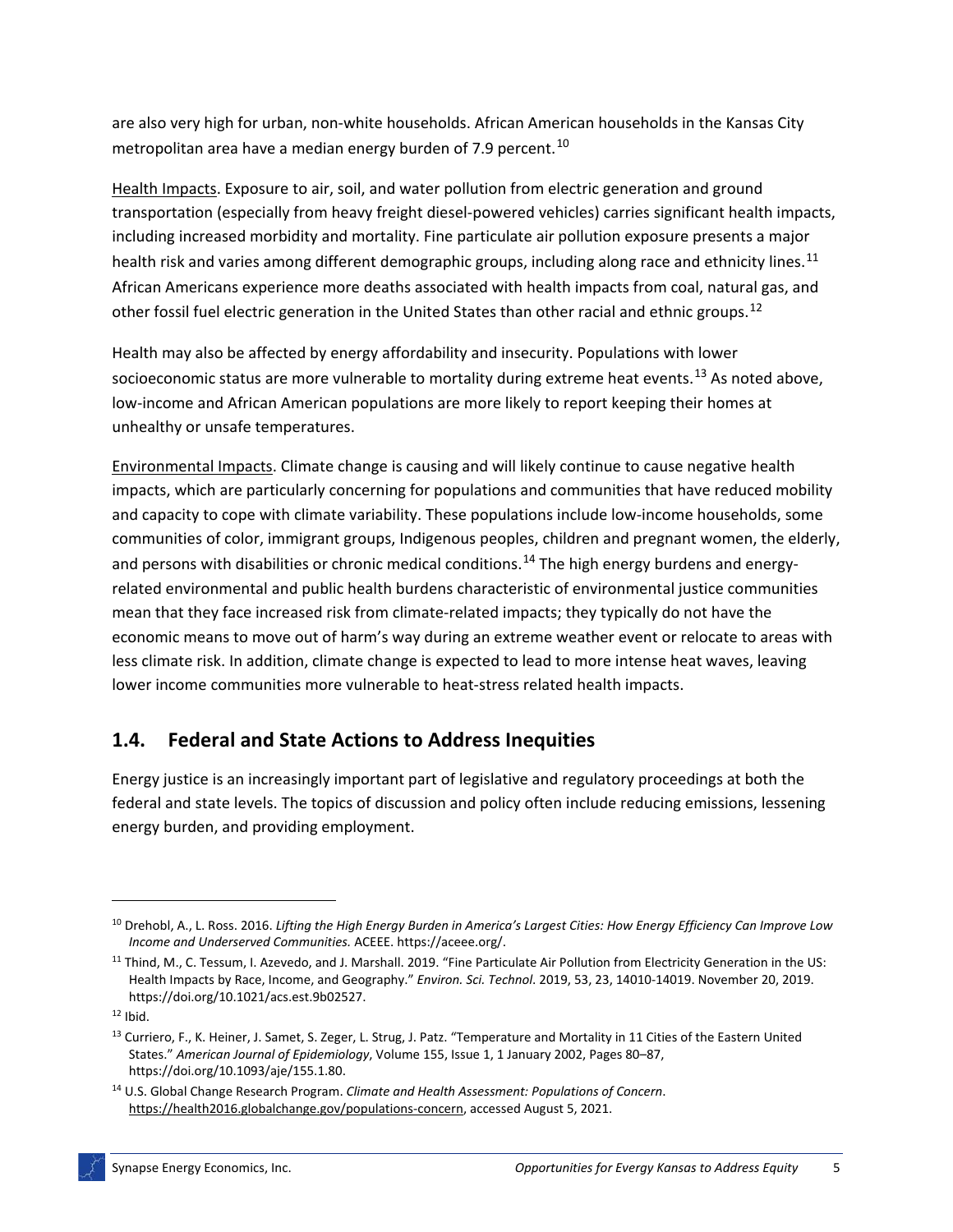Federal Actions. In 2021, two Executive Orders and the *Public Engagement at FERC Act* were signed to address equity. On January 20, 2021, President Biden signed an *Executive Order on Advancing Racial Equity and Support for Underserved Communities Through the Federal Government* (Executive Order 13985). The Order defines equity as:

> " the consistent and systematic fair, just, and impartial treatment of all individuals, including individuals who belong to underserved communities<sup>[15](#page-10-0)</sup> that have been denied such treatment, such as Black, Latino, and Indigenous and Native American persons, Asian Americans and Pacific Islanders and other persons of color; members of religious minorities; lesbian, gay, bisexual, transgender, and queer (LGBTQ+) persons; persons with disabilities; persons who live in rural areas; and persons otherwise adversely affected by persistent poverty or inequality."<sup>[16](#page-10-1)</sup>

The Order: (1) establishes a government-wide initiative to advance diversity, equity, inclusion, and accessibility in the federal workforce; (2) charges all agencies with assessing the current state of diversity, equity, inclusion, and accessibility within their workforces, and with developing strategic plans to eliminate any barriers to success; (3) directs agencies to seek opportunities to establish or elevate Chief Diversity Officers; (4) expands diversity, equity, inclusion, and accessibility training; (5) addresses workplace harassment, including sexual harassment; (6) reduces the federal government's reliance on unpaid internships; (7) advances pay equity; (8) advances equity in the workplace for individuals with disabilities; (9) advances equity in the workplace for LGBTQ+ public servants; (10) builds a more diverse pipeline into public service through new recruitment partnerships; (11) expands federal employment opportunities for formerly incarcerated individuals; (12) advances equity in professional development; and (13) improves the collection of demographic data about the federal workforce.<sup>[17](#page-10-2)</sup>

The Office of Management and Budget (OMB), in partnership with the heads of agencies, is responsible for identifying effective methods for assessing whether agency policies and actions (equitably serve all eligible individuals and communities, particularly those that are underserved. In July, OMB released a report identifying equity-assessment methods and approaches for inclusion in agency Equity Action Plans.<sup>[18](#page-10-3)</sup> The OMB is also responsible for producing a set of recommendations for improving regulatory review. These recommendations are intended to provide concrete suggestions on how the regulatory review process can promote public health and safety, economic growth, social welfare, racial justice,

<span id="page-10-0"></span><sup>&</sup>lt;sup>15</sup> The term underserved communities is defined as: "populations sharing a particular characteristic, as well as geographic communities, that have been systematically denied a full opportunity to participate in aspects of economic, social, and civic life."

<span id="page-10-1"></span><sup>16</sup> White House Briefing Room. *Executive Order on Advancing Racial Equity and Support for Underserved Communities Through the Federal Government*. January 20, 2021. https://www.whitehouse.gov/briefing-room/presidentialactions/2021/01/20/executive-order-advancing-racial-equity-and-support-for-underserved-communities-through-thefederal-government/.

<span id="page-10-2"></span><sup>17</sup> White House Briefing Room. *FACT SHEET: President Biden Signs Executive Order Advancing Diversity, Equity, Inclusion, and Accessibility in the Federal Government*. June 25, 2021. https://www.whitehouse.gov/briefing-room/statementsreleases/2021/06/25/fact-sheet-president-biden-signs-executive-order-advancing-diversity-equity-inclusion-andaccessibility-in-the-federal-government/.

<span id="page-10-3"></span><sup>18</sup> *Study to Identify Methods to Assess Equity: Report to the President*. July 2021. https://www.whitehouse.gov/wpcontent/uploads/2021/08/OMB-Report-on-E013985-Implementation\_508-Compliant-Secure-v1.1.pdf.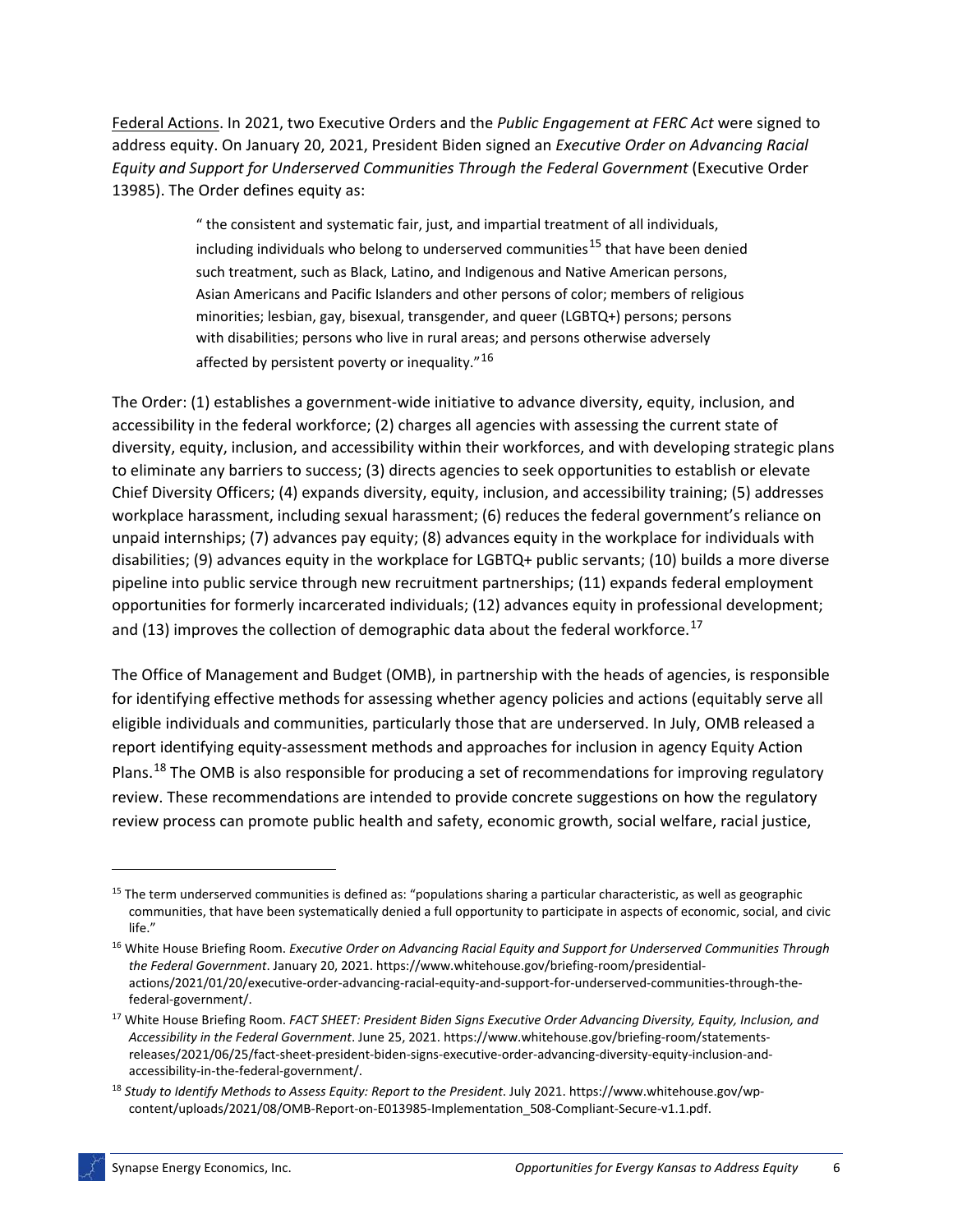environmental stewardship, human dignity, equity, and the interests of future generations. The recommendations will also include proposals that would ensure that regulatory review serves as a tool to affirmatively promote regulations that advance these values and will be informed by public engagement with community members.<sup>[19](#page-11-0)</sup>

Signed on January 27, 2021, the *Executive Order on Tackling the Climate Crisis at Home and Abroad* established the policy that the federal government will "lead the Nation's effort to combat the climate crisis by example — specifically, by aligning the management of Federal procurement and real property, public lands and waters, and financial programs to support robust climate action."

The Order: (1) establishes a White House Environmental Justice Interagency Council and a White House Environmental Justice Advisory Council to prioritize environmental justice and ensure a whole-ofgovernment approach to addressing environmental injustices; (2) creates a government-wide Justice40 Initiative with the goal of delivering 40 percent of the overall benefits of relevant federal investments to environmental justice communities; and (3) initiates the development of a Climate and Environmental Justice Screening Tool.<sup>[20](#page-11-1),[21](#page-11-2)</sup>

Also at the federal level, U.S. Code 825q-1, also known as the *Public Engagement at FERC Act*, established that eligible energy customers could receive compensation for participating in FERC proceedings and can allow a more diverse set of voices, both institutions and individuals, to participate in FERC proceedings. To receive compensation, eligible customers must demonstrate that participating in the proceeding is a financial hardship. Furthermore, the applicable proceeding must be deemed significant, and the total compensation must be approved by the advisory committee. The Act also established the Office of Public Participation and Consumer Advocacy to represent energy customers in select proceedings.

State Legislation. States around the country have enacted various legislation to support energy justice. Inherently a wide-ranging topic, this legislation varies in its focus. Common topics include workforce development and jobs; funding for select groups; and addressing energy burden, emissions, and health.

Illinois recently introduced the Clean Energy Jobs Act (CEJA) to promote clean energy and to diversify its workforce.<sup>[22](#page-11-3)</sup> The goal of CEJA is to "improve air quality, which reduces risk and susceptibility to COVID-19 and put people back to work, especially in communities of color and places where coal-fired electricity plants operate."<sup>[23](#page-11-4)</sup> Key items in the proposal include 100 percent carbon-free power by 2030,

<span id="page-11-0"></span><sup>19</sup> Modernizing Regulatory Review § 2(a), 86 Fed. Reg. 7223 (Jan. 20, 2021). 4 Id. § 2(b)(3).

https://www.federalregister.gov/documents/2021/01/26/2021-01866/modernizing-regulatory-review.

<span id="page-11-1"></span><sup>20</sup> White House Briefing Room. *Executive Order on Tackling the Climate Crisis at Home and Abroad*. January 27, 2021. https://www.whitehouse.gov/briefing-room/presidential-actions/2021/01/27/executive-order-on-tackling-the-climatecrisis-at-home-and-abroad/.

<span id="page-11-2"></span><sup>21</sup> For more information, see https://www.epa.gov/ejscreen.

<span id="page-11-3"></span><sup>&</sup>lt;sup>22</sup> H.B. 3624. 101st General Assembly. Clean Energy Jobs Act. (2021) Available at: [https://www.ilga.gov/legislation/BillStatus.asp?DocNum=3624&GAID=15&DocTypeID=HB&SessionID=108&GA=101.](https://www.ilga.gov/legislation/BillStatus.asp?DocNum=3624&GAID=15&DocTypeID=HB&SessionID=108&GA=101)

<span id="page-11-4"></span><sup>&</sup>lt;sup>23</sup> Illinois Clean Jobs Coalition. Illinois Clean Jobs Act. https://ilcleanjobs.org/who-we-are/clean-energy-jobs-act/.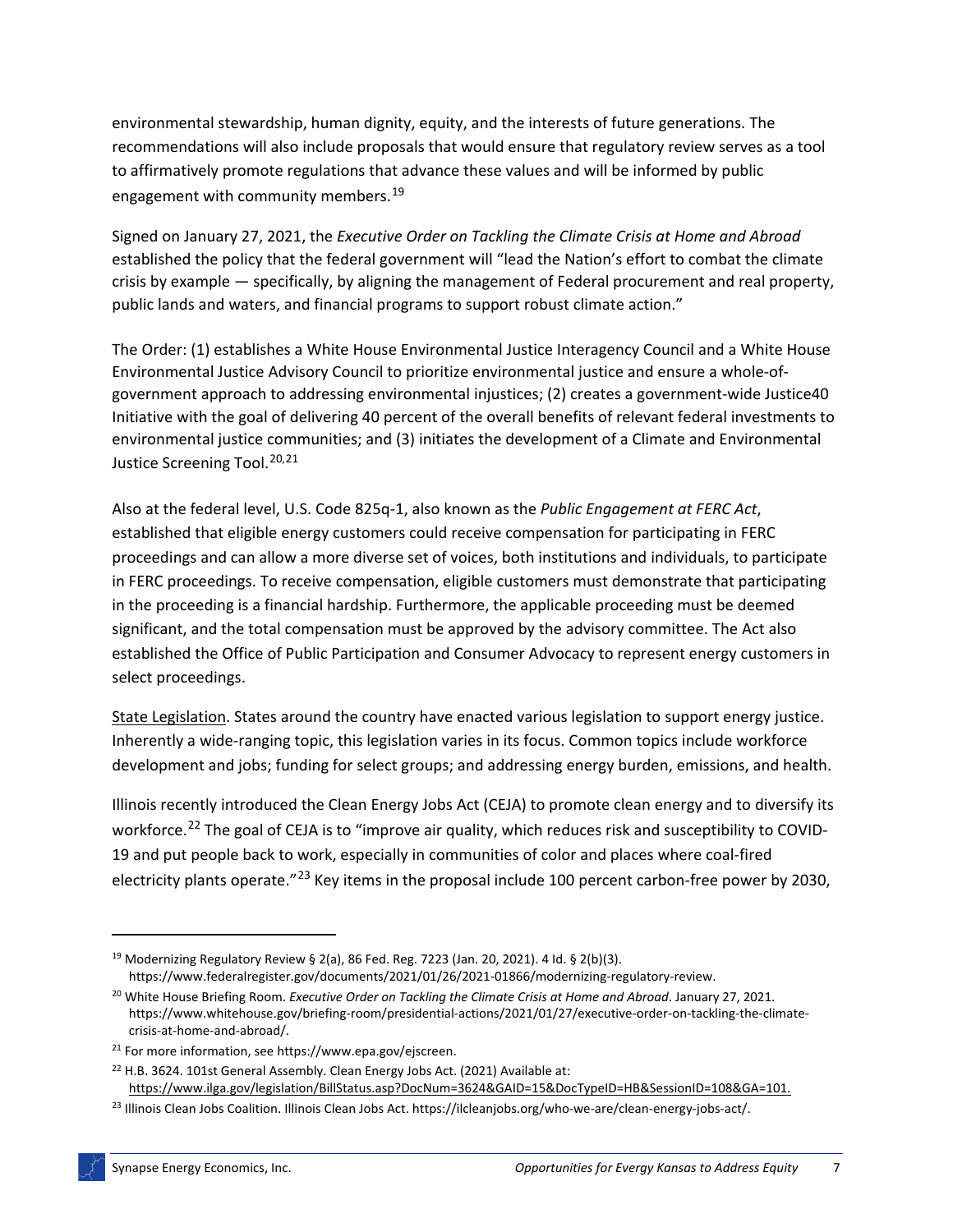increased efficiency programs, and expanded access to clean energy careers across the state.<sup>[24](#page-12-0)</sup> Illinois is not the first to consider such legislation. Other states, including Colorado,<sup>[25](#page-12-1)</sup> Washington,<sup>[26](#page-12-2)</sup> and Rhode Island<sup>[27](#page-12-3)</sup> have also introduced or passed legislation that included policies related to diversifying the future of clean energy and environmental employment.

In addition to focusing on the workforce, there is a growing movement to target environmental justice communities with state funding—with goals like the Justice40 Initiative. New York passed the Climate Leadership and Community Protection Act (CLCPA) in 2019.<sup>[28](#page-12-4)</sup> This legislation establishes the goal of 100 percent zero-emission electricity by 2040 and stipulates that "actions undertaken by New York state to mitigate greenhouse gas emissions should prioritize the safety and health of disadvantaged communities, control potential regressive impacts of future climate mitigation and adaptation policies on these communities, and prioritize the allocation of public investments in these areas."<sup>[29](#page-12-5)</sup> Furthermore, it requires that at least 35 percent of the "overall benefits of spending on clean energy and energy efficiency programs, projects or investments" go to disadvantaged communities. Washington State<sup>[30](#page-12-6)</sup> is expected to pass legislation with the same goal in the near term, and California<sup>[31](#page-12-7)</sup> passed legislation in 2012 requiring 25 percent of funds to benefit overburdened communities.

Other states have also recently passed equity-related legislation. New Jersey Senate Bill 232 allows the New Jersey Department of Environmental Protection to deny a permit for a new facility if it would affect an already overburdened community.<sup>[32](#page-12-8)</sup> It simultaneously requires a list of these communities be published online. Similarly, in North Carolina, House Bill 784 would allow the North Carolina Department of Environmental Quality to deny a permit for a waste management facility based on environmental

<span id="page-12-0"></span><sup>&</sup>lt;sup>24</sup> Citizens Utility Board. "What is the Clean Energy Jobs Act." Accessed August 12, 2021. Available at: [https://www.citizensutilityboard.org/clean-energy-jobs-act/.](https://www.citizensutilityboard.org/clean-energy-jobs-act/)

<span id="page-12-1"></span><sup>25</sup> Colorado Department of Labor and Employment. 2020. *Colorado Just Transition Action Plan.* Available at: <https://cdle.colorado.gov/sites/cdle/files/documents/Colorado%20Just%20Transition%20Action%20Plan.pdf>

<span id="page-12-2"></span> $26$  S.B. 5116. Supporting Washington's clean energy economy and transitioning to a clean, affordable, and reliable energy future. (2019). Available at[: https://app.leg.wa.gov/billsummary?BillNumber=5116&Initiative=false&Year=2019.](https://app.leg.wa.gov/billsummary?BillNumber=5116&Initiative=false&Year=2019)

<span id="page-12-3"></span><sup>&</sup>lt;sup>27</sup> S. 0078. Relating To State Affairs and Government - 2021 Act on Climate. (2021) Available at: [http://webserver.rilin.state.ri.us/BillText/BillText21/SenateText21/S0078.pdf.](http://webserver.rilin.state.ri.us/BillText/BillText21/SenateText21/S0078.pdf)

<span id="page-12-4"></span><sup>&</sup>lt;sup>28</sup> S.B. S6599. Relates to the New York State Climate Leadership and Community Protection Act. (2019). Available at: [https://www.nysenate.gov/legislation/bills/2019/s6599.](https://www.nysenate.gov/legislation/bills/2019/s6599)

<span id="page-12-5"></span> $29$  Id. p. 3

<span id="page-12-6"></span><sup>&</sup>lt;sup>30</sup> S.B. 5126. Concerning the Washington Climate Commitment Act. (2021) Available at: [https://app.leg.wa.gov/billsummary?BillNumber=5126&Initiative=false&Year=2021.](https://app.leg.wa.gov/billsummary?BillNumber=5126&Initiative=false&Year=2021)

<span id="page-12-7"></span><sup>31</sup> S.B. 535. An act to add Sections 39711, 39713, 39715, 39721, and 39723 to the Health and Safety Code, relating to climate change. (2012). Available at[: http://www.leginfo.ca.gov/pub/11-12/bill/sen/sb\\_0501-](http://www.leginfo.ca.gov/pub/11-12/bill/sen/sb_0501-0550/sb_535_bill_20120930_chaptered.pdf) [0550/sb\\_535\\_bill\\_20120930\\_chaptered.pdf.](http://www.leginfo.ca.gov/pub/11-12/bill/sen/sb_0501-0550/sb_535_bill_20120930_chaptered.pdf)

<span id="page-12-8"></span><sup>32</sup> S. 232. Requires DEP to evaluate environmental and public health stressors of certain facilities on overburdened communities when reviewing certain permit applications. (2020) Available at [https://www.njleg.state.nj.us/bills/BillView.asp?BillNumber=S232.](https://www.njleg.state.nj.us/bills/BillView.asp?BillNumber=S232)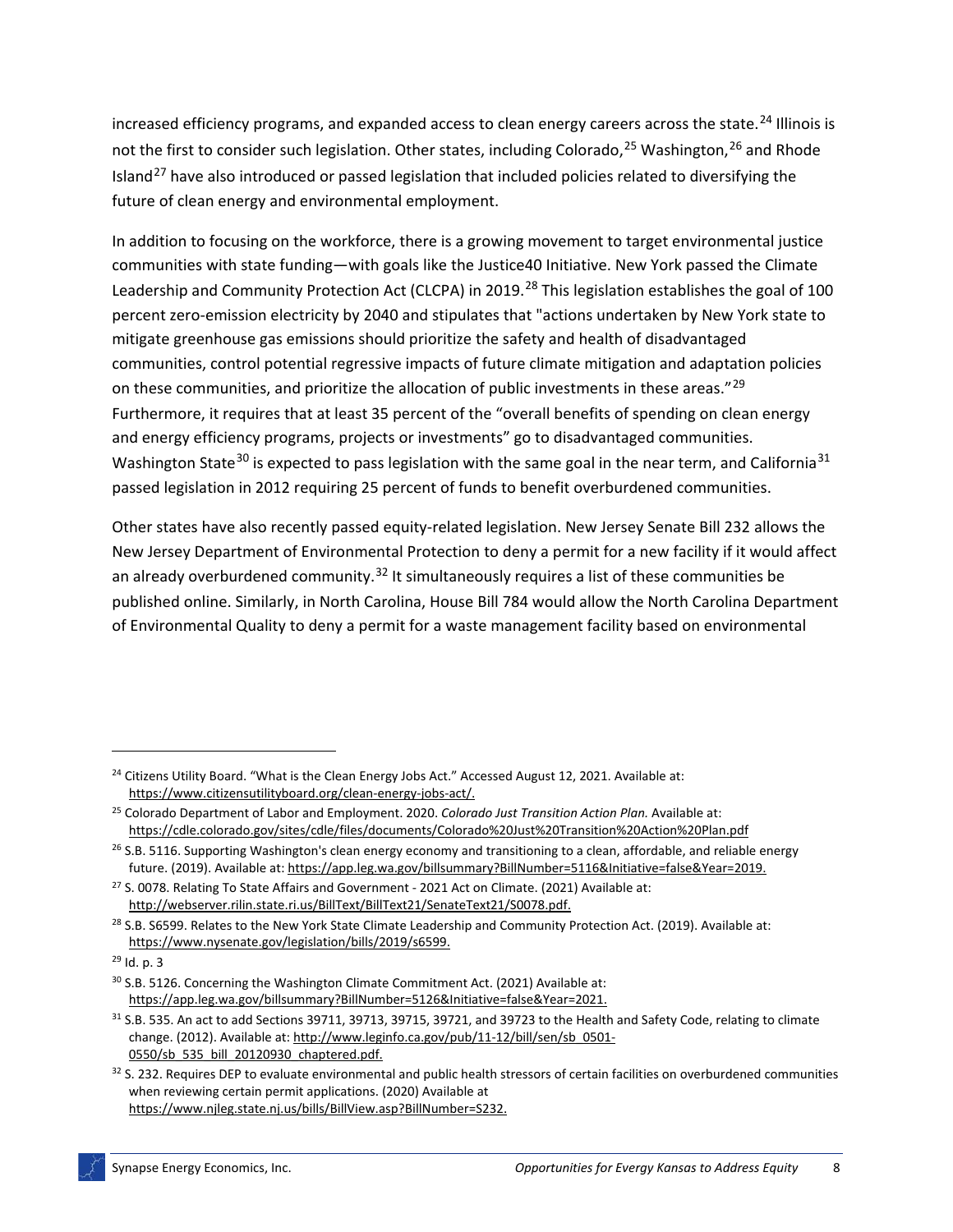justice designations.<sup>[33](#page-13-0)</sup> Other states, including Oregon,<sup>[34,](#page-13-1)[35](#page-13-2)</sup> Massachusetts,<sup>[36](#page-13-3)</sup> Virginia,<sup>[37](#page-13-4)</sup> and Connecticut<sup>[38](#page-13-5)</sup> are also considering or enforcing programs or policies related to energy and environmental justice.

Lastly, nine states provide intervenor funding for customers who want to participate in utility proceedings, including: California, Colorado, Hawaii, Idaho, Maine, Michigan, New Hampshire, Oregon, and Wisconsin. [39](#page-13-6)

# **2. EQUITY AND THE EVERGY KANSAS IRP**

Evergy's April 2021 IRP for Missouri and Kansas is the first IRP filed by the utility in these two service territories. On May 24, 2018, the Commission issued *An Order Approving Merger Application of Westar Energy, Inc. and Kansas Gas and Electric Company (Westar), Great Plains Energy Incorporated (Great Plains) and Kansas City Power & Light Company (KCP&L) to form Evergy, Inc* in Docket No. 18-KCPE-05- MER. In paragraph 94 of its merger order, the Commission required Westar and KCP&L to work with the parties to develop and submit to the Commission a reporting format for the IRP process.

On September 4, 2018, the Citizens' Utility Ratepayer Board (CURB), Commission Staff (Staff), KCP&L, and Westar submitted their *Joint Filing Regarding Capital Plan and Integrated Resource Plan Reporting Format*, proposing KCP&L and Westar jointly file a report with two sections: (1) capital plan reporting and (2) IRP reporting. Below is a summary of the IRP requirements and guidance in this framework with a focus on goals, process, timing, and content.

[https://www.ncleg.gov/Sessions/2021/Bills/House/PDF/H784v1.pdf.](https://www.ncleg.gov/Sessions/2021/Bills/House/PDF/H784v1.pdf)

<span id="page-13-0"></span><sup>&</sup>lt;sup>33</sup> H.B. 784. An Act to Require Consideration of The Cumulative Impact of a Proposed Environmental Permitting Decision on Minority or Low-Income Communities and to Provide Enhanced Public Participation Opportunities for Permitting Decisions Impacting Overburdened Communities. (2021) Available at:

<span id="page-13-1"></span><sup>34</sup> State of Oregon. "Utility Bill Payment Assistance." Accessed August 12, 2021. Available at: oregon.gov/ohcs/energyweatherization/Pages/utility-bill-payment-assistance.aspx.

<span id="page-13-2"></span><sup>35</sup> S.B. 286 A. Relating to environmental justice; creating new provisions; amending ORS 182.535, 182.538, 182.542, 182.545, 182.550 and 183.333; and prescribing an effective date. (2021) Available at: [https://olis.oregonlegislature.gov/liz/2021R1/Downloads/MeasureDocument/SB286/A-Engrossed.](https://olis.oregonlegislature.gov/liz/2021R1/Downloads/MeasureDocument/SB286/A-Engrossed)

<span id="page-13-3"></span><sup>&</sup>lt;sup>36</sup> S.9. An Act creating a next-generation roadmap for Massachusetts climate policy. (2021) Available at:

[https://malegislature.gov/bills/192/S9.](https://malegislature.gov/bills/192/S9)

<span id="page-13-4"></span><sup>37</sup> S.B. 883. A Bill to amend the Code of Virginia by adding in Chapter 26 of Title 2.2 an article numbered 36, consisting of sections numbered 2.2-2699.8 through 2.2-2699.13, relating to environmental justice council. (2020) Available at: [https://lis.virginia.gov/cgi-bin/legp604.exe?201+ful+SB883.](https://lis.virginia.gov/cgi-bin/legp604.exe?201+ful+SB883)

<span id="page-13-5"></span><sup>&</sup>lt;sup>38</sup> H.B. 7008. An Act Concerning Enhancements to The State's Environmental Justice Law. (2020). Available at: [https://www.cga.ct.gov/asp/cgabillstatus/cgabillstatus.asp?selBillType=Bill&bill\\_num=HB07008&which\\_year=2020.](https://www.cga.ct.gov/asp/cgabillstatus/cgabillstatus.asp?selBillType=Bill&bill_num=HB07008&which_year=2020)

<span id="page-13-6"></span><sup>39</sup> Low Income Solar Policy Guide. *State Intervenor Compensation*. https://www.lowincomesolar.org/wpcontent/uploads/2020/12/State-Intervenor-Compensation.pdf.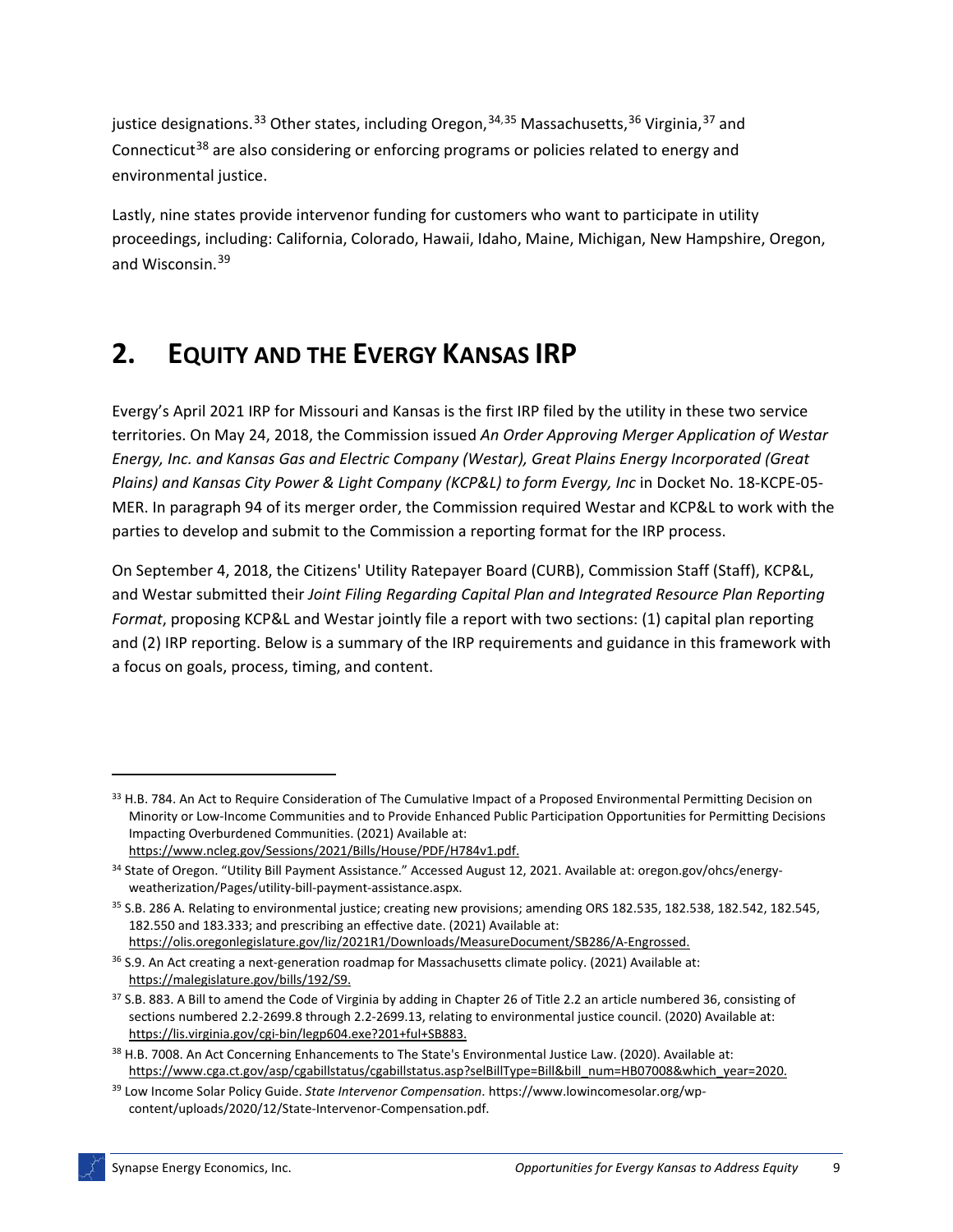Goals. Though many IRP processes have focused on ensuring reliability and reasonable rates, an IRP process can include more than two objectives. For example, many states also consider customer equity and whether investments are in the public interest. The *Capital Plan Reporting & IRP Process Framework* adopted by the KCC on May 24, 2018 states that "[t]he resource modeling identifies the portfolio of resources that meets customer requirements at the lowest reasonable cost given an uncertain future."<sup>[40](#page-14-0)</sup> The framework establishes that the purpose of the IRP process is to "provide (1) resource modeling that identifies the portfolio of resources that meets customer requirements at the lowest reasonable cost given an uncertain future, and (2) to provide an optimal portfolio that is flexible and robust as determined by input sensitivity analyses and contingent scenario analyses." To ensure that the framework does not limit the goals of the utility to solely reliability and least-cost procurement, the framework also clarifies that, "[n]othing in the process describe[d] herein shall in any way limit Staff and CURB's right to evaluate the prudency of any property in accordance with 66-128, et seq. or to determine whether a return on investment should be included in any allowed recovery." The IRP framework does not mention equity as a goal, nor does the framework offer any explicit direction related to equity.

Process. The KCC rejected a request from Sierra Club for direct involvement in the development of a reporting format for the IRP, thereby limiting the stakeholders responsible for producing the draft to the utility, consumer advocate, and Commission. However, the KCC allowed comments from the Sierra Club and other parties on the reporting format and allocated time in the process for parties to provide comments. Comments were collected through formal filing of written responses as well as less formally through a working group session. This session consisted of a presentation providing an overview of the IRP filing format and the opportunity for parties to ask questions about the IRP filing format. Evergy is also required to host a working group session with community members within 30 days of an IRP filing. Community members and intervenors then have 150 days to submit written comments on the IRP filing. However, the framework does not allow for community input prior to the development of the IRP nor does the framework provide guidance on the process by which the utility will consider and incorporate community feedback into its IRP or the timeline for any updates.<sup>[41](#page-14-1)</sup>

Timing. The capital plan provides a five-year view of capital expenditures including the preceding calendar year, the current calendar year, and the next three calendar years. The capital plan is updated on an annual basis. The IRP plan provides a 10-year view and will be updated every three years. Between triennial filings, Evergy will provide an annual update.

Content. The framework states that the IRP includes the preferred generating resource plans, including any contingency plans, with sufficient detail to identify major investments or resource acquisitions. The IRP also includes a "stress test" on major investments, evaluating the potential impact of critical

<span id="page-14-0"></span><sup>40</sup> Kansas State Corporation Commission. 2018. *Order Adopting Integrated Resource Plan and Capital Plan Framework*. *Appendix A*. Docket No. 19-KCPE-096-CPL.

<span id="page-14-1"></span><sup>41</sup> Kansas Corporation Commission. *Order Adopting Integrated Resource Plan and Capital Plan Framework*. In the Matter of the Capital Plan Compliance Docket for Kansas City Power & Light Company and Westar Energy, Inc. Pursuant to the Commission' s Order in 18-KCPE-095-MER. Docket No. 19-KCPE-096-CPL. February 6, 2020.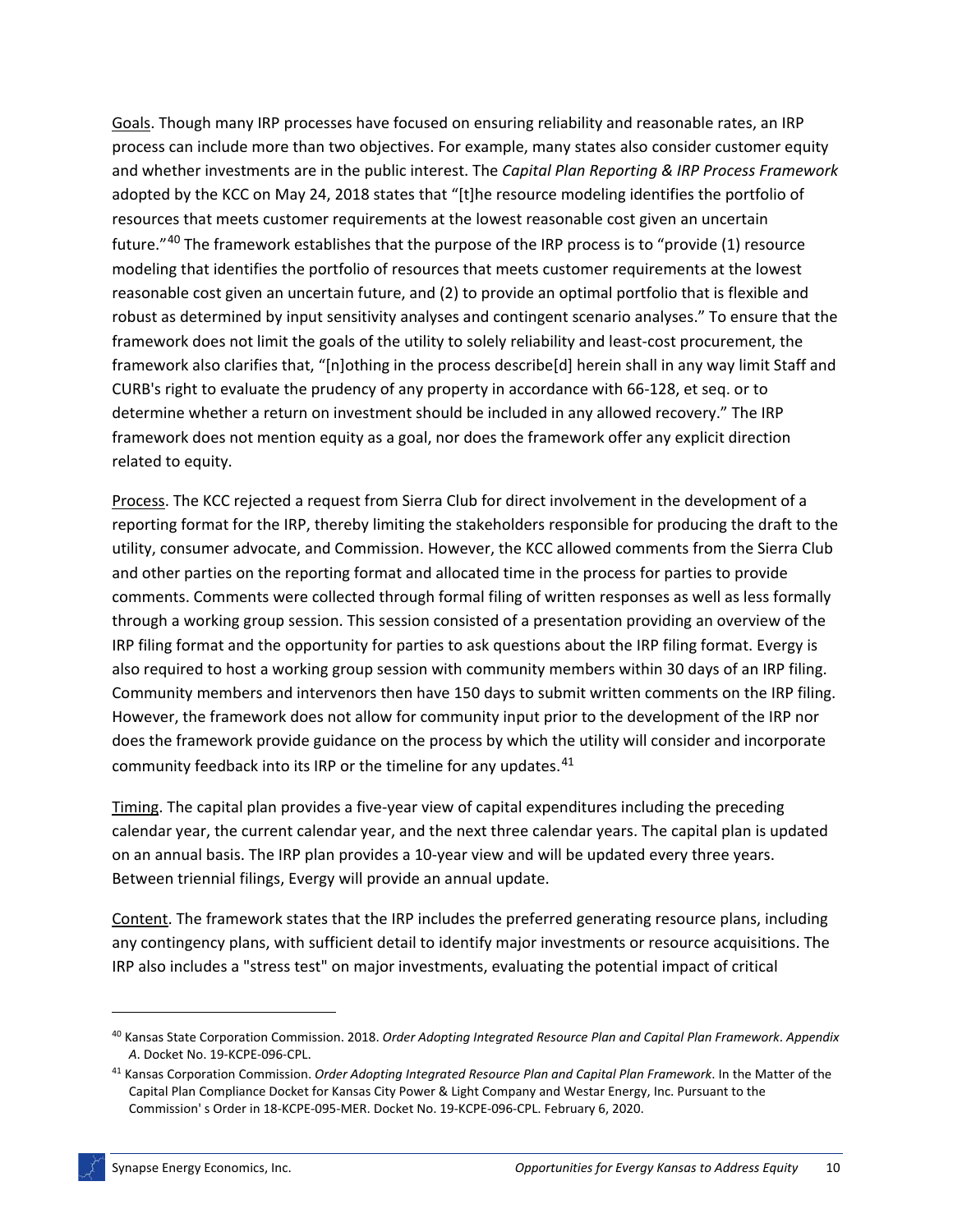uncertain factors (such as significant changes in retail load growth). However, there is no specific requirement for equity-focused scenarios in the IRP, scenarios are not evaluated using any equityrelated metrics, and there are no geographical or customer type considerations apparent in resource selection. Further, the capital plan is broader than the IRP and includes major investments in generation, environmental, transmission, distribution, and information technology. Geographical and customer type considerations are inherent in the planning of some of these types of investments, such as distribution planning. Since the IRP and capital investment plans should be coordinated, geographies and customer types should be considered in both.

In summary, Evergy's Kansas IRP filing does not:

- include equity as a goal;
- discuss strategies to improve equity;
- feature an equity-focused resource planning scenario, with higher investments in strategies that improve equity;
- prioritize preferred scenarios with consideration of equity-related metrics among other metrics; and
- incorporate differential treatment for environmental justice communities and overburdened customers.

Also, the stakeholders involved in the process were limited to the approved intervenors. Therefore, it is not evident that overburdened customers and environmental justice communities participated in the development of the IRP.

# **3. INCORPORATING EQUITY CONSIDERATIONS INTO UTILITY PLANNING PROCESSES**

Kansas can draw from a wide range of practices across the country to improve energy equity in its utility planning process. This section describes the current landscape, identifies leading jurisdictions, and provides additional resources. It then recommends some initial steps for Evergy Kansas based on this information. These steps involve: (1) equity definitions, (2) IRP requirements, (3) performance mechanisms and evaluation, (4) programs specifically designed to reach overburdened customers, and (5) funding allocations for overburdened customers. Each section describes an opportunity for improvement, along with examples of jurisdictions making progress, before providing recommendations for ways Evergy Kansas could make progress in each area.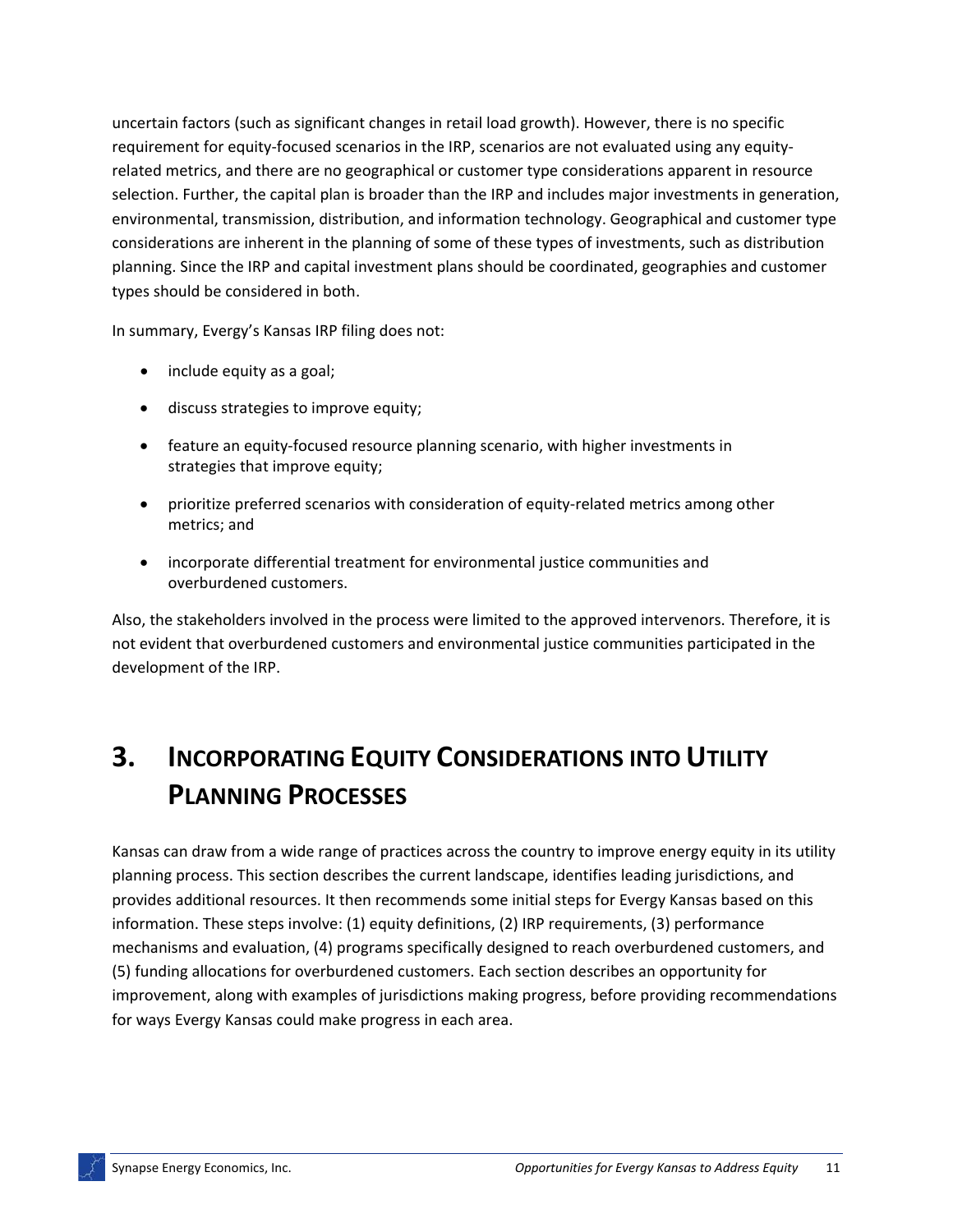# **3.1. Equity Definitions**

### *Description and Examples*

The first key opportunity to improve energy equity is simply to define the concept so it is transparent to community members and applied consistently by decision-makers. Defining the concept of energy equity involves identifying key terms, developing definitions for these terms, and providing a map to display the outputs to the public.

Over the past few years, the federal government and 16 state governments have enacted environmental justice regulations or policies which clarify the definition of equity. Figure 1 shows these states, including: Arkansas, California, Colorado, Delaware, Florida, Maine, Maryland, Massachusetts, New Jersey, New Mexico, New York, Oregon, Pennsylvania, Rhode Island, Virginia, and Washington. As of May 2021, an additional five states have proposed legislation including Illinois, Michigan, South Carolina, Texas, and Vermont.



*Disclaimer: Please note environmental justice regulations and policies vary by state and change continuously. Last updated May 21, 2021. Source: Waste 360. State Trends in Environmental Justice Legislation. https://www.waste360.com/legislationregulation/state-trends-environmental-justice-legislation.*

Within Kansas, several initiatives provide good starting points for defining various aspects of energy equity. The Kansas City metropolitan area outlined criteria for economically distressed neighborhoods with environmental concerns when it undertook a project with the U.S. EPA. The criteria included air quality, vacant and abandoned property, asthma, lead contamination, poor housing conditions, lack of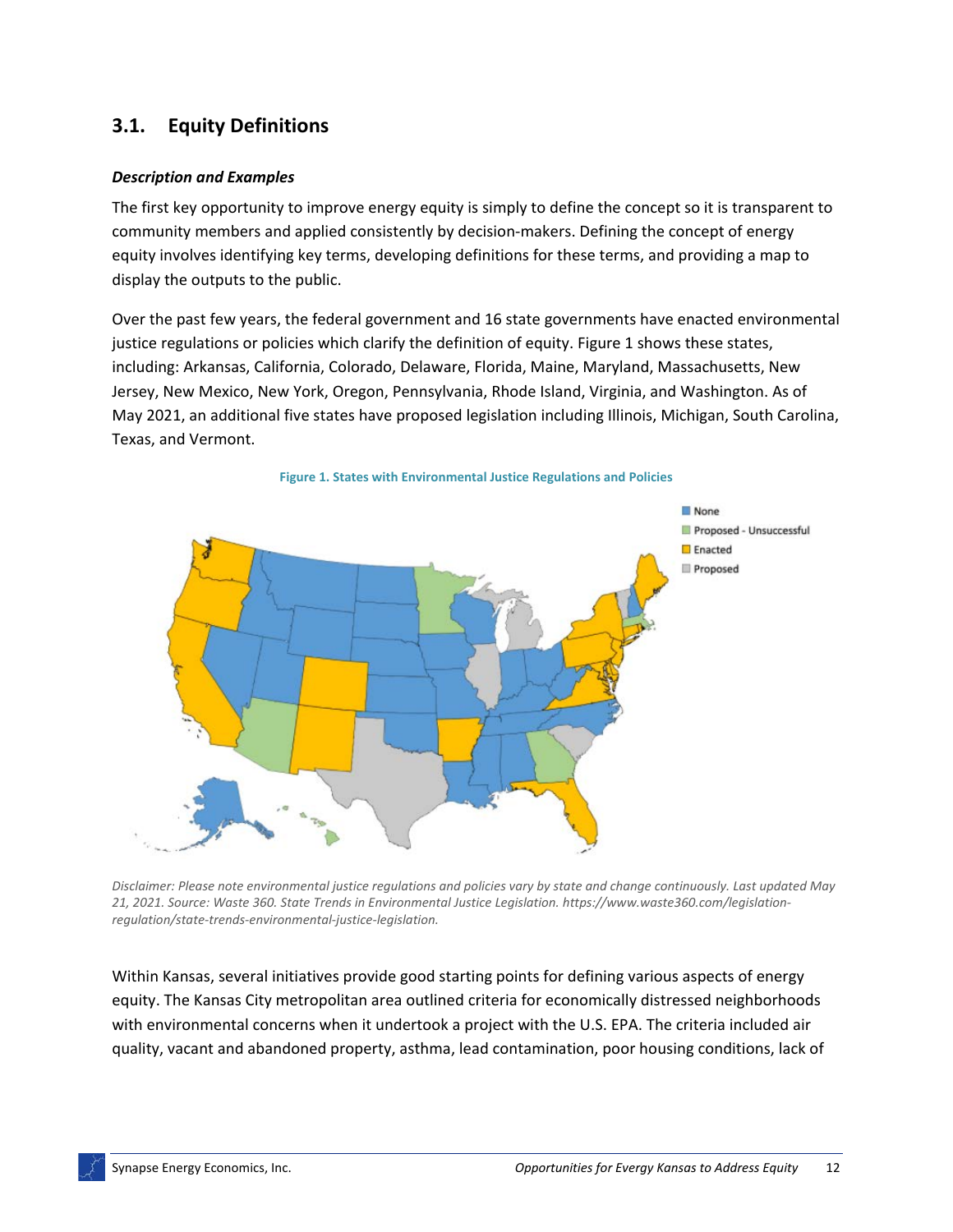clean water, flooding, lack of urban farming, illegal dumping and improper waste disposal, and children's health issues.<sup>[42](#page-17-0)</sup>

Also, Kansas City transportation agencies addressed equity definitions in the *2050 Connected Kansas City Regional Transportation Plan.* The plan included an analysis to identify environmental justice communities and evaluate whether the transportation investments included in the plan disproportionately burden or deny benefits to these communities.<sup>[43](#page-17-1)</sup> The plan applies the U.S. Department of Transportation (DOT) definition of environmental justice, which is "the fair treatment and meaningful involvement of all people regardless of race, color, national origin, or income with respect to the development, implementation, and enforcement of environmental laws, regulations, and policies." The plan:

- considers people of color and people with low income;
- evaluates impacts, adverse effects, and benefits to environmental justice communities at a regional, system-wide level;
- considers the distribution of proposed investments to prevent the denial, reduction, or significant delay in the receipt of benefits by people of color and people with low income;
- examines how transportation investments impact populations with disabilities, older adults, veterans, households with no vehicle available, and people who use public transportation to get to work; and
- examines system-level impacts for transportation safety and uses its travel demand model to forecast demographic, trip, and travel time statistics to assess potential for disproportionately high and adverse impacts resulting from the recommendations of the plan.[44](#page-17-2)

The City of Lawrence, Kansas has also defined and mapped environmental justice communities to inform transportation planning.<sup>[45](#page-17-3)</sup> The City uses the U.S. DOT definition from above with criteria for designation which includes individuals with low to moderate incomes and areas with higher minority populations.

Additionally, the U.S. *Tax Cut and Jobs Act of 2017* created the Opportunity Zone Program to provide incentives for investment in low-income communities throughout the country. An Opportunity Zone is a designated geographic area in which individuals can gain favorable tax treatment on their capital gains by investing those funds into economic activities in the area. The governor of each state can nominate up to 25 percent of its low-income census tracts (LIC) to be designated as Opportunity Zones. There are

<span id="page-17-0"></span><sup>42</sup> U.S. Environmental Protection Agency. *Environmental Justice Showcase Communities by Region*. https://www.epa.gov/environmentaljustice/environmental-justice-showcase-communities-region#tab-7.

<span id="page-17-1"></span><sup>43</sup> *2050 Connected KC Regional Transportation Plan*. https://connectedkc.org/.

<span id="page-17-2"></span><sup>44</sup> 2050 Connected KC Regional Transportation Plan. *Environmental Justice Analysis*. https://connectedkc.org/wpcontent/uploads/2020/04/Environmental-Justice-analysis.pdf.

<span id="page-17-3"></span><sup>45</sup> City of Lawrence. *Environmental Justice*. https://lawrenceks.org/mpo/environmental-justice/.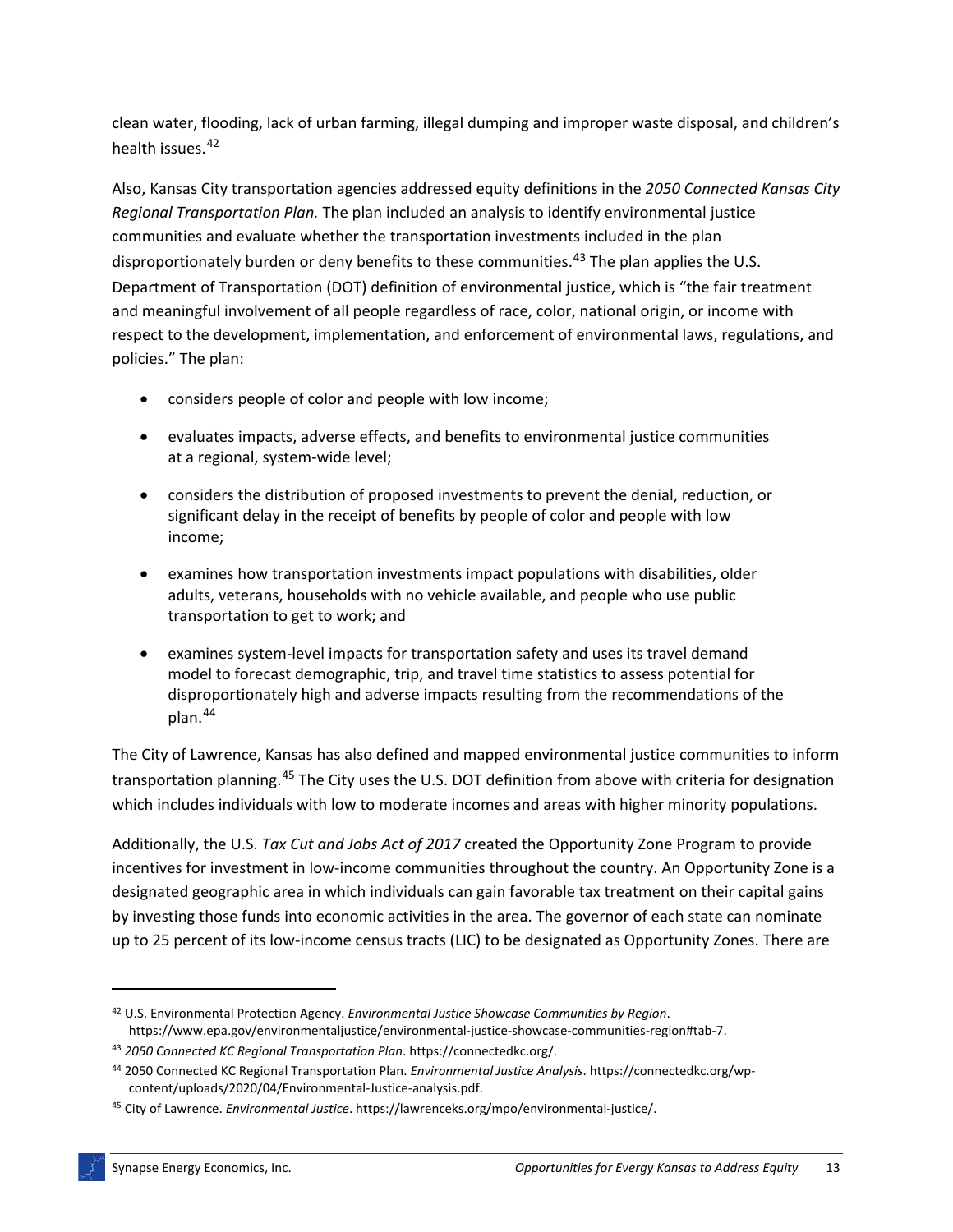8,764 census tracts classified as opportunity zones in the United States. [Figure 2](#page-18-0) shows a map of Kansas' opportunity zone census tracts. Evergy's coal plants are represented by brown stars and gas and gas/oil plants are represented by blue stars.

<span id="page-18-0"></span>

**Figure 2. Map of Kansas Opportunity Zones and Fossil Fuel Plants**

*Source: U.S. Housing and Urban Development. "Opportunity Now." Opportunity Zones. https://opportunityzones.hud.gov/*

Energy equity can be assessed and improved in the context of the utility system and or utility planning by examining: (1) the distribution of costs and benefits and (2) the coincidence of costs and benefits with locations with higher energy burden. For example, the Northwest Power and Conservation Council periodically conducts its long-term IRP (called Power Plan) according to the *Northwest Power Act*, established by Congress in 1980. The *Northwest Power Act* identifies the equitable distribution of benefits as a key goal and defines the goal as follows:

> **"839d(k). Equitable distribution of benefits.** In the exercise of his authorities pursuant to this section, the Administrator shall, consistent with the provisions of this chapter and the Administrator's obligations to particular customer classes, **insure that benefits under this section**, including financial and technical assistance, conduct of conservation demonstrations, and experimental projects, services, and billing credits, **are distributed equitably throughout the region**. [*Northwest Power Act* §6(k), 94 Stat. 2722.] [emphasis added]"<sup>[46](#page-18-1)</sup>

#### *Recommendations*

Evergy should define the terms *overburdened customer*, *environmental justice community*, and *energy equity* and map its definitions with community and regulatory review and input. While Kansas has

<span id="page-18-1"></span><sup>46</sup> Northwest Power Act. Section 839d. Available at[: https://www.nwcouncil.org/reports/poweract/6\\_conservation.](https://www.nwcouncil.org/reports/poweract/6_conservation)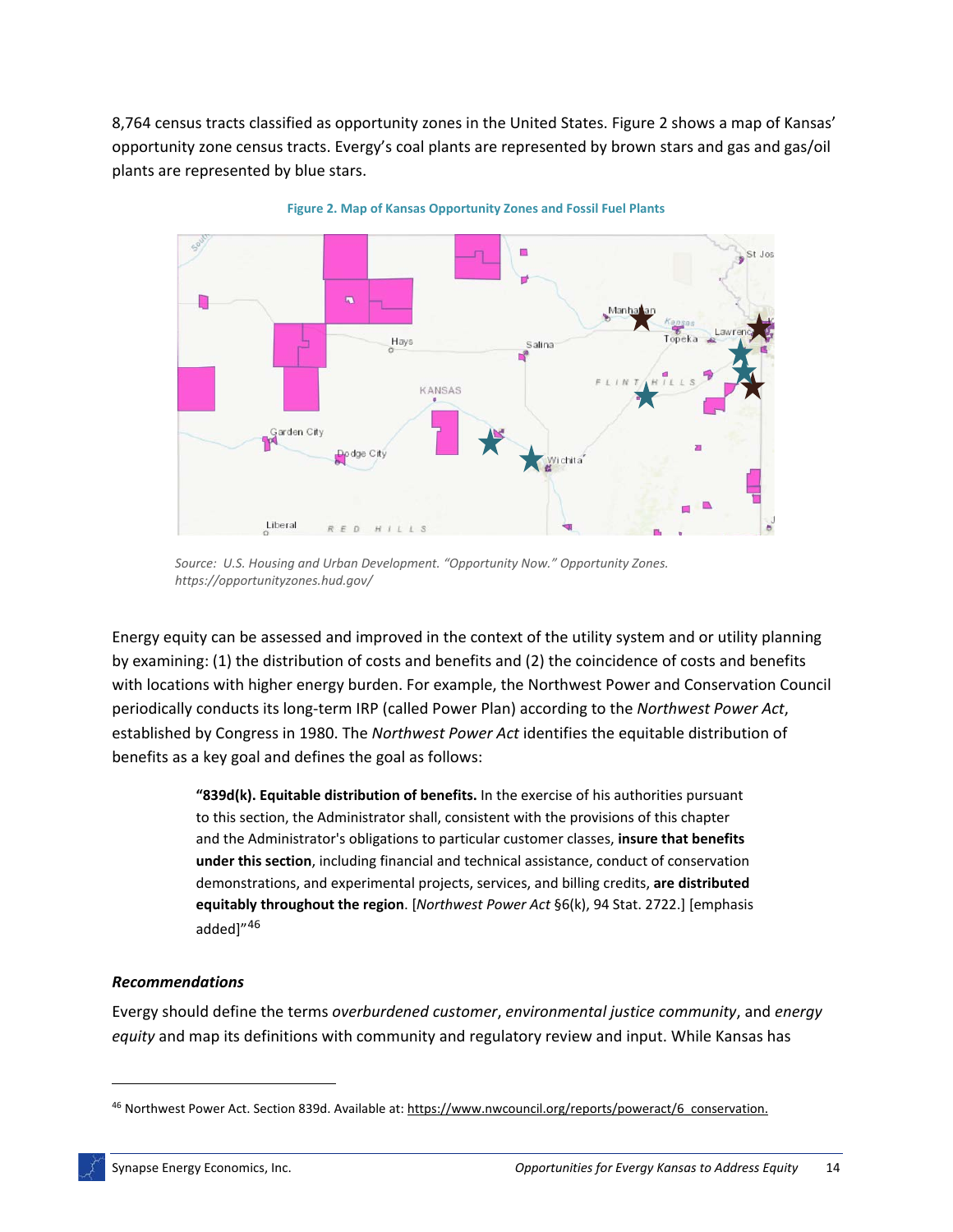neither adopted a state statute pertaining to equity nor defined and identified environmental justice communities, Kansas City and the City of Lawrence have environmental justice definitions and maps of the environmental justice census tracts within their communities that they use to evaluate transportation investments. The Opportunity Zone Program provides another approach for consideration. State leaders, Evergy, the KCC, and other community members should work together to establish a common statewide definition. Evergy should then evaluate its existing plants and programs relative to this definition.

Evergy also should review and update its *do not disconnect* list with community input. There may be devices not currently included and customers left off the list. For example, the list should include: all oxygen-related medical devices including respirators and ventilators; all positive airway pressure devices, including but not limited to nebulizers; all power mobility devices; and suction equipment including but not limited to equipment used in dialysis.

# **3.2. IRP Requirements**

## *Description and Examples*

IRP requirements provide direction to utilities on what to include in their IRPs. IRP requirements often include guidance on goals, process (including community involvement), timing, and content, among other topics. The sections below provide examples of equity-related requirements in IRPs for each topic area.

Goals. In Michigan, several cases before the Michigan Public Service Commission (PSC) have raised the potential impact of utility plans on public health. Also, Governor Whitmer created the Michigan Inter-Agency Environmental Justice Response Team, of which the PSC is an active participant, to ensure that all Michigan residents benefit from the same protections from environmental hazards. In an August 2020 order, the PSC directed its staff to coordinate with the Department of Environment, Great Lakes, and Energy (EGLE) on the inclusion of appropriate public health and environmental justice considerations in future IRP cases.<sup>[47](#page-19-0)</sup> The Governor's direction also states, "[f]or advisory opinions relating to IRPs under both MCL 460.6s and MCL 460.6t, the Department must include considerations of environmental justice and health impacts under the Michigan Environmental Protection Act. The Commission's analysis of that evidence must be conducted in accordance with the standards of the IRP statute and the filing requirements and planning parameters established thereto."<sup>[48](#page-19-1)</sup>

<span id="page-19-0"></span><sup>47</sup> State of Michigan. Before the Michigan Public Service Commission. In the matter, on the Commission's own motion, to commence a collaborative to consider issues related to integrated resource and distribution plans. Case No. U-20633. August 20, 2020. https://mi-psc.force.com/sfc/servlet.shepherd/version/download/068t000000DcfXjAAJ.

<span id="page-19-1"></span><sup>48</sup> State of Michigan Office of the Governor. *Executive Directive No. 2020-10 on Building a Carbon-Neutral Michigan*. September 23, 2020. https://content.govdelivery.com/attachments/MIEOG/2020/09/23/file\_attachments/1553296/ED%202020- 10%20Carbon\_Neutral\_Goal.pdf.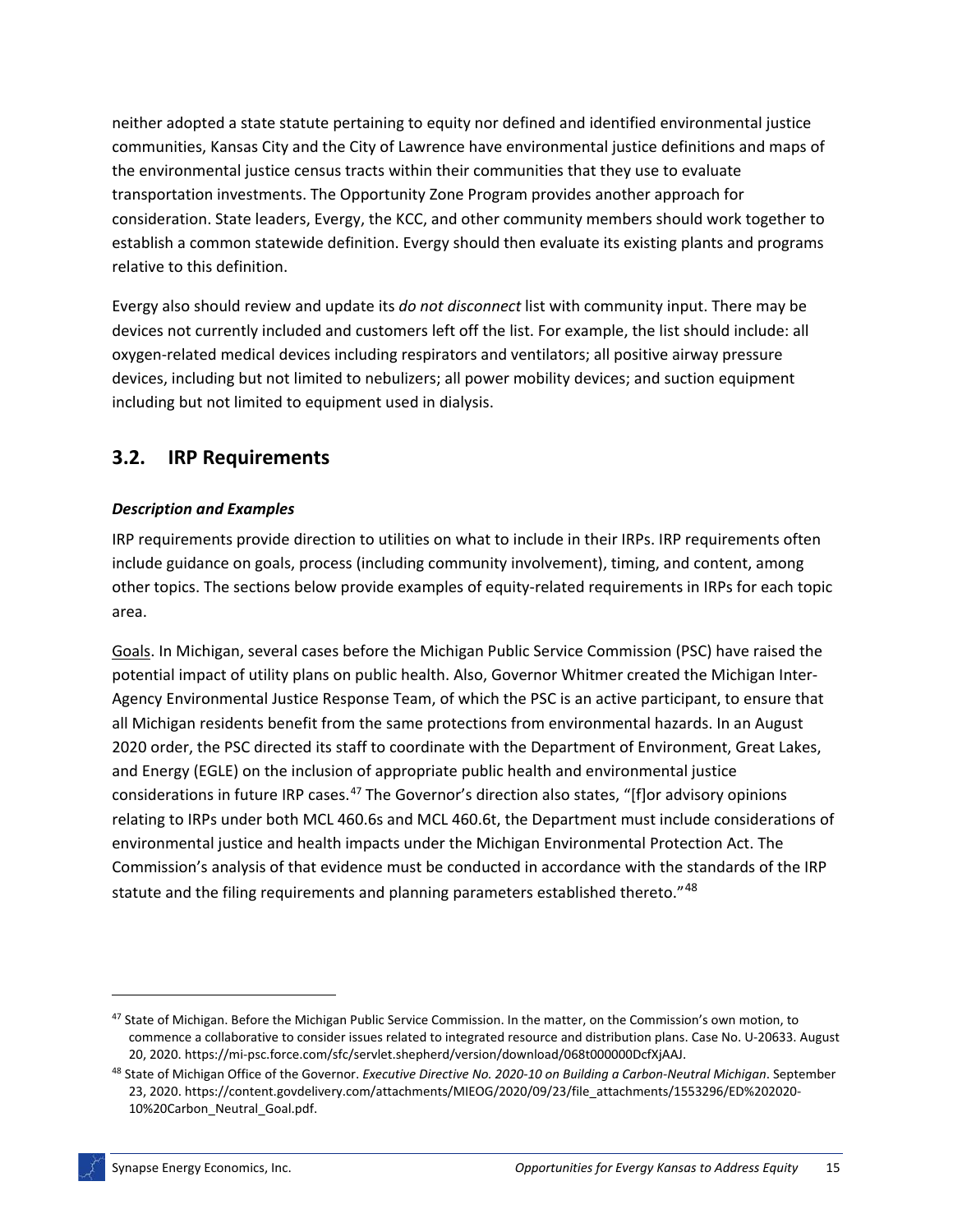Process. States use a variety of approaches to encourage community engagement and input in utility IRP processes, with many states including multiple opportunities for community involvement. The Hawaiian Electric Companies' website states that the Integrated Grid Planning (IGP) process enables the company to engage with community members and customers to gather their input and feedback throughout the IGP process. To this end, there is a "Stakeholder Council," working groups, and a technical advisory panel as well as broad public engagement. There were at least 13 meetings of the Stakeholder Council with meeting presentations and notes available on a public website.<sup>[49](#page-20-0)</sup> In addition, parties file comments in the IGP docket. Also, in 2018, the Hawaii Public Utilities Commission (PUC) [ordered](https://dms.puc.hawaii.gov/dms/DocumentViewer?pid=A1001001A18G12B05711C00464) the utilities to develop a workplan that describes the major steps of the proposed process, timelines, and the methods the utilities intend to employ for developing their integrated grid plans. Specifically, the PUC ordered that the IGP workplan include additional detail and description of the following: (1) the proposed working groups, including their specific objectives, composition, expected deliverables, and timelines for those deliverables; (2) a proposal for how forecasting assumptions, system data, modeling inputs, studies, analyses, meeting summaries, and other data will be shared with the commission and community members throughout the IGP process; (3) processes and timelines to define and quantify grid needs, procure solutions to meet grid needs, and optimize the solutions; (4) opportunities for midstream evaluation and updates; and (5) the role of independent facilitation in assisting the IGP process.[50](#page-20-1)

In its 2020 Order No. 26,358 "Guidance on Utility Distribution System Planning" in Docket 15-296, the New Hampshire Public Utilities Commission states, "we believe there is benefit in undertaking a clearly defined stakeholder process that allows meaningful opportunities for input on decisions affecting utility planning and related investments before adjudication commences" (p. 24). Plans must include a summary of stakeholder input, as well as how stakeholder recommendations are incorporated into the final plan or why a stakeholder recommendation was not incorporated into the final plan.<sup>[51](#page-20-2)</sup>

In Minnesota, Xcel must hold at least one stakeholder meeting prior to filing its plan to obtain input from the public. At a minimum, Xcel must seek input from community members on the following topics: (1) the load and distributed energy resources (DER) forecasts; (2) proposed 5-year distribution system investments, (3) anticipated capabilities of system investments and customer benefits; and (4) any other relevant areas. Following the filing, the Commission issues a notice of comment period. If deemed appropriate by Commission staff, additional stakeholder meetings may be held. Minnesota also has proactive recruitment and/or outreach to invite participation by community members that represent

<span id="page-20-0"></span><sup>49</sup> See https://www.hawaiianelectric.com/clean-energy-hawaii/integrated-gridplanning/stakeholder-engagement/stakeholdercouncil.

<span id="page-20-1"></span><sup>&</sup>lt;sup>50</sup> Surrebuttal Testimony of Melissa Whited on Behalf of The Maryland Office of People's Counsel. Maryland PSC Case No. 9655. April 20, 2021.

<span id="page-20-2"></span><sup>51</sup> Ibid.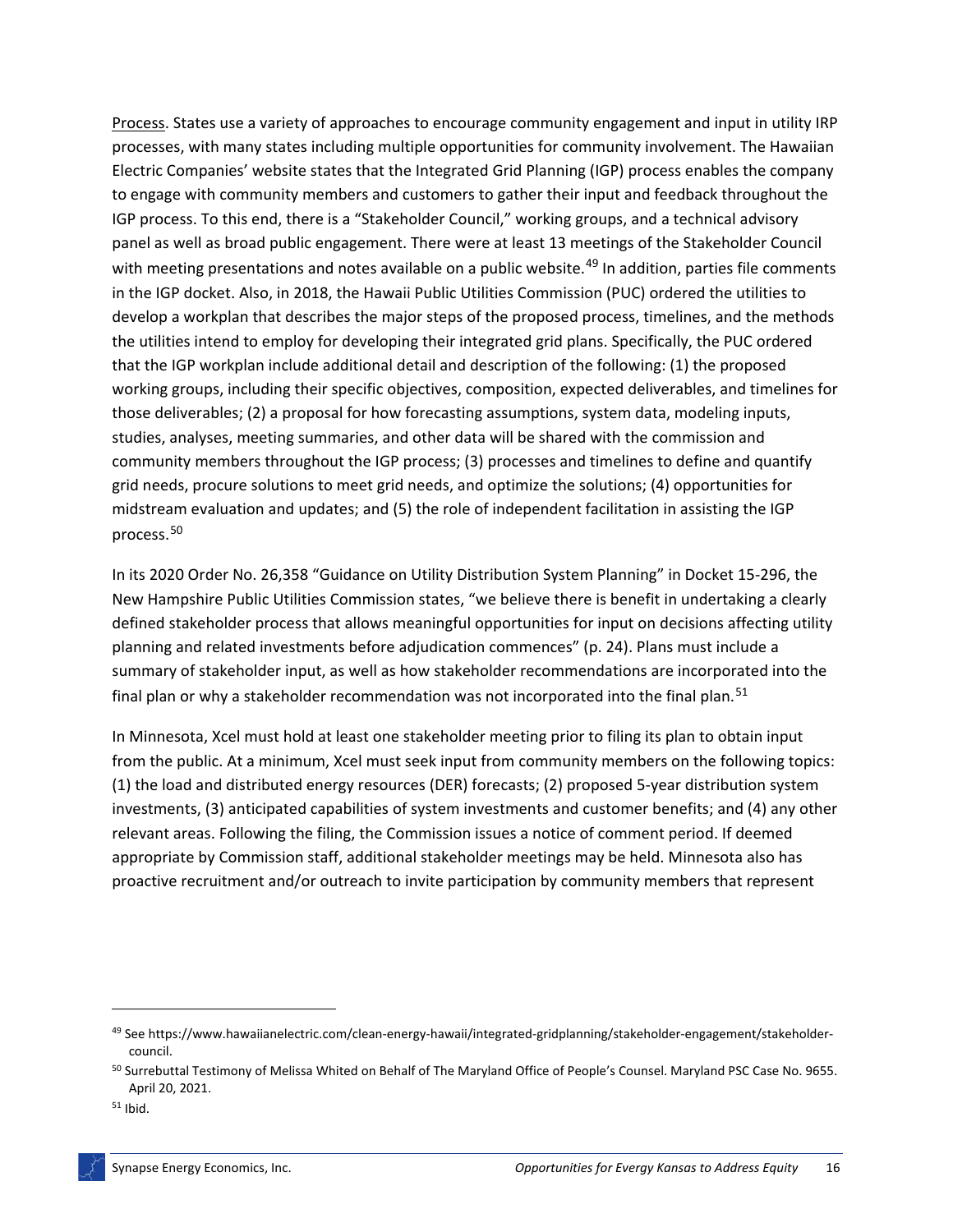underserved populations and a third-party facilitator to ensure public comments are documented and considered.<sup>[52](#page-21-0)</sup>

In Indiana, the Electricity Director of the Indiana Utility Regulatory Commission submits a report after reviewing the utilities' IRPs and stakeholder comments. The Electricity Director's report often discusses components of stakeholder comments with which staff agree and disagree. Indiana often has technical conferences to discuss specific issues. Also, the utility must provide information requested by an interested party relating to the development of the utility's IRP within 15 calendar days of a written request. If the utility cannot provide the requested information in the timeframe granted, it must follow up with the Electricity Director and the requestor as to the reason it is unable to provide the requested information.[53](#page-21-1)

In Oregon, the Commission holds a public meeting before issuing an order to consider comments and recommendations on a utility's plan.<sup>[54](#page-21-2)</sup>

In Michigan, Governor Whitmer and the Michigan PSC launched a customer-focused, multi-year stakeholder initiative called MI Power Grid to maximize the benefits of the transition to clean, distributed energy resources for Michigan residents and businesses. Customer engagement is one of three areas of emphasis, and the initiative includes "outreach, education, and changes to utility regulation designed to ensure that the state's clean energy future provides safe, reliable, affordable, and accessible energy resources."[55](#page-21-3) MI Power Grid will consist of facilitated discussion and educational sessions for community members. For example, The Office of the Environmental Justice Public Advocate, the Michigan Advisory Council on Environmental Justice, the Michigan Interagency Environmental Justice Response Team, and EGLE held a multi-day virtual Michigan Environmental Justice Conference with community members on a wide range of environmental justice topics.<sup>[56](#page-21-4)</sup>

Timing. This topic includes consideration of the frequency of meetings, the length of meetings, and the days of week and time of day that meetings are held. The topic also includes the amount of time between when filings are made and comments are due. The *Guidebook on Equitable Clean Energy Program Design for Local Governments and Partners* by the Urban Sustainability Directors Network

https://www.michigan.gov/documents/mpsc/LBNL Session 4 Stakeholder Engagement 597057 7.pdf. <sup>54</sup> Ibid.

<span id="page-21-0"></span><sup>52</sup> Ibid.

<span id="page-21-1"></span><sup>53</sup> Mims, Natalie. Stakeholder Engagement in Integrated Resource Planning. Lawrence Berkeley National Laboratory. Presented at the Michigan Public Service Commission. August 8, 2017.

<span id="page-21-3"></span><span id="page-21-2"></span><sup>55</sup> MI Power Grid Flier. https://www.michigan.gov/documents/mpsc/MPG\_Flier\_10-16-19\_668834\_7.pdf.

<span id="page-21-4"></span><sup>56</sup> Michigan Department of Environment, Great Lakes, and Energy. *Michigan Environmental Justice Conference*. https://www.michigan.gov/egle/0,9429,7-135-3308\_3333-551173--,00.html.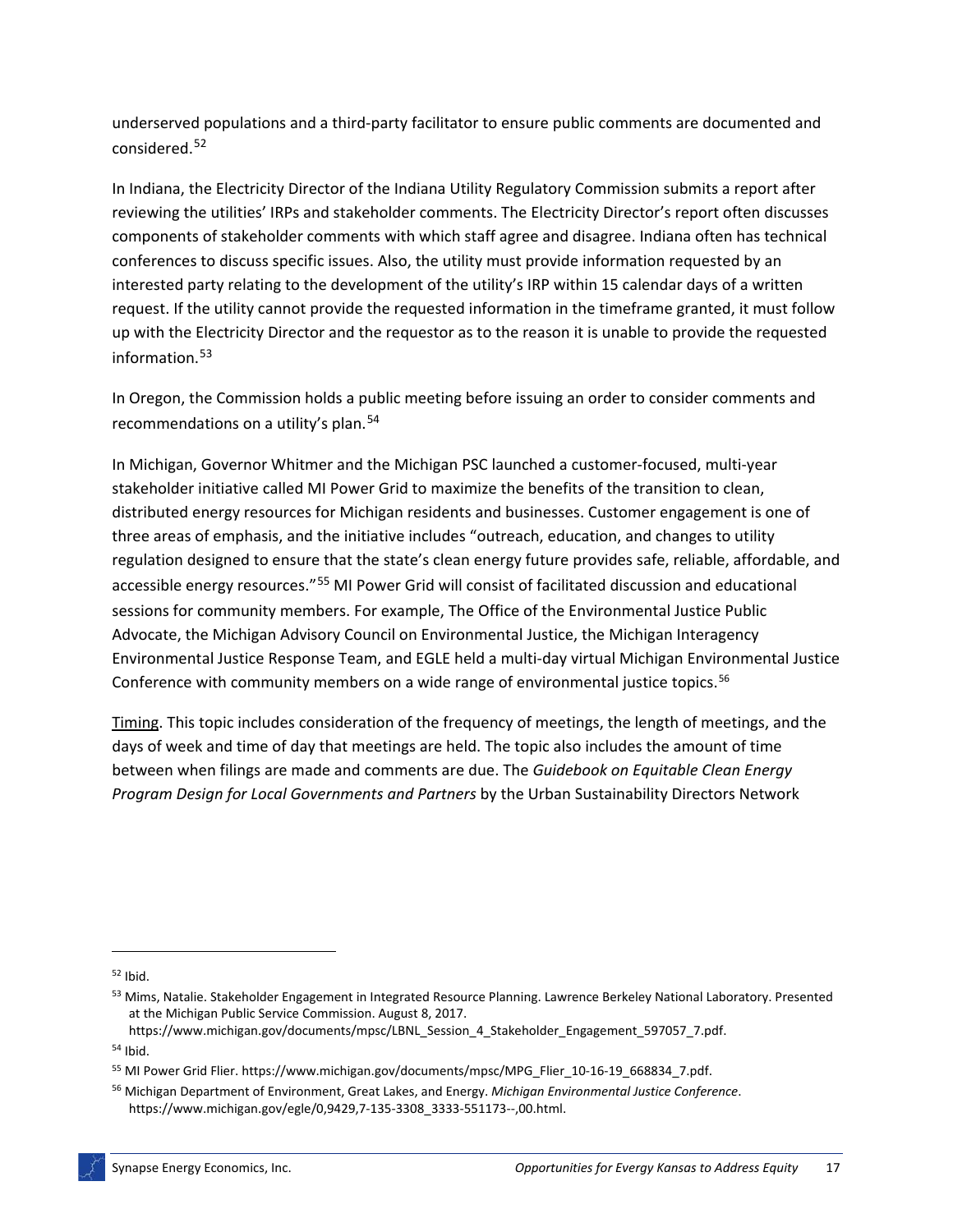suggests manageable levels of time commitment and meeting times during the evening or on a weekend. [57](#page-22-0)

Content. In Michigan, EGLE developed an environmental justice screening tool that utilities could use to identify where there are vulnerable populations within their service territory as one way to start to identify vulnerable loads. Using its tool, EGLE assessed the impact of Detroit Edison Energy's (DTE Energy) fossil-fuel generation resources and found they were disproportionately located in communities of color. Specifically, a demographic analysis of the people living within three miles of every DTE Energy fossil-fuel generation resource identified the number and percent of people who living within three miles of coal- and gas-fired generation resources who are people of color. The analysis demonstrated that a higher proportion of people of color live close to and are affected by fossil fuel powered generation resources than live elsewhere in the state. <sup>[58](#page-22-1)</sup>

EGLE also worked with staff to develop a list of additional environmental data requests for utilities to include in upcoming IRPs.<sup>[59](#page-22-2)</sup> In April 2021, the Great Lakes Environmental Law Center filed this list in the form of comments with four recommendations:

- 1. Require utilities to collect race, income, and geographical-based information as well as the implementation and marketing of key utility programs to identify race and incomebased inequities in utility operations.
- 2. Require utilities to identify environmental justice communities in their service territories and describe how they are minimizing environmental risks and promoting equitable access to the utilities' services and programs in such communities.
- 3. Address the inequitable siting of fossil-fuel generation resources in communities of color by requiring utilities to establish an affirmative defense under the Michigan *Environmental Protection Act* for any proposal to develop new fossil-fuel resources or to re-contract with existing fossil-fuel resources.
- 4. Require utilities to conduct a Health Impact Assessment for each model run required by the Michigan Public Service Commission and each scenario or pathway proposed by the utilities. [60](#page-22-3)

<span id="page-22-0"></span><sup>&</sup>lt;sup>57</sup> Curti, J., F. Andersen, and K. Wright. 2018. "A Guidebook on Equitable Clean Energy Program Design for Local Governments and Partners." Washington, DC: USDN. www.cadmusgroup.com/wp-content/uploads/2018/09/Cadmus-USDN-Equitable-CleanEnergy-Guidebook.pdf.

<span id="page-22-1"></span><sup>58</sup> Great Lakes Environmental Law Center Comments to the Michigan Public Service Commission. *U-20633 – Incorporating Environmental Justice Considerations in Future IRP Cases*. April 28, 2021. https://mipsc.force.com/sfc/servlet.shepherd/version/download/068t000000NmsbtAAB.

<span id="page-22-2"></span><sup>&</sup>lt;sup>59</sup> Integration of Resource, Distribution, and Transmission Planning Report. Michigan Public Service Commission Staff Report. MI Power Grid Phase II. May 27, 2021. Case No. U-20633.

<span id="page-22-3"></span><sup>60</sup> Great Lakes Environmental Law Center Comments to the Michigan Public Service Commission. *U-20633 – Incorporating Environmental Justice Considerations in Future IRP Cases*. April 28, 2021. https://mipsc.force.com/sfc/servlet.shepherd/version/download/068t000000NmsbtAAB.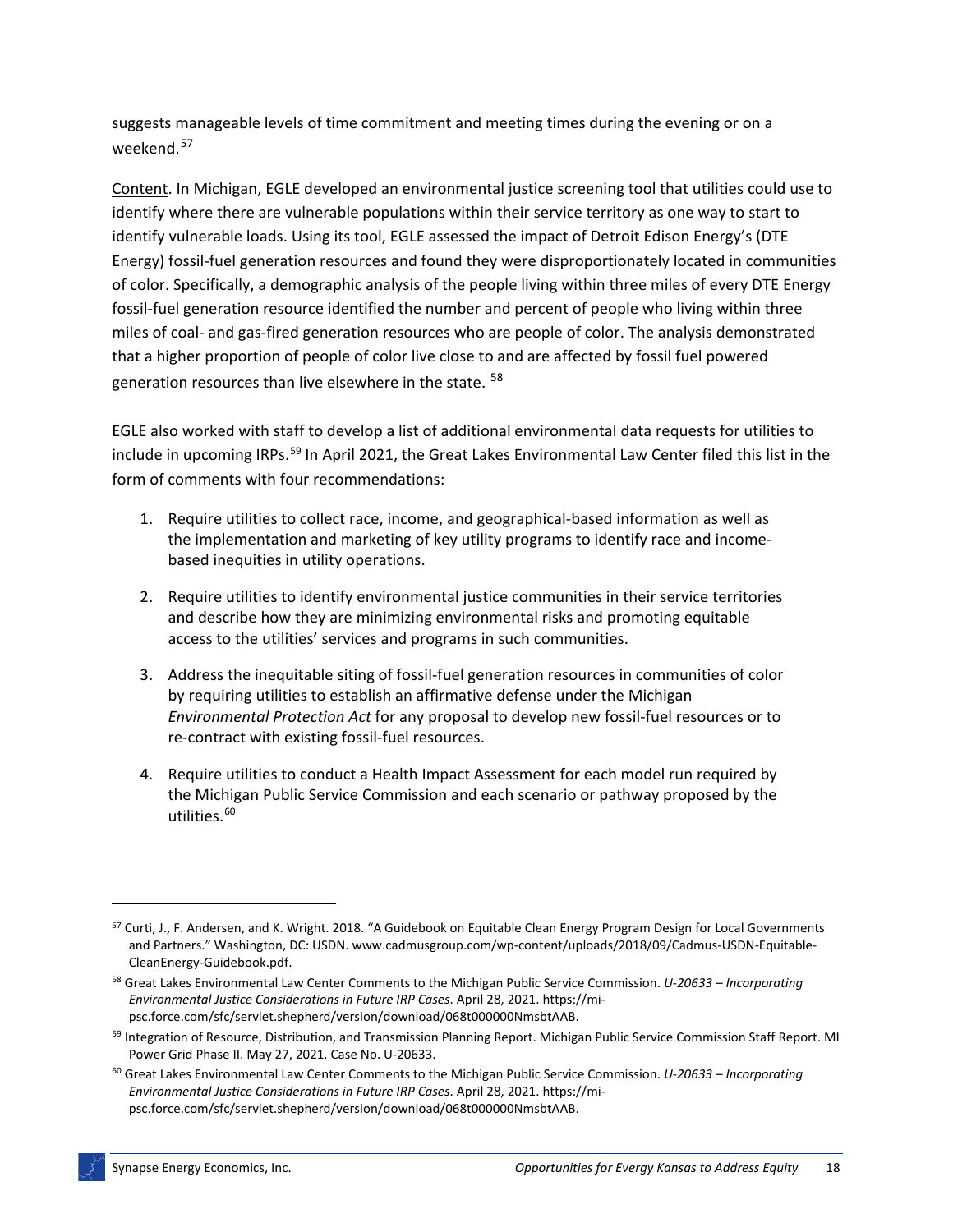Utilities can reflect the results of energy efficiency, renewable energy, and electric vehicle program participation studies conducted at the census tract level with other data sources to quantify levels of inequity by assessing the distributions of certain customer-sited technologies and solutions. A national study entitled *Disparities in Rooftop Photovoltaics Deployment in the United States by Race and Ethnicity* linked a Google database of solar PV adoption with data on race, property ownership, and income. The study found significant disparities in solar PV adoption in census tracts with higher minority populations, lower incomes, and lower rates of home ownership.<sup>[61](#page-23-0)</sup> An equity-focused IRP scenario can reflect higher penetrations of customer-sited distributed energy resources in areas where program participation is low.

Utilities can align remedies for past inequities with the level of disparity experienced by the community. Also, utilities can address potential future inequities proactively. For example, Arizona Public Service is proposing to invest \$144 million in three tribal communities with retiring coal-burning power plants. The plan will retrain workers, electrify regions that are off the power grid, and develop solar and wind plants.<sup>[62](#page-23-1)</sup> Utilities can propose equity-related enhancements to their IRPs such as workforce development strategies and investments for communities adjacent to retiring fossil fuel plants.

## *Recommendations*

The KCC should update its IRP requirements to expand content in key areas and incorporate emerging best practices, such as those provided by the National Association of Regulatory Utility Commissioners in Table 1 of its 2021 report, *Public Utility Commission Stakeholder Engagement: A Decision-Making Framework* report.<sup>[63](#page-23-2)</sup> Specific recommendations regarding inclusions and updates in key areas follow.

Goals. The IRP should explicitly include equity as a goal.

Process and Timing. An IRP regulation or framework should (1) lay out an open and public process that allows for frequent and diverse community participation with reasonable timing, time commitments, and schedules; and (2) include an independent facilitator to coordinate community participation and ensure documentation and consideration of input. The KCC should do the following immediately:

• Expand community access and input by removing limitations to information and participation and proactively seek input on equity. An equity-focused work study session should be held that is open to the public and publicly noticed. Representatives of overburdened customers and environmental justice communities should be

<span id="page-23-0"></span><sup>61</sup> Sunter, Deborah et al. *Disparities in rooftop photovoltaics deployment in the United States by race and ethnicity*. Nature Sustainability. 2019. https://escholarship.org/uc/item/5sz1j52z.

<span id="page-23-1"></span><sup>62</sup> Randazzo, Ryan. *APS offering \$144M to Arizona tribes and others affected by coal plant closures*. Arizona Republic. November 6, 2020. https://www.azcentral.com/story/money/business/energy/2020/11/06/arizona-public-service-co-offering-144 million-tribes-coal-country/6180829002/.

<span id="page-23-2"></span><sup>63</sup> McAdams, Jasmine. National Association of Regulatory Utility Commissioners' (NARUC) *Public Utility Commission Stakeholder Engagement: A Decision-Making Framework.* January 2021. https://pubs.naruc.org/pub/7A519871-155D-0A36-3117- 96A8D0ECB5DA.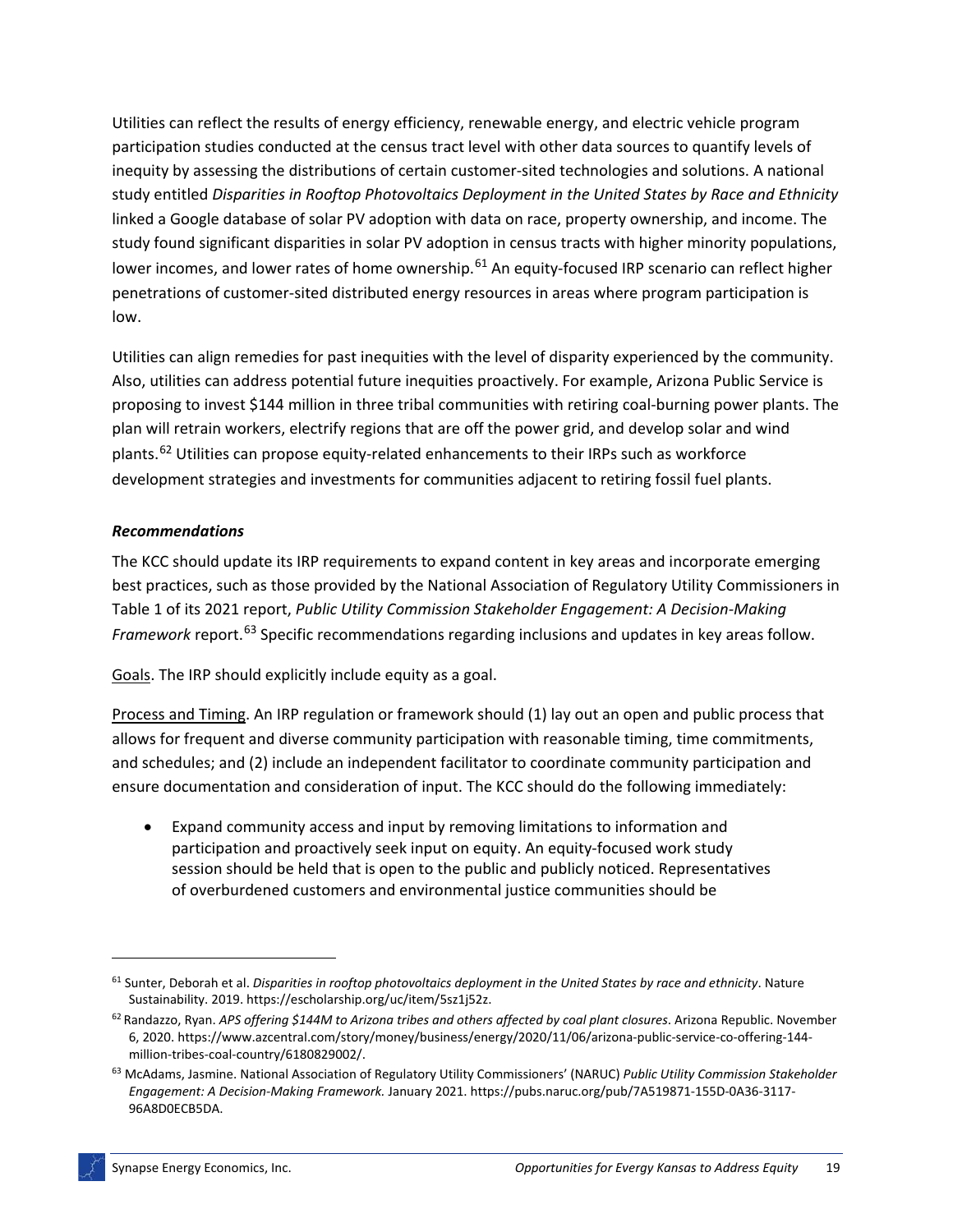identified and invited to this session. All comments received during this session should be documented for application to this proceeding and others.

- Identify dates by which Evergy needs to respond to comments and a final filing date by which Evergy needs to provide its final IRP to the KCC.
- Direct Evergy to respond to and incorporate the comments.

Moving forward, the KCC should:

- Make community participation less time and resource intensive, by providing alternatives to participation as a formal intervenor.
- Proactively invite and encourage overburdened customers and environmental justice communities to participate in work study sessions. Consider the establishment of community advisory boards to enable more efficient and continuous input.
- Leverage work study sessions to provide a less formal way for community members and community advisory boards to receive information, ask questions, provide feedback, and discuss issues with one another in a large group setting rather than one on one with the utility.
- Update IRP requirements to add a work study session prior to the development of the first draft of the IRP.
- Host work study sessions in the evenings when more community members can participate.
- Provide translation and childcare for participants, if needed.
- Formally identify a facilitator to enable and incorporate community input into Evergy's IRP.
- Task the facilitator with conducting outreach to participants, documenting community input during community work study sessions, working with Evergy to address the input received, and documenting how Evergy addressed community input in its IRP.
- Reimburse community members or community advisory boards for the costs of their participation.

Content. The KCC should require an equity chapter in the IRP. The equity chapter should include definitions of key terms, performance metrics, a description of strategies to improve equity, a description of any equity-focused scenarios, and health impact assessments of fossil fuel plants and proposed program investments. The KCC should also require that Evergy expand its IRP implementation plan to discuss strategies for providing differential investment, services, and support for overburdened customers and environmental justice communities. Specifically, we recommend Evergy: (1) add a scenario to its IRP with higher DER program investment focused on serving overburdened customers and environmental justice communities; (2) avoid siting fossil fuel resources and prioritize fossil fuel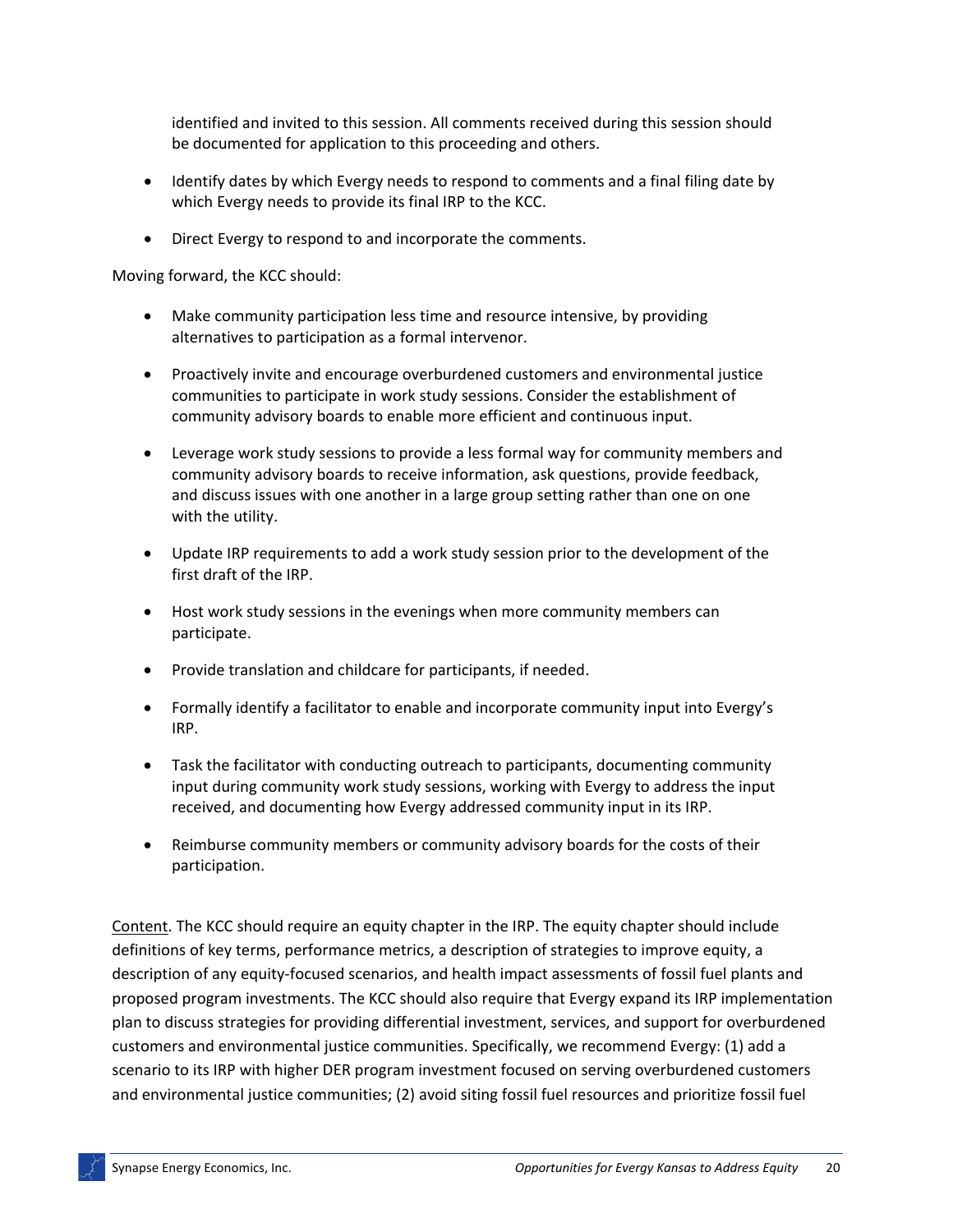plant retirements and site redevelopment with clean energy solutions in or near environmental justice communities; and (3) support just and equal transitions from large centrally located power plants to distributed, clean energy resources through proactive strategies such as workforce development and employment for those who live and work in environmental justice communities. To support the higher DER program investment scenario in its IRP, we suggest Evergy develop a suite of cost-effective and rate-based programs to bring distributed solar, storage, efficiency measures (such as weatherization, heat pumps and appliances), and electric vehicles to overburdened communities that do not typically have access to these types of resources. Support for just and equal transitions should include:

- Proactive redevelopment planning for upcoming plant retirements in Kansas including in Lawrence in 2023, St. Mary's (Jeffrey Energy Center) in 2030, La Cygne in 2032, and La Cygne and St. Mary's in 2039—with particular focus on those located in or near opportunity zones or environmental justice communities such as the Lawrence Energy Center;
- Equity as a consideration in the siting of the 350 MW of utility-owned solar generation expected to reach commercial operation by the end of 2023; and
- Participation studies of existing energy efficiency, renewable energy, and electric vehicle programs and targeting and outreach strategies and partnerships to drive more equitable participation. [64](#page-25-0)

# **3.3. Performance Mechanisms and Evaluation**

## *Description and Examples*

There are three steps in the performance mechanism development process for IRPs. A performance mechanism development process is a process by which performance in certain areas of interest is monitored and improved.

- Goals. The first step is to identify and prioritize performance areas.
- Metrics. The second step is to develop performance metrics to address the performance areas. Metrics define the information that utilities, regulators, and other community members can use to monitor utility performance.
- Scoring/Ranking. The third step is to collect performance data, and review metrics. The utility and community members then can score or rank different portfolios by comparing them to one other.

The sections below provide examples of metrics and their scoring or ranking.

<span id="page-25-0"></span><sup>64</sup> Evergy. *2021 Integrated Resource Plan Overview*. April 2021. [https://www.evergy.com/-/media/documents/smart](https://www.evergy.com/-/media/documents/smart-energy/evergy-2021-irp-overview.pdf?la=en)[energy/evergy-2021-irp-overview.pdf?la=en.](https://www.evergy.com/-/media/documents/smart-energy/evergy-2021-irp-overview.pdf?la=en) Page 8.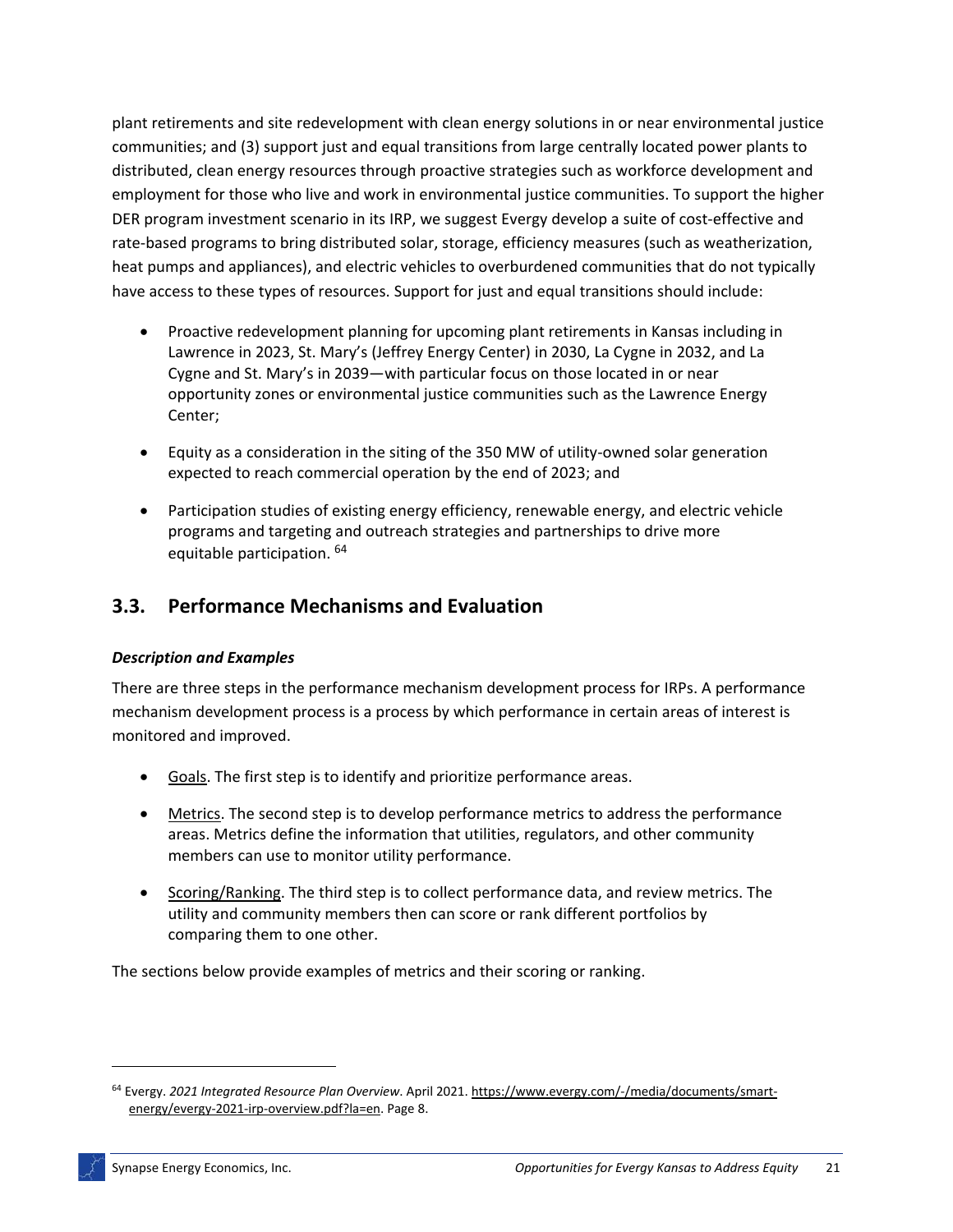Metrics. Maine enacted the *Act to Support Solar Energy Development in Maine* during its 2014 legislative session. Section 1 of the Act states that it is "in the public interest to develop renewable energy resources, including solar energy, in a manner that protects and improves the health and well-being of the citizens and natural environment of the State while also providing economic benefits to communities, ratepayers and the overall economy of the State." Maine has a statute that calls for calculating "the societal value of the reduced environmental impacts of the energy." Maine's statute requires the Maine Public Utilities Commission to assess how to maximize social welfare in its policy options which is accomplished by weighing market costs and benefits with the monetized values of societal benefits in a benefit-cost analysis.<sup>[65](#page-26-0)</sup>

The Minnesota Public Utilities Commission is statutorily mandated to consider externalities for all proceedings. Between 1993, when this provision was enacted, and 2014, Minnesota used its own methodology to determine the costs of particulate matter, sulfur dioxide, nitrogen oxides, and carbon dioxide. In 2014, after environmental advocacy groups filed a motion requesting that the Minnesota Public Utility Commission update these figures, the commission referred the issue to the Office of Administrative Hearings to assess how to value externalities.<sup>[66](#page-26-1)</sup>

The Northwest Power and Conservation Council (NWPCC) recently launched a major initiative to incorporate equity in its IRP process. As one of the first steps, NPWCC held a System Integration Forum webinar on diversity, equity, and inclusion in power planning in February 2021.<sup>[67](#page-26-2)</sup> This forum developed a set of recommendations for NWPCC's potential actions. Some of the notable recommendations regarding equity metrics include: (1) accounting for economic impacts (wages, taxes, economic activity) of resource planning guidance; (2) revisiting the Council's cost-effectiveness methodology and framework to potentially integrate health, economic, equity, resilience, and societal costs and benefits into the Council's calculations;<sup>[68](#page-26-3)</sup> and (3) recommending that utilities segment their conservation and demand response potential by customer demographic characteristics and location to account for equity issues.

Rhode Island is also beginning to consider equity in utility planning processes, with a focus on incorporating equity in energy efficiency planning. National Grid, the investor-owned utility that serves most of the state, produces a Rhode Island Low-Income Report with many useful performance metrics including, for example:

<span id="page-26-0"></span><sup>65</sup> Paul, Iliana, Peter Howard, Ph.D., and Jason A. Schwartz. Institute for Policy Integrity. New York University School of Law. *The Social Cost of Greenhouse Gases and State Policy: A Frequently Asked Questions Guide.* October 2017. https://policyintegrity.org/files/publications/SCC\_State\_Guidance.pdf.

<span id="page-26-1"></span><sup>66</sup> Ibid.

<span id="page-26-2"></span><sup>67</sup> Information on this webinar is available at[: https://www.nwcouncil.org/meeting/sif-2021-power-plan-and-dei-february-19-](https://www.nwcouncil.org/meeting/sif-2021-power-plan-and-dei-february-19-2021) [2021.](https://www.nwcouncil.org/meeting/sif-2021-power-plan-and-dei-february-19-2021)

<span id="page-26-3"></span><sup>68</sup> Empower Dataworks. 2021. *Diversity, Equity, and Inclusion – System Integration Forum Debrief Memo*. Prepared for the Northwest Power and Conservation Council. Available at[: https://www.nwcouncil.org/meeting/sif-2021-power-plan-and-dei](https://www.nwcouncil.org/meeting/sif-2021-power-plan-and-dei-february-19-2021)[february-19-2021.](https://www.nwcouncil.org/meeting/sif-2021-power-plan-and-dei-february-19-2021)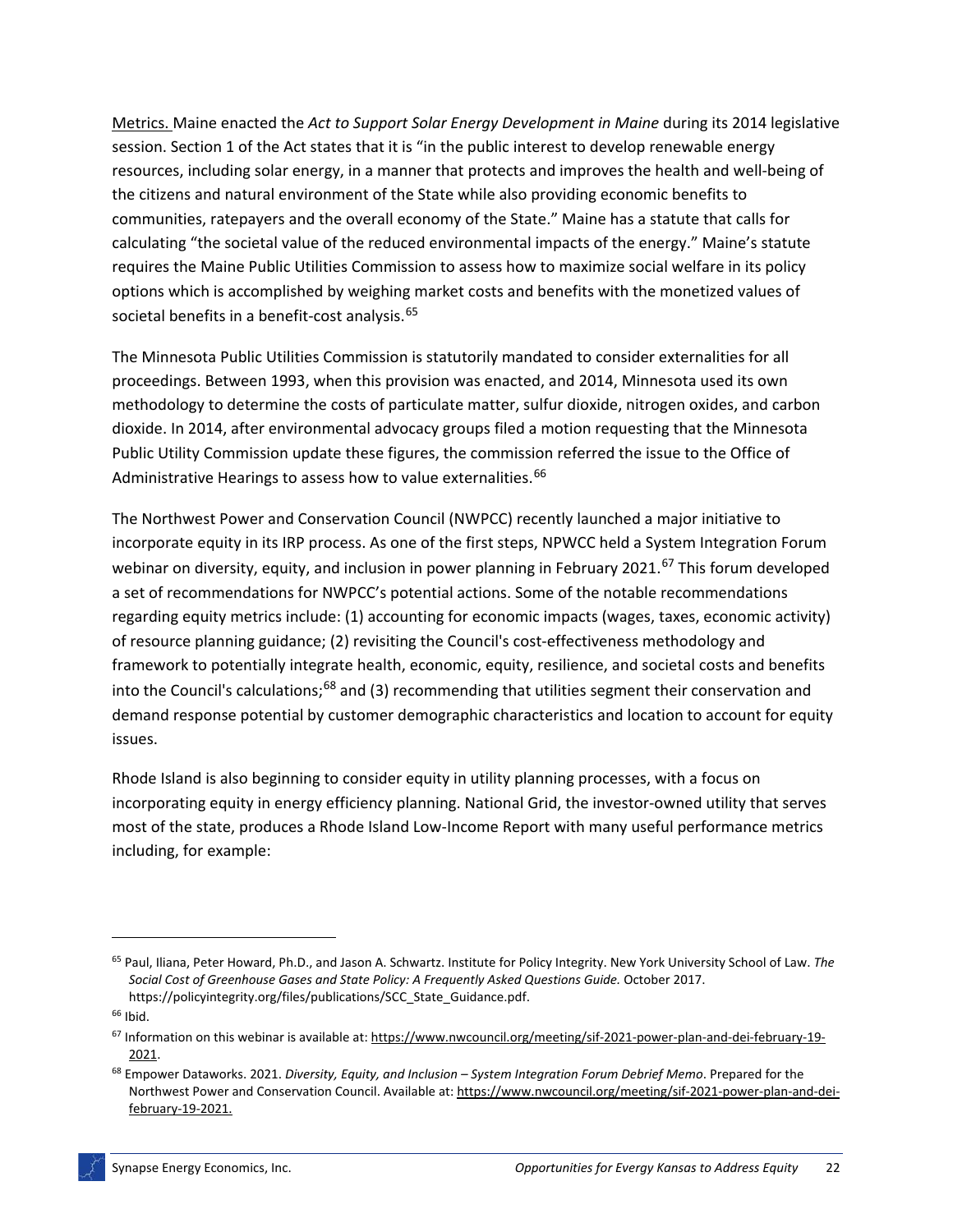- number of standard and low-income accounts with an elderly, infant, handicapped, welfare, unemployed, or seriously ill customer;
- number of accounts in arrears by age of balance for customers with and without a deferred payment arrangement or other arrearage management plan;
- number of referrals to collection agencies;
- number and balance of accounts receiving disconnection notices for customers with and without special protections; and
- number and balance of accounts receiving service restorations within 7 days of termination for customers with and without special protections.

Rhode Island launched an Equity Working Group to explore opportunities to improve the equity of its energy efficiency programs. The top five recommendations from the final report include benchmarking energy efficiency participation data for race, geography, socioeconomic status, language, age of home, age of owner, age of renter, heating fuel type, and type and age of heating, hot water, and cooling systems.<sup>[69](#page-27-0)</sup>

Scoring/Ranking. Memphis Light, Gas and Water (MLGW), the municipal utility in Memphis, Tennessee, recently developed a detailed IRP and explored impacts of reliability, least cost, price risk, sustainability, market risk, economic growth, and resiliency using a scorecard methodology. [Figure 3](#page-28-0) presents an example of MLGW's scorecard analysis . For each portfolio under each metric, MLGW developed a score in terms of a percentage to the lowest or the highest case and added colors to indicate the performance of each portfolio (green is best and red is worst).

It is important to note that MLGW did not develop any of these metrics with equity in mind and these are not equity-related metrics. However, this example provides an effective framework to assess and incorporate equity in an IRP. For example, a scorecard metric assessment can incorporate the following types of metrics and evaluate and compare the level of equity in different resource portfolios or strategies: carbon dioxide emissions, health impacts, rate and bill impacts, the level of low-income energy efficiency programs, energy burdens, macroeconomic impacts (e.g., jobs and income), the population in environmental justice communities and workforce impacted by the retirement of aging power plants, the construction of new power plants, or the remediation of coal combustion residuals. Metrics could also examine how investments in worker retraining could offset any potential job losses.

<span id="page-27-0"></span><sup>69</sup> *2021 Rhode Island Energy Efficiency Equity Working Group Report*. Prepared by Green & Healthy Homes Initiative for inclusion in National Grid's 2022 Annual Plan. September 2021.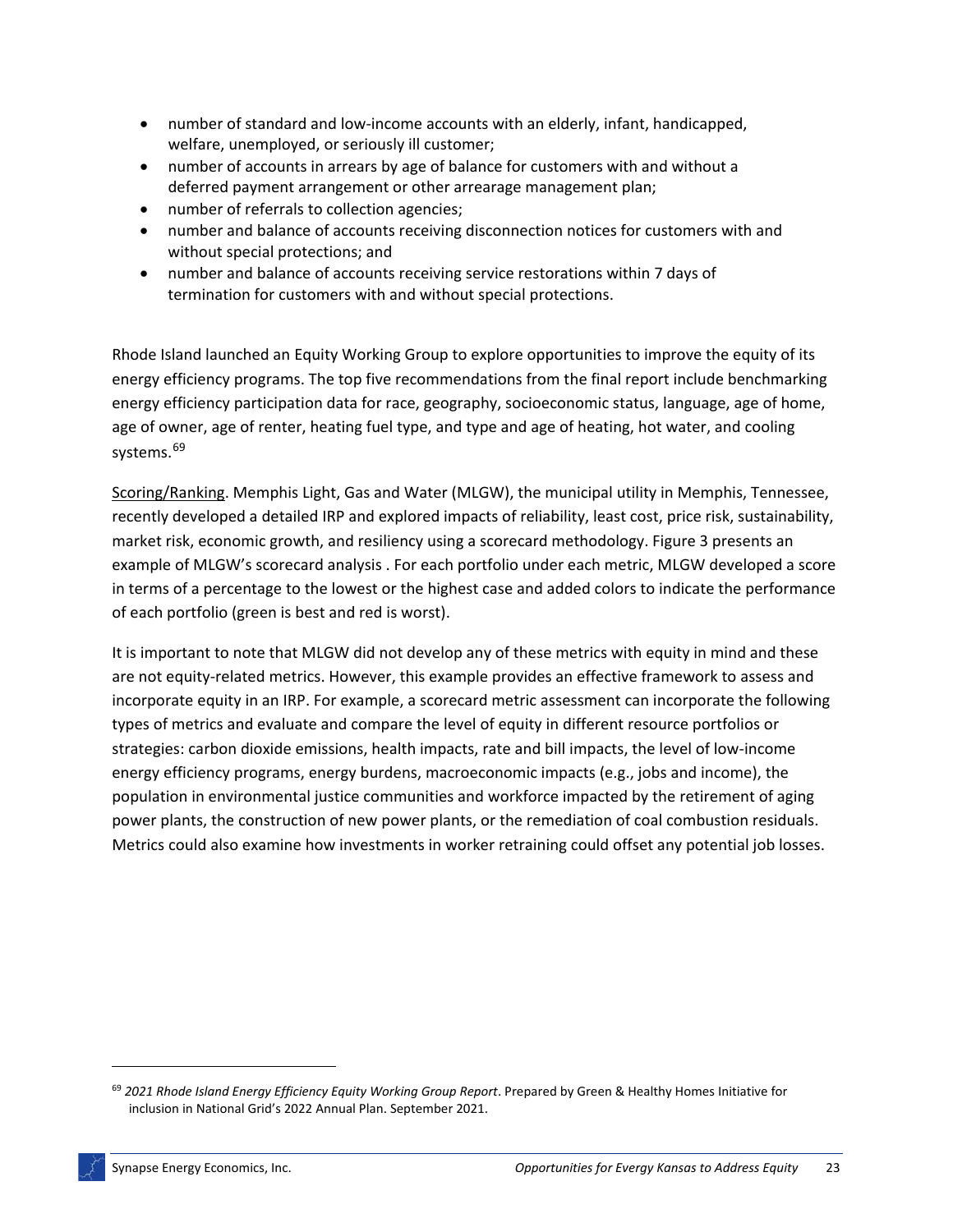|                       |                                                     |                 |                       | Portfolio 1 | <b>Portfolio 2</b>                                                                                                      | Portfolio 3 | Portfolio 4 |        |        |        |        | Portfolio 5 Portfolio 6 Portfolio 7 Portfolio 8 Portfolio 9 Portfolio 10 |        |
|-----------------------|-----------------------------------------------------|-----------------|-----------------------|-------------|-------------------------------------------------------------------------------------------------------------------------|-------------|-------------|--------|--------|--------|--------|--------------------------------------------------------------------------|--------|
|                       | <b>Measure</b>                                      | Unit            |                       |             | 2 CC + 1 CT 3 CC + 1 CT 3 CC + 2 CT 3 CC + 0 CT 1 CC + 4 CT 2 CC + 1 CT 2 CC + 2 CT 2 CC + 2 CT 1 CC + 4 CT 1 CC + 0 CT |             |             |        |        |        |        |                                                                          |        |
|                       |                                                     |                 | <b>\$ Millions</b>    | 10,770      | 10,961                                                                                                                  | 11.004      | 10.792      | 10.785 | 10,902 | 10.784 | 10,916 | 10.730                                                                   | 10,571 |
| Least Cost            | NPVRR 2025 - 2039                                   |                 | % to Lowest Case      | 1.9%        | 3.7%                                                                                                                    | 4.1%        | 2.1%        | 2.0%   | 3.1%   | 2.0%   | 3.3%   | 1.5%                                                                     | 0.0%   |
|                       |                                                     |                 |                       |             |                                                                                                                         |             |             |        |        |        |        |                                                                          |        |
|                       | <b>Levelized Cost of Energy</b>                     |                 | S/MWh                 | 59.5        | 60.5                                                                                                                    | 60.8        | 59.6        | 59.6   | 60.2   | 59.5   | 60.3   | 59.3                                                                     | 58.4   |
|                       |                                                     |                 | % to Lowest Case      | 1.9%        | 3.7%                                                                                                                    | 4.1%        | 2.1%        | 2.0%   | 3.1%   | 2.0%   | 3.3%   | 1.5%                                                                     | 0.0%   |
|                       |                                                     |                 |                       |             |                                                                                                                         |             |             |        |        |        |        |                                                                          |        |
|                       |                                                     | <b>MLGW Gen</b> | <b>Million Ton</b>    | 3.0         | 4.2                                                                                                                     | 4.5         | 4.2         | 1.4    | 3.0    | 3.2    | 3.2    | 1.4                                                                      | 2.7    |
|                       | 2025 CO <sub>2</sub> Emission                       | All Local Gen   | <b>Million Ton</b>    | 6.1         | 7.3                                                                                                                     | 7.6         | 7.3         | 4.5    | 6.1    | 6.3    | 6.3    | 4.5                                                                      | 5.8    |
|                       |                                                     |                 | % to Lowest Case      | 34.7%       | 61.4%                                                                                                                   | 67.7%       | 61.1%       | 0.0%   | 34.5%  | 39.4%  | 39.0%  | 0.3%                                                                     | 27.7%  |
|                       |                                                     | All Local Gen   |                       |             |                                                                                                                         |             |             |        |        |        |        |                                                                          |        |
|                       |                                                     | <b>MLGW Gen</b> | <b>Million Gallon</b> | 1.685       | 2.449                                                                                                                   | 2.504       | 2.542       | 859    | 1.680  | 1.692  | 1.687  | 679                                                                      | 1,796  |
|                       | 2025 Water                                          | All Local Gen   | <b>Million Gallon</b> | 4,788       | 5.551                                                                                                                   | 5.607       | 5.645       | 3.961  | 4,782  | 4,795  | 4,789  | 3,782                                                                    | 4.899  |
|                       | Consumption                                         |                 | % to Lowest Case      | 27%         | 46.8%                                                                                                                   | 48.2%       | 49.3%       | 4.7%   | 26.5%  | 26.8%  | 26.6%  | 0.0%                                                                     | 29.5%  |
| Sustainability        |                                                     | All Local Gen   |                       |             |                                                                                                                         |             |             |        |        |        |        |                                                                          |        |
|                       | Energy from Renewable Sources<br>2039 (RPS)         |                 | % of Energy           | 57%         | 46%                                                                                                                     | 41%         | 47%         | 75%    | 55%    | 57%    | 55%    | 75%                                                                      | 53%    |
|                       |                                                     |                 | % to Lowest Case      | 39.4%       | 13.3%                                                                                                                   | 0.0%        | 16.2%       | 85.0%  | 34.8%  | 39.4%  | 34.8%  | 85.0%                                                                    | 29.4%  |
|                       |                                                     |                 |                       |             |                                                                                                                         |             |             |        |        |        |        |                                                                          |        |
|                       | Energy from Zero Carbon Sources<br>2039             |                 | % of Energy           | 57%         | 46%                                                                                                                     | 41%         | 47%         | 75%    | 55%    | 57%    | 55%    | 75%                                                                      | 53%    |
|                       |                                                     |                 |                       | 39.4%       | 13.3%                                                                                                                   | 0.0%        | 16.2%       | 85.0%  | 34.8%  | 39.4%  | 34.8%  | 85.0%                                                                    | 29.4%  |
|                       |                                                     |                 | % to Lowest Case      |             |                                                                                                                         |             |             |        |        |        |        |                                                                          |        |
| Reliability           | 2025 (UCAP+CIL)/PEAK                                |                 | 96                    | 126.6%      | 130.8%                                                                                                                  | 137.3%      | 126.7%      | 126.0% | 126.6% | 127.2% | 127.2% | 127.8%                                                                   | 148.6% |
|                       |                                                     |                 | % to Lowest Case      | 0.5%        | 3.8%                                                                                                                    | 9.0%        | 0.6%        | 0.0%   | 0.5%   | 1.0%   | 1.0%   | 1.4%                                                                     | 18.0%  |
|                       |                                                     |                 |                       |             |                                                                                                                         |             |             |        |        |        |        |                                                                          |        |
| Res                   |                                                     |                 | MW                    | 8           | 0                                                                                                                       | o           | o           | 622    | 8      | 0      | o      | 0                                                                        | 0      |
|                       | Max Load Shed in 2025 under<br><b>Extreme Event</b> |                 | % to Highest Case     | 1.4%        | 0.0%                                                                                                                    | 0.0%        | 0.0%        | 100.0% | 1.4%   | 0.0%   | 0.0%   | 0.0%                                                                     | 0.0%   |
|                       |                                                     |                 |                       |             |                                                                                                                         |             |             |        |        |        |        |                                                                          |        |
| Risk<br><b>Market</b> | % Energy Purchased from MISO                        |                 | 96                    | 16.7%       | 7.0%                                                                                                                    | 7.7%        | 7.4%        | 31.2%  | 17.4%  | 15.6%  | 16.2%  | 31.2%                                                                    | 23.0%  |
|                       |                                                     |                 | % to Lowest Case      | 137.7%      | 0.0%                                                                                                                    | 9.8%        | 5.4%        | 345.3% | 148.1% | 122.6% | 131.5% | 345.3%                                                                   | 227.8% |
|                       |                                                     |                 |                       |             |                                                                                                                         |             |             |        |        |        |        |                                                                          |        |
|                       | % Energy Sold to MISO                               |                 | 96                    | 10.5%       | 6.7%                                                                                                                    | 5.6%        | 7.6%        | 22.6%  | 9.7%   | 10.6%  | 9.7%   | 22.6%                                                                    | 17.0%  |
|                       |                                                     |                 | % to Lowest Case      | 86.5%       | 19.7%                                                                                                                   | 0.0%        | 35.4%       | 301.7% | 71.9%  | 88.0%  | 73.0%  | 301.7%                                                                   | 201.9% |
|                       |                                                     |                 |                       |             |                                                                                                                         |             |             |        |        |        |        |                                                                          |        |
|                       | <b>Total New T&amp;G CapEx</b>                      |                 | <b>\$ Millions</b>    | 2.811       | 3,299                                                                                                                   | 3,404       | 3,138       | 2,989  | 2.845  | 2,932  | 2,965  | 2,864                                                                    | 2,984  |
| Economic<br>Growth    |                                                     |                 | % to Highest Case     | 82.6%       | 96.9%                                                                                                                   | 100.0%      | 92.2%       | 87.8%  | 83.6%  | 86.1%  | 87.1%  | 84.1%                                                                    | 87.6%  |
|                       |                                                     |                 |                       |             |                                                                                                                         |             |             |        |        |        |        |                                                                          |        |

#### <span id="page-28-0"></span>**Figure 3. Balanced Scorecard Example in MLGW's 2020 IRP**

*Source: Siemens. 2020. Integrated Resource Plan Report Memphis Light, Gas, and Water. Exhibit 114. Available at: [https://www.mlgw.com/about/IRPFinalDocument.](https://www.mlgw.com/about/IRPFinalDocument)* 

The Initiative for Energy Justice has several resources on scoring (as well as metrics) including: (1) *The Energy Justice Workbook*, (2) *The Justice 100 Scorecard*, and (3) *The Justice 100 Metrics Report*. [70](#page-28-1)

### *Recommendations*

The KCC should require incorporation of equity metrics and scoring/ranking of those metrics into a new equity chapter and expanded implementation plan in Evergy's IRP. First, we discuss metrics. Second, we review scoring and ranking.

Metrics. The KCC should expand the IRP evaluation to include new metrics and the metrics should be disaggregated by customer type and community. For example, Evergy can calculate:

• Customer distributions and participation in energy efficiency, renewable energy, and electric vehicle programs;

<span id="page-28-1"></span> $70$  For more information, see the Initiative for Energy Justice website at https://iejusa.org/.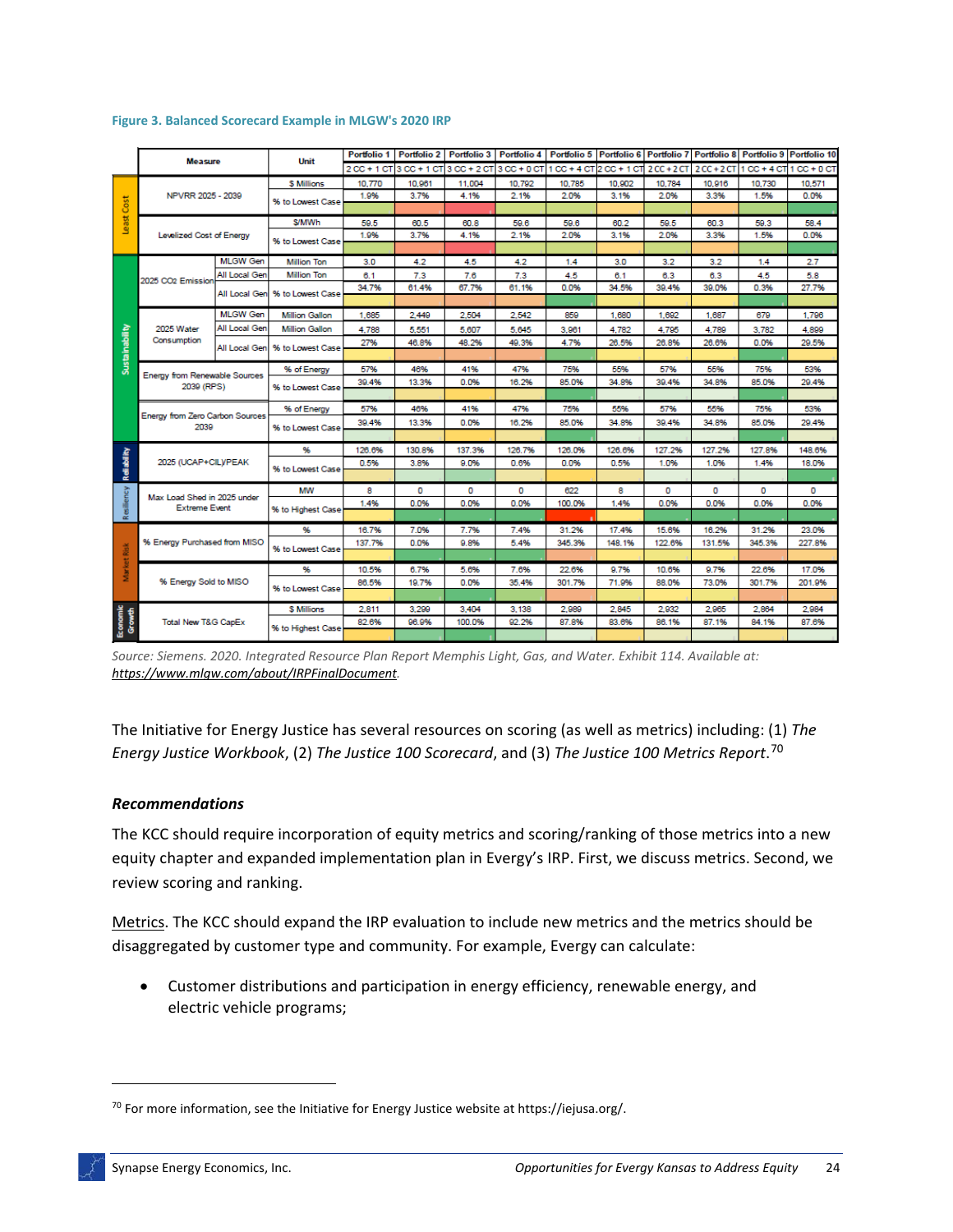- Costs, such as the dollars invested to improve communities with high proportions of overburdened customers, environmental impacts such as carbon dioxide emissions, health impacts such as criteria pollutants, and economic impacts such as energy burdens, rate and bill impacts, jobs, and wage impacts; and
- Benefits, such as the benefits that overburdened customers receive from investments in their communities or residences, including environmental, health, and economic benefits.

Utilities can monetize and directly incorporate calculations of the cost of environmental and health impacts into present value revenue requirements. For example, utilities can monetize the carbon dioxide impact by assigning a social cost of carbon for each portfolio. The level of criteria pollutants from each portfolio can also be used to estimate health damage impacts using publicly available tools such as U.S.EPA's CO-Benefits Risk Assessment Health Impacts Screening and Mapping Tool (COBRA).

Further, if an IRP includes plans to retire specific aging power plants, treat coal combustion residuals, or construct new power plants in specific geographic areas, the IRP should assess the impacts of such plans for environmental justice communities. The EJSCREEN tool can help in estimating the percentage of overburdened customers affected or benefited by these plans as was done by EGLE in Michigan. EJSCREEN is "an environmental justice mapping and screening tool that provides EPA with a nationally consistent dataset and approach for combining environmental and demographic indicators. EJSCREEN users choose a geographic area; the tool then provides demographic and environmental information for that area."[71](#page-29-0)

Scoring/Ranking. A utility can incorporate the results of these equity-related metrics and others into IRP modeling in one of two ways. The first approach is to develop a scorecard which assigns a certain value for each metric for each portfolio. This can be expressed in a 0-100 scale or a relative scale. The utility then assigns weights to different metrics including the present value revenue requirements for each portfolio. For example, if there are four other metrics that cannot be monetized, the utility could assign an equal weight for each metric (20 percent for each metric, adding up to 100 percent for the total of five metrics) or different weights. The downside of this scorecard method is that there is no objective or universally agreed upon approach to develop the right weights among different metrics, and the weighting is often subjective. While this can mean that the utility can place higher weights on metrics that are most desirable, it also means that the utility can easily manipulate metrics and scorecards to produce desired outcomes. Thus, it is important to develop and define these metrics and weights with significant input from community members well before generating IRP modeling results.<sup>[72](#page-29-1)</sup>

The second approach is to evaluate other metrics qualitatively in the IRP modeling process. This approach is a two-step process. First, a utility evaluates all portfolios or strategies based on their present

<span id="page-29-0"></span><sup>71</sup> EJSCREEN: Environmental Justice Screening and Mapping Tool. *What is EJSCREEN?* https://www.epa.gov/ejscreen/whatejscreen.

<span id="page-29-1"></span><sup>72</sup> A detailed discussion of this topic is found in Synapse Energy Economics. 2015. *Review of TVA's Draft 2015 Integrated Resource Plan*. Available at[: https://www.synapse-energy.com/project/evaluation-tva-2015-integrated-resource-plan.](https://www.synapse-energy.com/project/evaluation-tva-2015-integrated-resource-plan)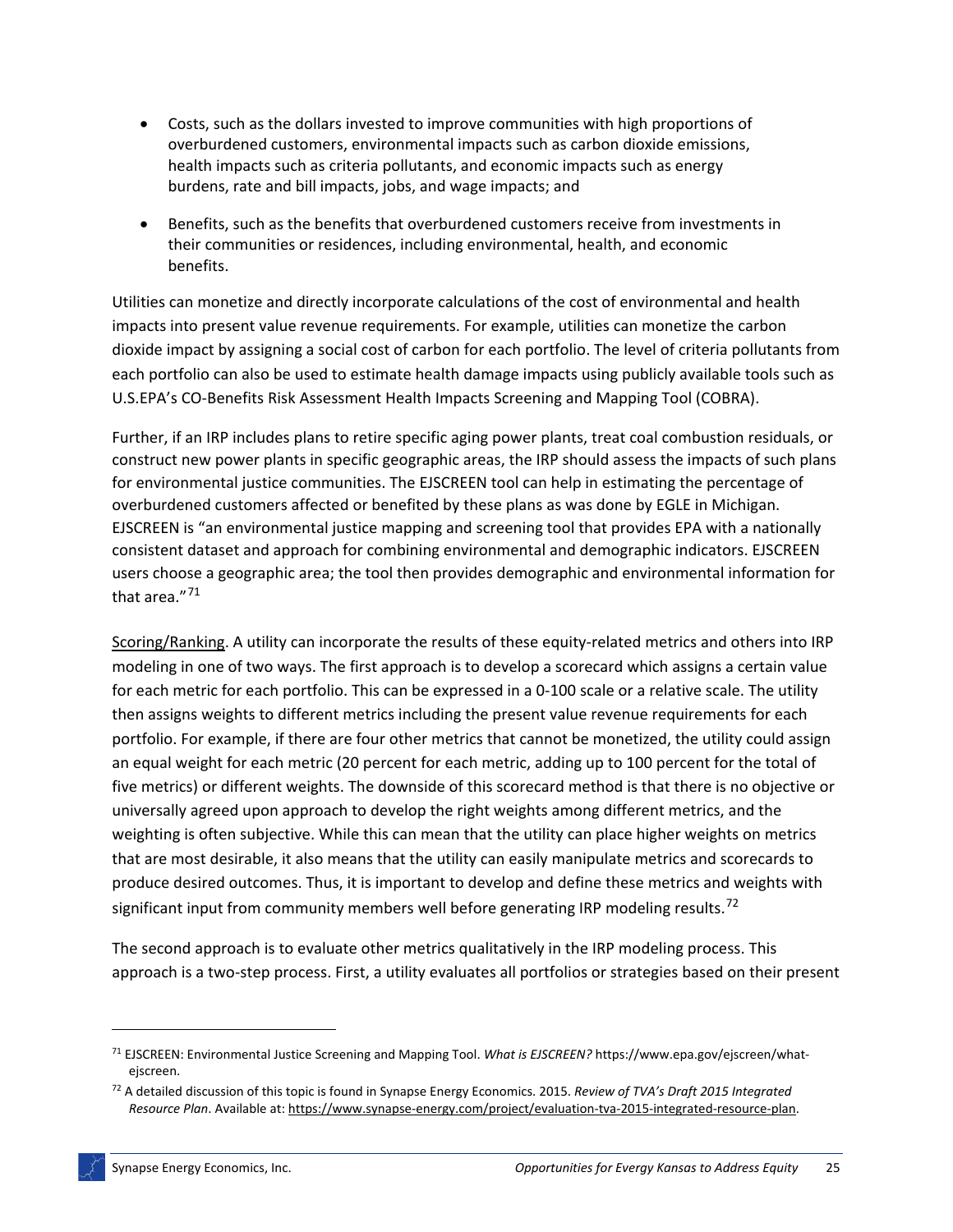value revenue requirements and then select the least-cost outcomes. Secondly, the utility evaluates the results for the other metrics in a qualitative way for the few selected portfolios or strategies with the lowest present value revenue requirement.<sup>[73](#page-30-0)</sup>

Over the longer term, the KCC should work with community members to identify areas where performance is lacking and set targets and actions to achieve the targets.

# **3.4. Programs Specifically Designed to Reach Overburdened Customers**

Evergy can expand or redesign existing programs to better serve overburdened customers. These efforts can include:

- Programs traditionally used to serve low-income customers such as discounted rates, energy assistance, arrearage management, and percent of income payment programs.
- Programs used to deliver targeted distributed energy resources to residential customers such as energy efficiency, demand response, electric vehicles, solar, and storage.
- Protections against shutoffs.

The sections below discuss each of these three efforts separately.

## **Discounted Rates, Energy Assistance, Arrearage Management, and Percent of Income Payment Programs**

### *Description and Examples*

Many states offer low-income customers the opportunity to pay lower rates and/or subsidize all or a portion of their energy costs. They do this through discounted rates, energy assistance, arrearage management and percent of income payment programs. Discounted rate programs provide a lower rate to customers that meet certain income eligibility criteria. Energy assistance programs pay all or a portion of a customers' heating costs, typically during periods of particularly low temperatures when heating costs are high. Arrearage management programs assist low-income customers in paying their overdue energy bills. Percent of income payment programs provide discounts on bills based on the energy burden experienced by other residential customers.

Colorado, Maryland, Massachusetts, and New Hampshire offer discounted rates to eligible low-income customers.[74](#page-30-1) Low-income customers of the California investor-owned utilities can participate in two

<span id="page-30-0"></span> $73$  Ibid.

<span id="page-30-1"></span><sup>74</sup> Synapse Energy Economics, Community Action Partnership, and Regulatory Assistance Project. Energy Infrastructure: Sources of Inequities and Policy Solutions for Improving Community Health and Wellbeing, April 29, 2020[, https://www.synapse](https://www.synapse-energy.com/energy-infrastructure-sources-inequities-and-policy-solutions-improving-community-health-and)[energy.com/energy-infrastructure-sources-inequities-and-policy-solutions-improving-community-health-and;](https://www.synapse-energy.com/energy-infrastructure-sources-inequities-and-policy-solutions-improving-community-health-and) U.S.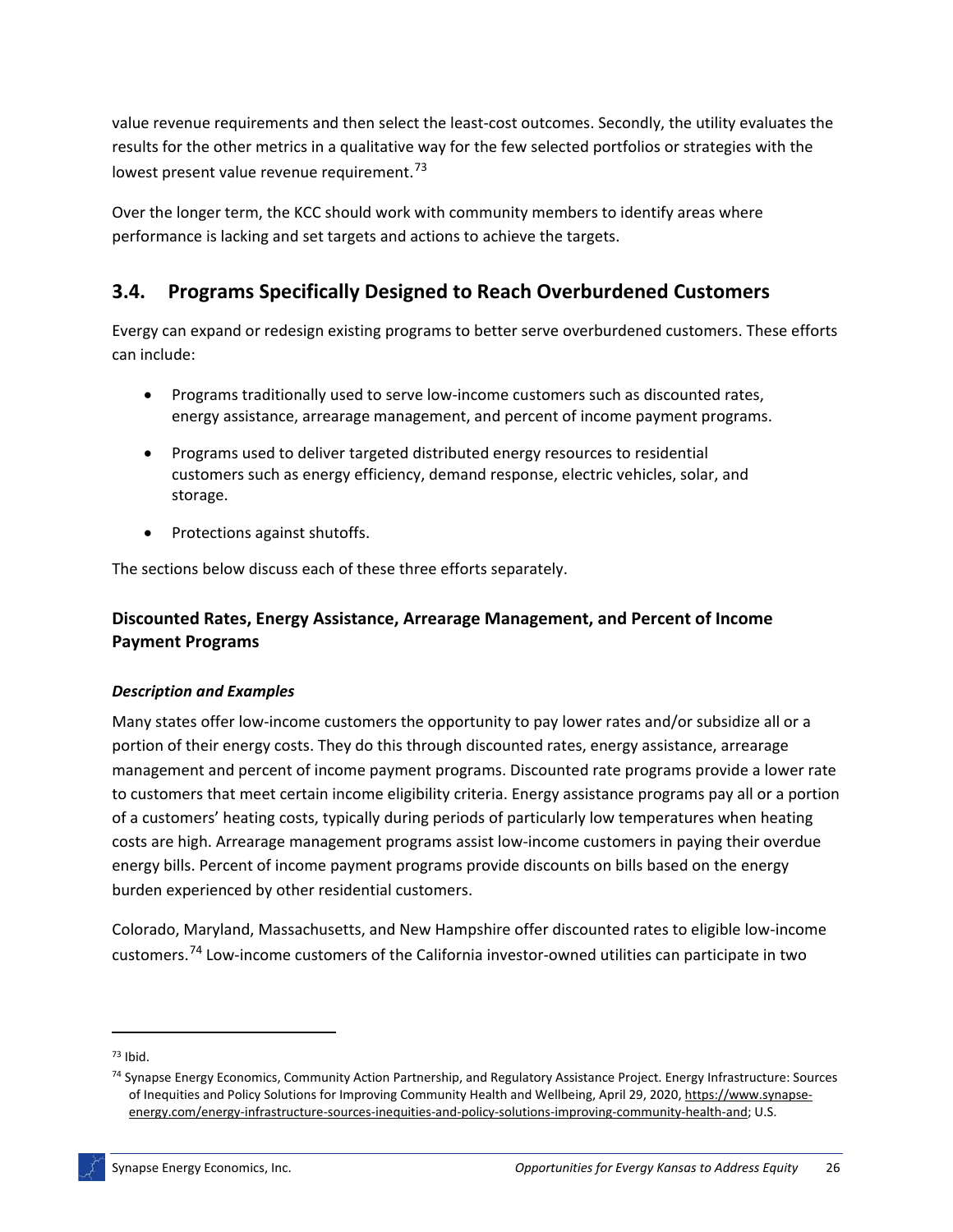energy assistance programs: California Alternative Rates for Energy (CARE) and Family Electric Rate Assistance (FERA). CARE offers a 20 to 35 percent discount on the electric bill and a 20 percent discount the natural gas bill.<sup>[75](#page-31-0)</sup> FERA offers an 18 percent discount on the electricity bill for those whose household income slightly exceeds the CARE allowances.<sup>[76](#page-31-1)</sup> In addition to receiving energy assistance, customers who participate in CARE or FERA are exempt from fixed charges for securitized utility investments to improve electric grid resilience from wildfires.<sup>[77](#page-31-2)</sup> Ohio's Percentage of Income Payment Program (PIPP) allows eligible customers to pay 6 percent of their income, but not less than \$10 each month, to each gas and electric service. Unrecovered revenue due to PIPP is then recouped via a PIPP rider on all customers' bills. Community Action Agencies (CAA) conduct outreach on PIPP, educate potential customers, and help customers to determine eligibility and to complete the enrollment process. This program also links participants with energy efficiency services; energy efficiency services for PIPP participants are exempt from cost-effectiveness tests, which would otherwise limit their access to the bill-reduction benefits that energy efficiency offers.<sup>[78](#page-31-3)</sup> Colorado and Illinois also have programs that tie payments to income.<sup>[79](#page-31-4)</sup>

#### *Recommendations*

Kansas recently implemented the Low-Income Energy Assistance Program.<sup>[80](#page-31-5)</sup> However, the new Low-Income Energy Assistance Program in Kansas does not tie monthly bills to the participants' ability to pay, leaving some Kansans vulnerable to unaffordable bills during times when energy use and costs are higher. We recommend the KCC, if allowed by law, implement an energy assistance program in place of or in addition to the Low-Income Energy Assistance Program to provide better support to overburdened customers. Also, the Kansas program could be improved by leveraging community-based organizations to conduct outreach, help determine eligibility, or assist with completing the application. We recommend that Evergy partner with trusted local organizations advancing solutions for overburdened customers in environmental justice communities (including CleanAirNow) to help enroll these customers in the program.

Department of Health and Human Services 2014. ASPE Research Brief: Approaches to Low-Income Energy Assistance Funding in Selected States.

<span id="page-31-0"></span><sup>75</sup> California Public Utilities Commission. California Alternative Rates for Energy (CARE). https://www.cpuc.ca.gov/care/.

<span id="page-31-1"></span><sup>76</sup> California Public Utilities Commission. Family Electric Rate Assistance (FERA). https://www.cpuc.ca.gov/consumersupport/financial-assistance-savings-and-discounts/family-electric-rate-assistance-program.

<span id="page-31-2"></span><sup>77</sup> California SB 901. 850.1 (4) (i).

<span id="page-31-3"></span><sup>&</sup>lt;sup>78</sup> Synapse Energy Economics, Community Action Partnership, and Regulatory Assistance Project. Energy Infrastructure: Sources of Inequities and Policy Solutions for Improving Community Health and Wellbeing, April 29, 2020[, https://www.synapse](https://www.synapse-energy.com/energy-infrastructure-sources-inequities-and-policy-solutions-improving-community-health-and)[energy.com/energy-infrastructure-sources-inequities-and-policy-solutions-improving-community-health-and.](https://www.synapse-energy.com/energy-infrastructure-sources-inequities-and-policy-solutions-improving-community-health-and)

<span id="page-31-4"></span><sup>79</sup> U.S. Department of Health and Human Services 2014. ASPE Research Brief: Approaches to Low-Income Energy Assistance Funding in Selected States.

<span id="page-31-5"></span><sup>80</sup> Kansas Office of the Governor. "Governor Laura Kelly Announces Low-Income Energy Assistance Program to Begin, Help Heat Kansas Homes." Dec 30, 2020. https://governor.kansas.gov/governor-laura-kelly-announces-low-income-energy-assistanceprogram-to-begin-help-heat-kansas-homes/.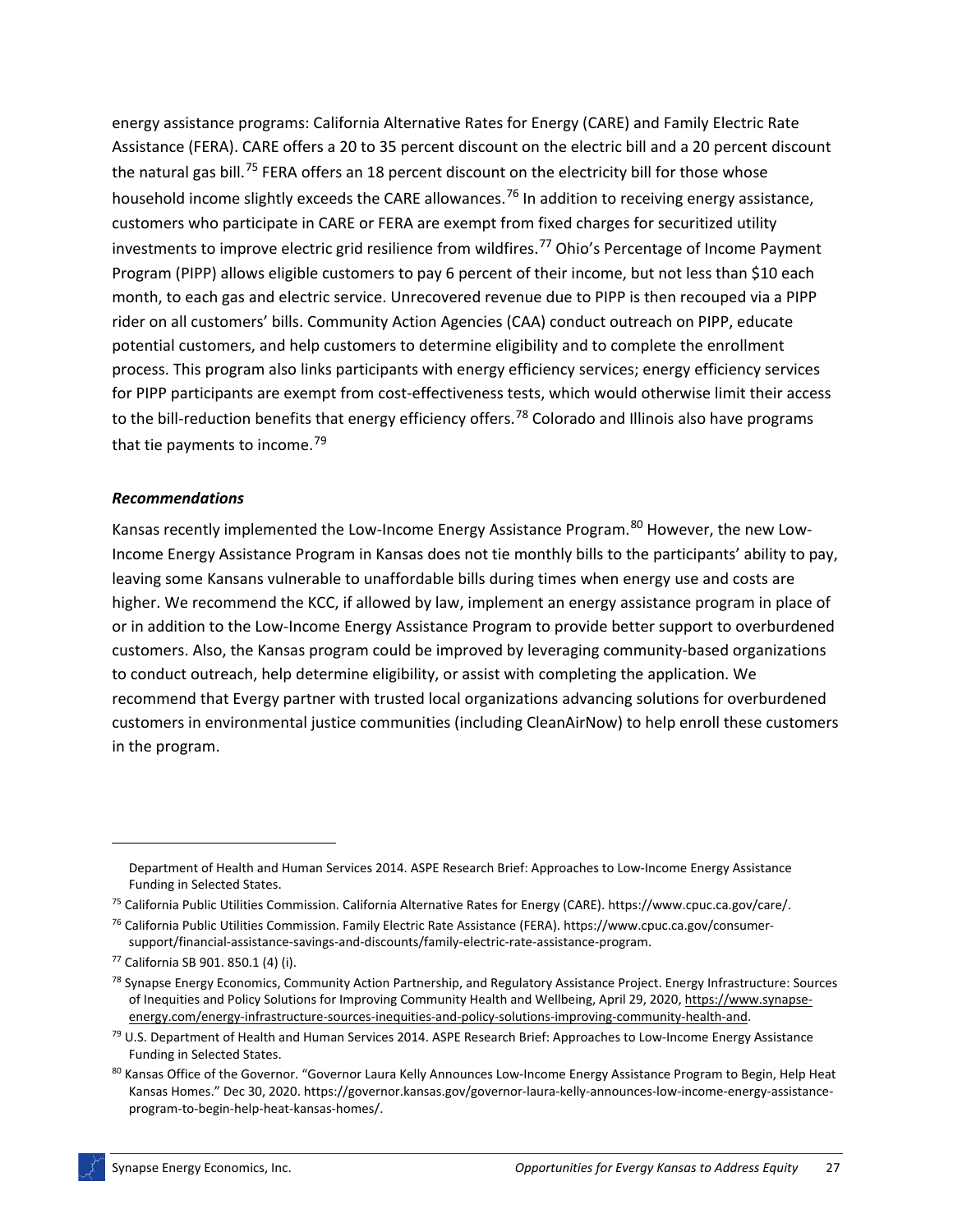## **Targeted Distributed Energy Resources such as Energy Efficiency, Demand Response, Electric Vehicles, Solar, and Storage**

## *Description and Examples*

Programs that deploy and site energy infrastructure in the households of overburdened customers improve safety, living conditions, and health, while also reducing energy bills and providing resilience by ensuring continuity of essential services during power disruptions.<sup>[81](#page-32-0)</sup> Such energy infrastructure can include energy efficiency, demand response, electric vehicles, solar, and storage. These programs also offer a host of other benefits, such as reduced air emissions by existing power plants and transportation systems as well as reduced need for new power plants (especially more polluting peaker plants). However, overburdened customers face high barriers to participating in these programs. Overburdened customers also may lack access to financing or other funding sources to help them invest in their homes. For example, owning or leasing rooftop solar generally requires the homeowner to have a high credit score, posing a financial challenge for many households. <sup>[82](#page-32-1)</sup> Even when income is held constant, however, households in African American- and Latino-majority census tracts show significantly lower adoption of rooftop solar than tracts that do not have a racial majority.<sup>[83](#page-32-2)</sup> While the cause of this disparity is uncertain, it is clear that targeted approaches to addressing barriers are needed.

Well-designed programs can address these barriers, for example by providing incentives that cover all the upfront costs of measures. To ensure that programs serve those with the greatest need, programs often have eligibility requirements related to income or focus on those individuals with medical conditions that require access to electricity.<sup>[84](#page-32-3)</sup> Program designs, such as pay-as-you-save programs that let households to pay for energy efficiency and distributed resources over time and at a pace where the benefits exceed the costs, can help to address affordability concerns. Community solar programs designed to provide a net benefit to customers can provide energy bill savings without any upfront capital outlays or good credit scores. Partnerships and coordination among key organizations, including community organizations, can help overcome barriers due to language barriers and distrust.

The Connecticut Green Bank works with community action agencies to provide services to low-income customers and provide job training for local workers. One such program offers a 20-year lease of solar

<span id="page-32-0"></span><sup>&</sup>lt;sup>81</sup> For principles for designing energy storage policies equitably, see: Union of Concerned Scientists. "Principles of Equitable Policy Design for Energy Storage.[" https://www.ucsusa.org/sites/default/files/attach/2019/05/equitable-policy-storage](https://www.ucsusa.org/sites/default/files/attach/2019/05/equitable-policy-storage-principles.pdf)[principles.pdf,](https://www.ucsusa.org/sites/default/files/attach/2019/05/equitable-policy-storage-principles.pdf) accessed August 5, 2021.

<span id="page-32-1"></span><sup>82</sup> Groundswell. From Power to Empowerment: Plugging Low Income Communities into The Clean Energy Economy. [https://s3.amazonaws.com/groundswell-webassets/documents/frompower\\_to\\_empowerment.pdf,](https://s3.amazonaws.com/groundswell-webassets/documents/frompower_to_empowerment.pdf) accessed August 5, 2021.

<span id="page-32-2"></span><sup>83</sup> Sunter, D. A., S. Castellanos, D. M. Kammen, 2019. "Disparities in Rooftop Photovoltaics Deployment in the United States by Race and Ethnicity," *Nature Sustainability* 2, no. 1 (January 2019): 71–76, https://doi.org/10.1038/s41893-018-0204-z.

<span id="page-32-3"></span><sup>84</sup> For more information on how low-income energy efficiency programs reduce energy burdens, see: Takahashi, Kenji, et al. Evaluation of Energy Wise Low-Income Energy Efficiency Program in Mississippi: Program Performance, Design, and Implications for Low-Income Efficiency Programs. Prepared for Sierra Club and Gulf Coast Community Foundation. June 11, 2021. https://www.synapse-energy.com/project/evaluation-energywise-low-income-energy-efficiency-program-mississippi.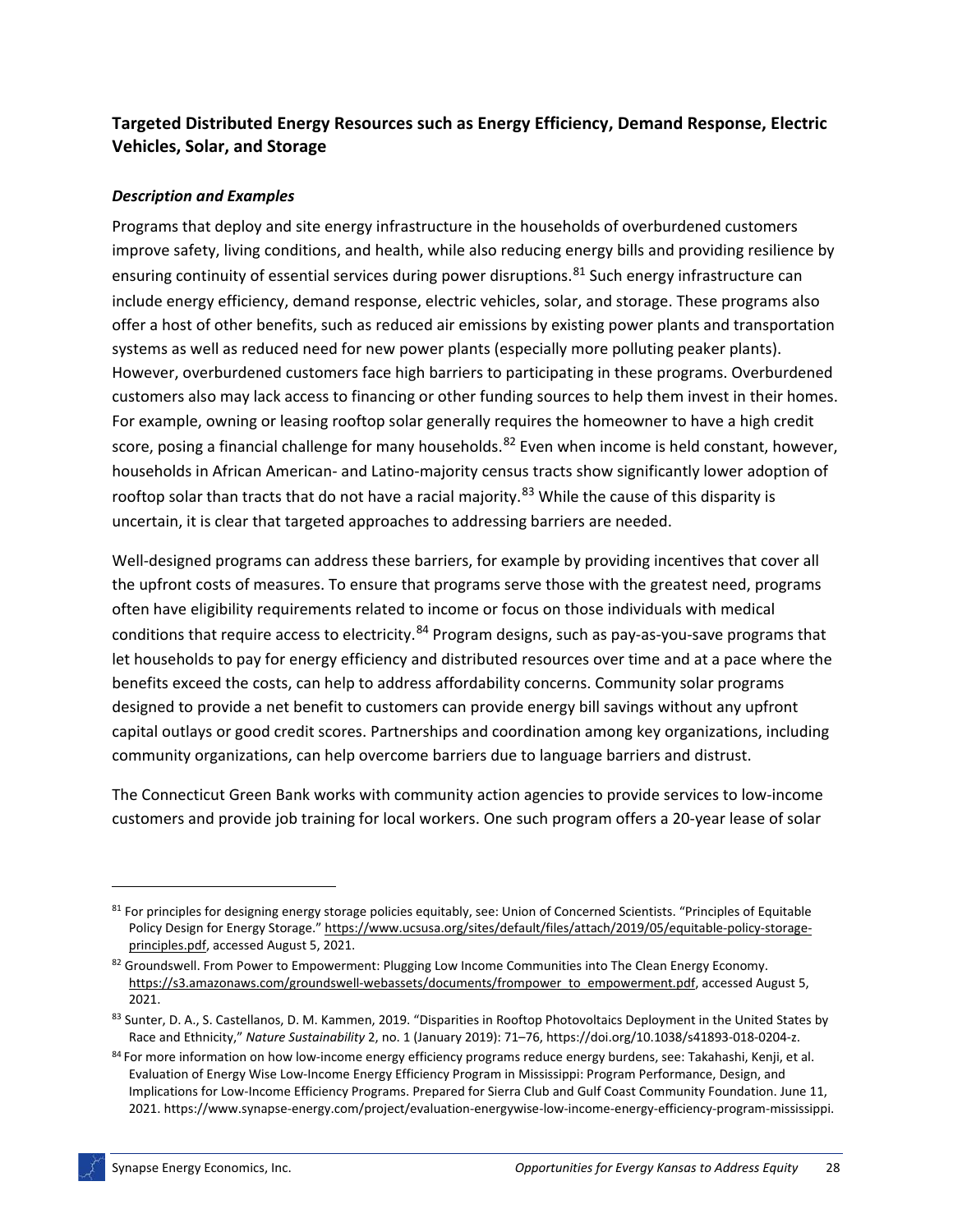panels coupled with energy efficiency upgrades to the home, with no credit check required to access the program.<sup>[85](#page-33-0)</sup> Connecticut Green Bank has supported more than 1,500 solar installations for low- and moderate-income homeowners since the program began in 2015. [86](#page-33-1) Also, California's Solar on Multifamily Affordable Housing program provides financial incentives to install solar panels on affordable multifamily buildings. [87](#page-33-2)

To improve the resilience of medically or economically vulnerable customers, Pacific Gas and Electric Company is implementing a pilot to provide qualifying residential customers with a battery storage system in high-fire risk areas that are more often subject to power outages.<sup>[88](#page-33-3)</sup>

Expanded DER programs and the geographies they are expected to impact should be reflected in IRP planning scenarios. Minnesota provides a good example of how jurisdictions have required consideration of various DER trajectories in Integrated Distribution Planning (IDP) and introduced geographical considerations in the development of these trajectories. The Minnesota Public Utilities Commission's IDP requirements for Xcel Energy state:

> In order to understand the potential impacts of faster-than anticipated DER adoption, [the utility should] define and develop conceptual base-case, medium, and high scenarios regarding increased DER deployment on Xcel's system. Scenarios should reflect a reasonable mix of individual DER adoption and aggregated or bundled DER service types, dispersed geographically across the Xcel distribution system in the locations Xcel would reasonably anticipate seeing DER growth take place first.<sup>[89](#page-33-4)</sup>

IRP processes should first identify areas of program need and then develop scenarios to address this need across the service territory. Other utility planning proceedings such as energy efficiency planning, non-wires alternatives, and grid modernization should address siting of resources agreed upon in the IRP. In New York, the utilities are required to provide information that allows DER developers to offer non-wires alternatives. Specifically, the New York Public Service Commission's *Order Adopting Distributed System Implementation Plan Guidance* requires the utilities to:

> Provide the information necessary for developers to offer solutions that can improve the efficiency of the system and add value to customers. The utilities should begin to

<span id="page-33-0"></span><sup>85</sup> Hirji, Z. "Connecticut Program Makes Solar Affordable to Low-Income Families." Inside Climate News. February 2016. Available at, https://insideclimatenews.org/news/25022016/connecticut-program-solar-power-low-income-famiiliesfreedom.

<span id="page-33-1"></span><sup>86</sup> Connecticut Green Bank. Solar For All Program Creates Savings for Homeowners. https://www.ctgreenbank.com/solarforall/

<span id="page-33-2"></span><sup>87</sup> California Public Utilities Commission. Solar on Multifamily Affordable Housing[. https://calsomah.org/,](https://calsomah.org/) accessed August 5, 2021.

<span id="page-33-3"></span><sup>88</sup> Renewable Energy World. "PG&E offering free residential battery storage systems for vulnerable customers," August 5, 2010. [https://www.renewableenergyworld.com/storage/pge-offering-free-residential-battery-storage-systems-for-vulnerable](https://www.renewableenergyworld.com/storage/pge-offering-free-residential-battery-storage-systems-for-vulnerable-customers/#gref.pdf)[customers/#gref.pdf.](https://www.renewableenergyworld.com/storage/pge-offering-free-residential-battery-storage-systems-for-vulnerable-customers/#gref.pdf)

<span id="page-33-4"></span><sup>89</sup> Minnesota Public Utilities Commission, Integrated Distribution Planning Filing Requirements for Xcel Energy, Docket E002/CI-18-251, August 30, 2018, page 5.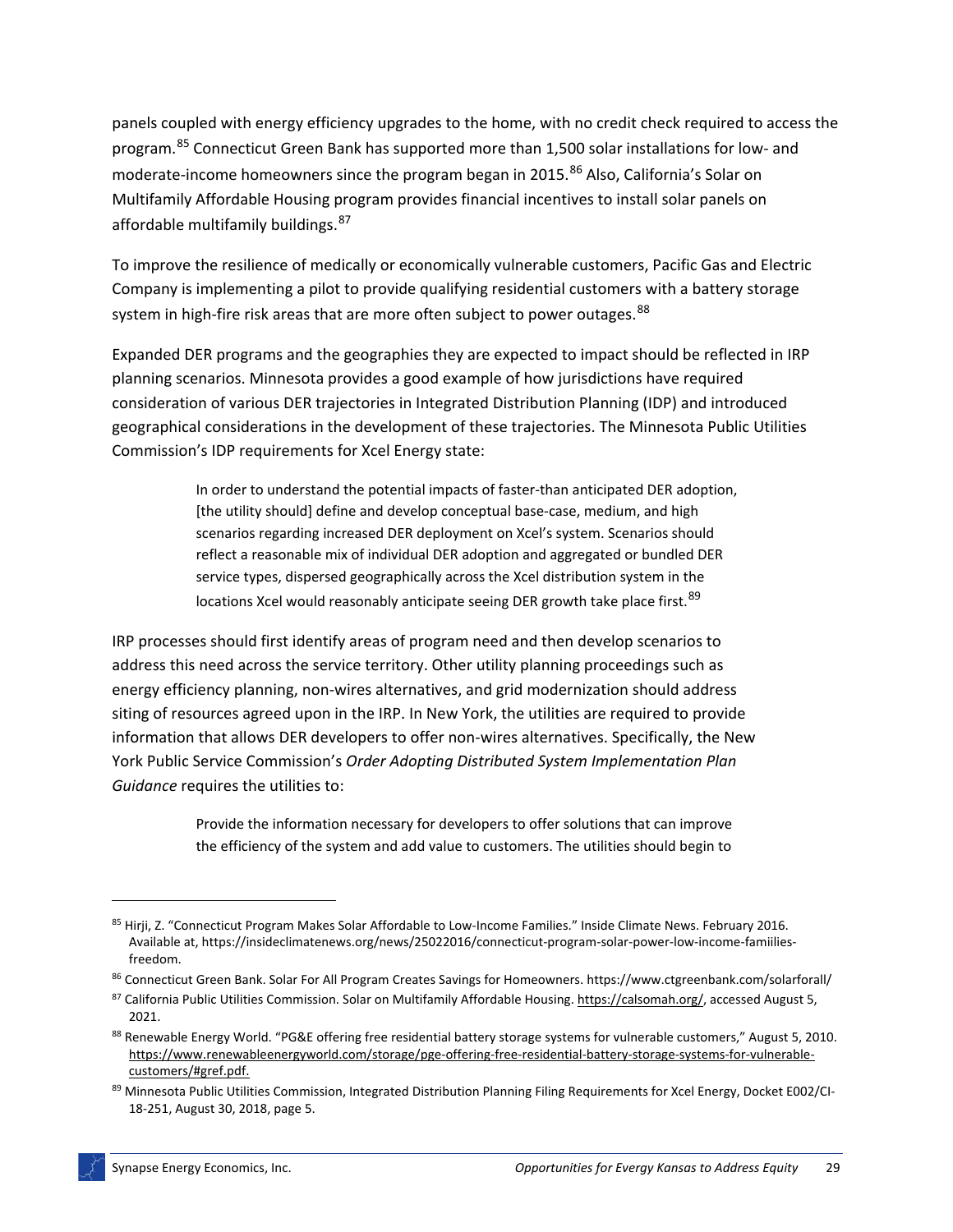offer as much information as is readily available to begin the process of supporting optimal DER investments.

Include identification of specific areas in each utility's service territory where there is an impending or foreseeable delivery infrastructure upgrade need and where DERs would potentially provide delivery infrastructure avoidance value or where DER may provide other reliability or operational benefits.

Consistent with the transmission and distribution capital investment plans, the utilities should list specific infrastructure projects by location, and indicate the potential for DER to resolve or mitigate forecasted system requirements, including the level of output needed over specific time periods and describe the process used to identify the projects where DER solutions should be compared as potential alternatives to traditional grid infrastructure under varying scenarios of DER integration.<sup>[90](#page-34-0)</sup>

The New York utilities have a website with information regarding current and upcoming NWA procurements for each utility [\(nyrevconnect.com/nonwires-alternatives/\)](https://nyrevconnect.com/nonwires-alternatives/). The site also has health and environmental frameworks to guide clean energy resource siting to displace polluting peaking capacity.[91](#page-34-1),[92](#page-34-2)

#### *Recommendations*

Kansas provides free air sealing and other efficiency upgrades to eligible low-income households through the federal- and state-funded Weatherization Assistance Program.<sup>[93](#page-34-3)</sup> Evergy also offers the Income Eligible Weatherization program, which provides qualified residential customers with free energy audits and weatherization upgrades that pass benefit-cost tests.<sup>[94](#page-34-4)</sup> Other services could supplement the weatherization offered under the Weatherization Assistance Program and Income Eligible Weatherization programs to address the energy-related economic and health inequities suffered by environmental justice communities. The KCC should require Evergy to implement solar and storage programs designed to address the specific barriers faced by overburdened customers. These programs should be part of Evergy's strategy for addressing system constraints and needs. All these programs should have funding allocations to ensure investments are consistently provided at appropriate levels.

energy.com/sites/default/files/NRDC\_Comments\_M\_2020\_3022877\_20-103%EF%BB%BF.pdf.

<span id="page-34-0"></span><sup>90</sup> New York Public Service Commission, Order Adopting Distributed System Implementation Plan Guidance, Case 14-M-0101, April 20, 2016, Attachment 1, pages 8-9.

<span id="page-34-1"></span> $91$  Krieger, Elena M., Joan A. Casey, and Seth B.C. Shonkoff. 2016. "A framework for siting and dispatch of emerging energy resources to realize environmental and health benefits: Case study on peaker powerplant displacement." *Energy Policy*. Volume 96, September 2016, Pages 302-313. https://www.sciencedirect.com/science/article/abs/pii/S0301421516302798?via%3Dihub.

<span id="page-34-2"></span><sup>92</sup> Pennsylvania Public Utility Commission. *Policy Proceeding – Utilization of Storage Resources as Electric Distribution Assets*. Prepared by Natural Resources Defense Council. Docket No. M-2020-302287. February 18, 2021. https://www.synapse-

<span id="page-34-3"></span><sup>93</sup> Kansas Housing. Weatherization Assistance[. https://kshousingcorp.org/homeowners/weatherization-assistance/,](https://kshousingcorp.org/homeowners/weatherization-assistance/) accessed August 5, 2021.

<span id="page-34-4"></span><sup>94</sup> Evergy Kansas Central and Evergy Metro *2021 Integrated Resource Plan*, May 2021.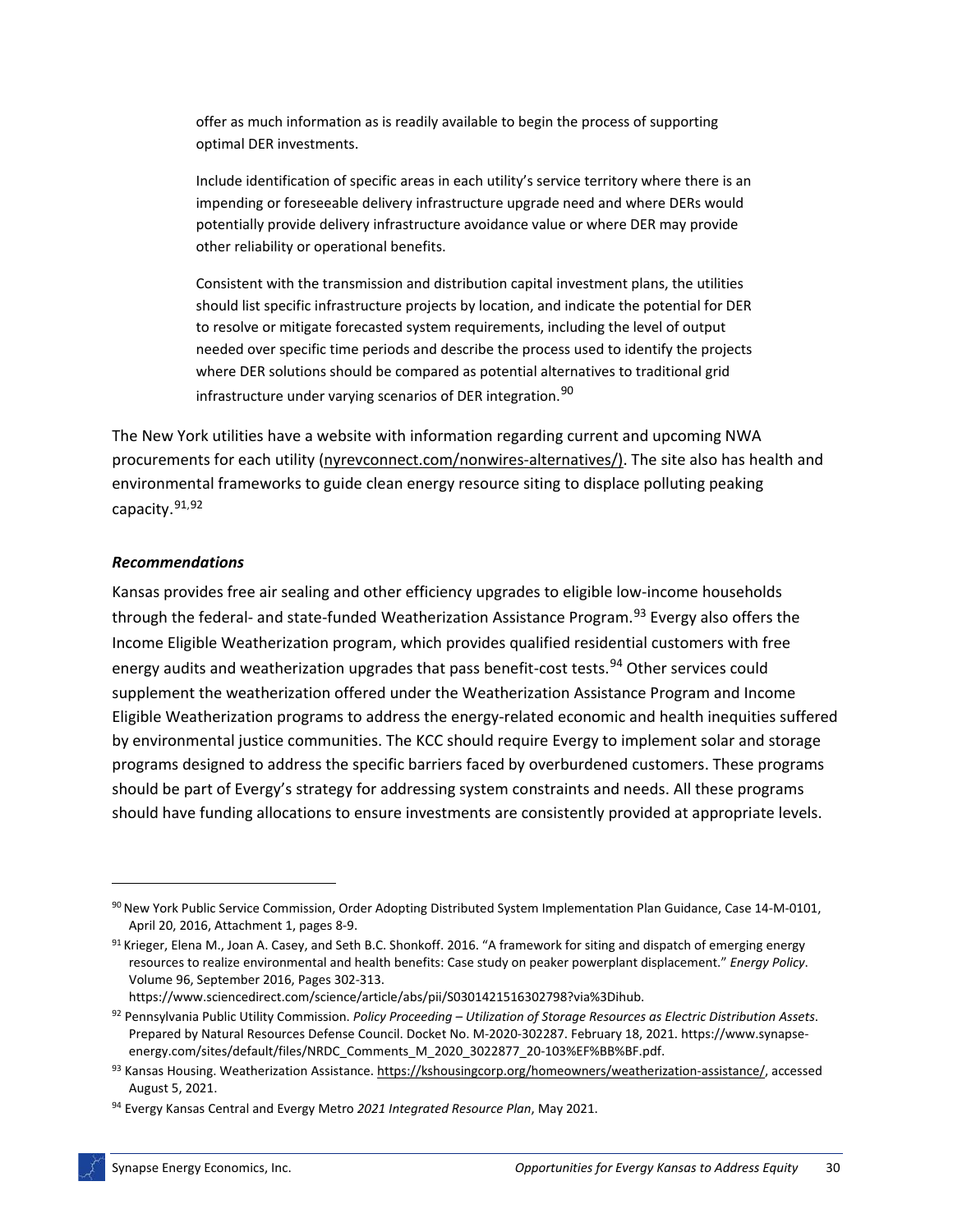## **Shutoff protections**

#### *Description and Examples*

Service termination due to non-payment has negative economic consequences and health impacts, especially during extreme weather events. Overburdened customers face a higher risk of service termination and are particularly vulnerable to the impacts of shutoffs. Some states, such as Oklahoma and Massachusetts, provide increased protections against shutoffs for overburdened customers. These customers include households with children, the elderly, and those with certain medical conditions. Several states, including Maine, Missouri, and West Virginia, do not allow service disconnections for non-payment during certain times of the year (winter or summer) due to heightened health and safety concerns during these periods. For example, electric utilities in Maine may not shut off any customer's power between Nov. 15 and April 15 without permission from the Maine Public Utilities Commission.<sup>[95](#page-35-0)</sup>

#### *Recommendations*

Under the KCC's Cold Weather Rule, residential customers who work with the utility to pay their overdue bills and fees cannot be disconnected when the temperature is forecasted to drop below 35 degrees Fahrenheit within the following 48-hour period, except in certain circumstances.<sup>[96](#page-35-1)</sup> The rule requires utilities to inform these customers of the Cold Weather Rule payment plan, which spreads payments over 12 months, and other available payment plans. Utilities must also provide these customers with information about energy assistance. In addition, utilities must send written notice to customers 10 days before disconnection and attempt personal or phone contact with the customer the day before.<sup>[97](#page-35-2)</sup> While the Cold Weather Rule provides short-term protection against disconnection, it could be revised to increase protections against shutoffs for overburdened customers or prohibit service disconnections for non-payment for the entire summer and winter seasons.

## **3.5. Funding Allocations for Overburdened Customers**

### *Description and Examples*

Considering the higher level of effort and cost to reach overburdened customers, utilities may neglect this segment or neglect to provide the additional support required to engage this segment. Providing funding allocations or mandates for programs to reach overburdened customers can help address this tendency.

<span id="page-35-0"></span><sup>95</sup> Anderson, J. 2019. "CMP sends cold-weather shutoff warnings to dozens of customers who are disputing their bills." *Portland Press Herald*. Updated November 22, 2019. https://www.pressherald.com/2019/11/21/despite-billing-disputes-stateregulator-gives-cmp-the-ok-for-shutoffs/.

<span id="page-35-1"></span><sup>96</sup> Kansas Corporation Commission. Cold Weather Rule: November 1 thru March 31[. https://kcc.ks.gov/consumer](https://kcc.ks.gov/consumer-information/cold-weather-rule)[information/cold-weather-rule,](https://kcc.ks.gov/consumer-information/cold-weather-rule) accessed August 5, 2021.

<span id="page-35-2"></span><sup>97</sup> Ibid.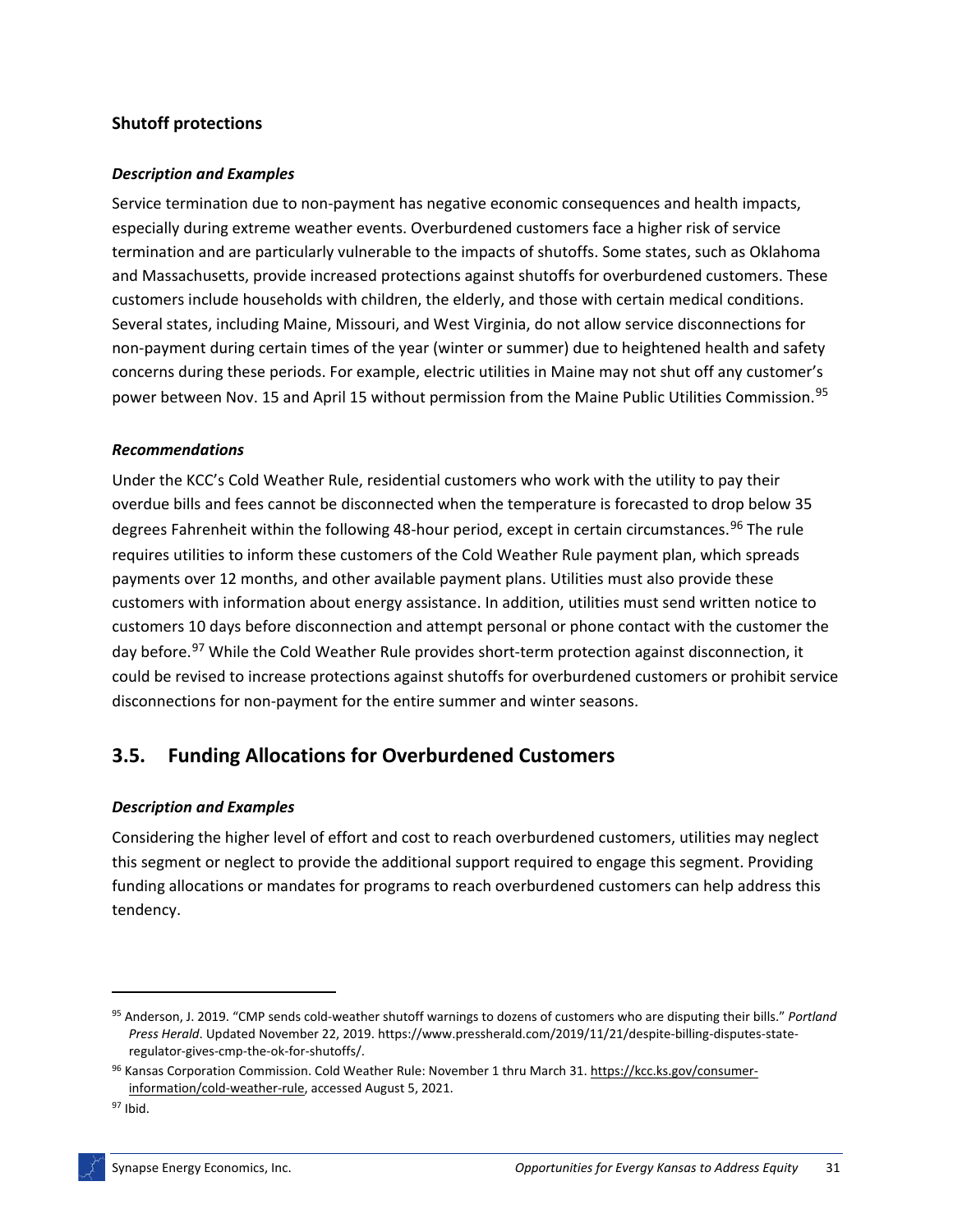Some states require utilities to allocate a portion of program funds to low-income customers. For example, Nevada requires that 25 percent of the Fund for Energy Assistance and Conservation be distributed to the Nevada Housing Division for programs of energy conservation, weatherization, and energy efficiency for eligible households. Illinois requires electric utilities that serve more than 3 million retail customers in the state (such as Commonwealth Edison) to implement at least \$25 million per year for low-income energy efficiency measures, and electric utilities that serve between 500,000 and 3 million retail customers (such as Ameren) must implement \$8.35 million in measures per year.

New York's 2019 *Climate Leadership and Community Protection Act* (CLCPA) requires that a portion of residential energy efficiency funding be earmarked for disadvantaged communities. While the definition of disadvantaged communities is still under development, the New York Public Service Commission adopted a 20 percent set-aside of incremental energy efficiency funding to low- and moderate-income customers in its January 2020 Order in Case 18-M-0084. Once the CLCPA's Climate Action Council develops its recommendations on disadvantaged communities, the PSC will revisit the dedicated funding to ensure compliance with CLCPA requirements.

## *Recommendations*

As noted above, Evergy Kansas has an Income Eligible Weatherization program for qualified residential customers. However, it does not appear that there is dedicated funding for this program. Dedicated funding needs to be provided to ensure the utility invests in these customers.

# **4. RECOMMENDATIONS**

States that lead the country in addressing equity:

- (1) identify and prioritize the goal of equity,
- (2) define the meaning of equity,
- (3) cease inequitable practices and establish protections to ensure the inequities do not continue,
- (4) direct investments to remedy inequities and address gaps in services,
- (5) proactively identify and engage community members and partners who can drive equitable outcomes,
- (6) streamline and coordinate efforts to maximize the impact of limited available time and resources and provide clarity, consistency, and transparency, and
- (7) establish ways to evaluate progress on equity.

With these objectives in mind, we recommend the following initial steps for the KCC and Evergy:

- 1. Regarding equity definitions, Evergy should:
	- a. work with local organizations such as CleanAirNow, community members, and regulators to define the terms *overburdened customer*, *environmental justice community*, and *equity,* and map these definitions; and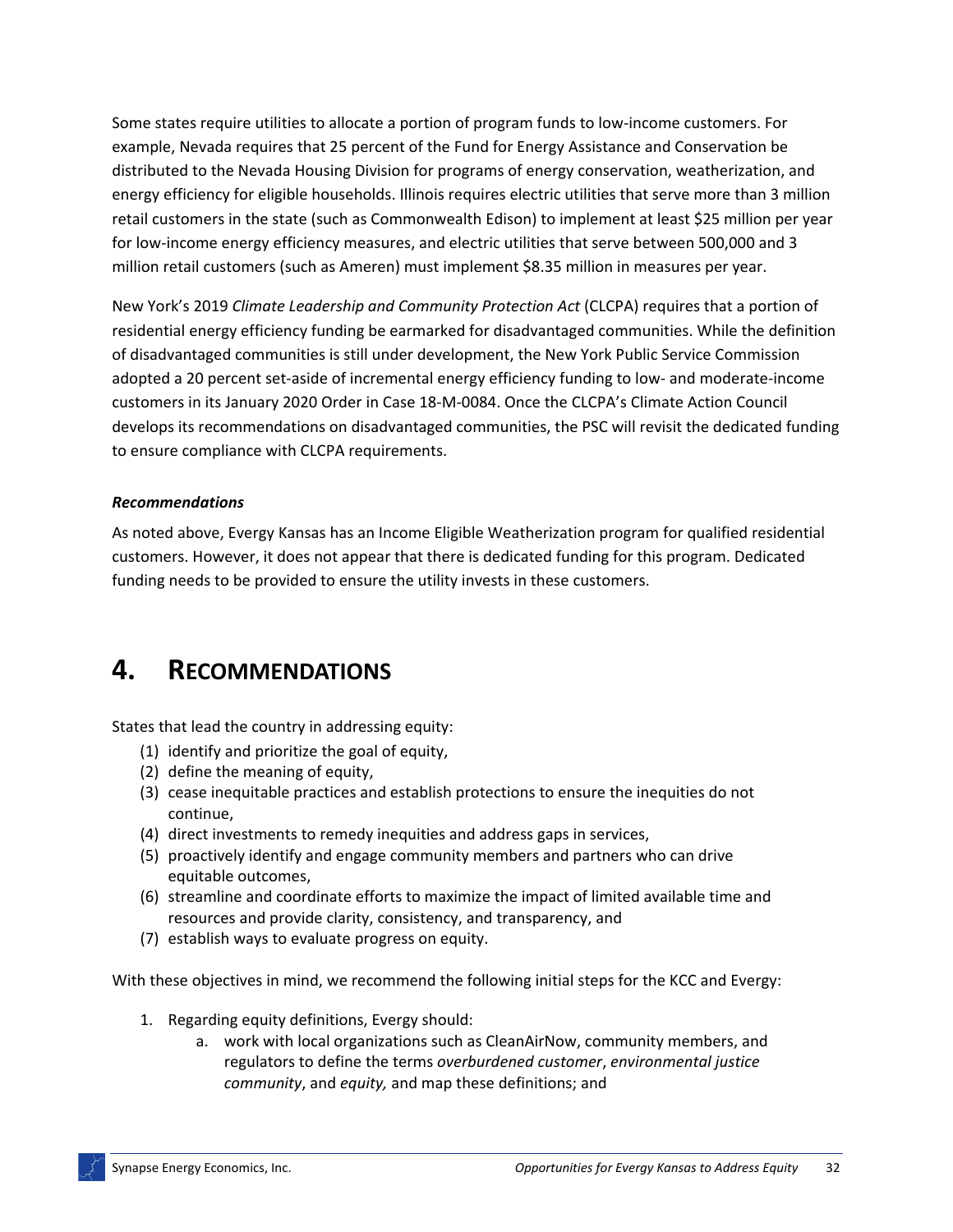- b. review and update its *do not disconnect* list with community input to ensure all relevant devices and customers are included.
- 2. There are many opportunities related to the IRP requirements. To start, the KCC should do the following:
	- a. Hold an equity-focused work study session that is open to the public and publicly noticed, invite representatives of overburdened customers and environmental justice communities to this session, and document all comments received during this session for application to this proceeding and others.
	- b. Identify dates by which Evergy needs to respond to comments and a final filing date by which Evergy needs to provide its final IRP to the KCC.
	- c. Direct Evergy to respond to and incorporate the comments into its IRP.

Next, Evergy should:

- d. add a scenario to its IRP with higher DER program investment focused on serving overburdened customers and environmental justice communities;
- e. support this higher DER program investment scenario in its IRP by developing a suite of cost-effective programs to bring distributed solar, storage, efficiency measures (such as weatherization, heat pumps and appliances), and electric vehicles to overburdened communities that do not typically have access to these types of resources;
- f. avoid siting fossil fuel resources in or near environmental justice communities;
- g. prioritize fossil fuel plant retirements and site redevelopment with clean energy solutions in or near environmental justice communities; and
- h. support just and equal transitions from large centrally located power plants to more distributed, clean energy resources through proactive strategies such as workforce development and employment for those who live and work in environmental justice communities. Support for just and equal transitions should include: (1) proactive redevelopment planning for upcoming plant retirements in Kansas including in Lawrence in 2023, St. Mary's (Jeffrey Energy Center) in 2030, La Cygne in 2032, and La Cygne and St. Mary's in 2039 – especially those located in or near opportunity zones or environmental justice communities such as Lawrence Energy Center, (2) equity as a consideration in the siting of the 350 MW of utility-owned solar generation expected to reach commercial operation by the end of 2023, and (3) participation studies of energy efficiency, renewable energy, and electric vehicle programs to identify opportunities for more equitable participation.

Finally, the KCC should:

- i. explicitly include equity as a goal of IRPs;
- j. lay out an open and public process that allows for frequent and diverse community participation with reasonable timing, time commitments, and schedules;
- k. direct Evergy to respond to and incorporate the feedback received from community members during the public engagement efforts and from written comments;
- l. include an independent facilitator to coordinate community participation and ensure documentation and consideration of community input; and